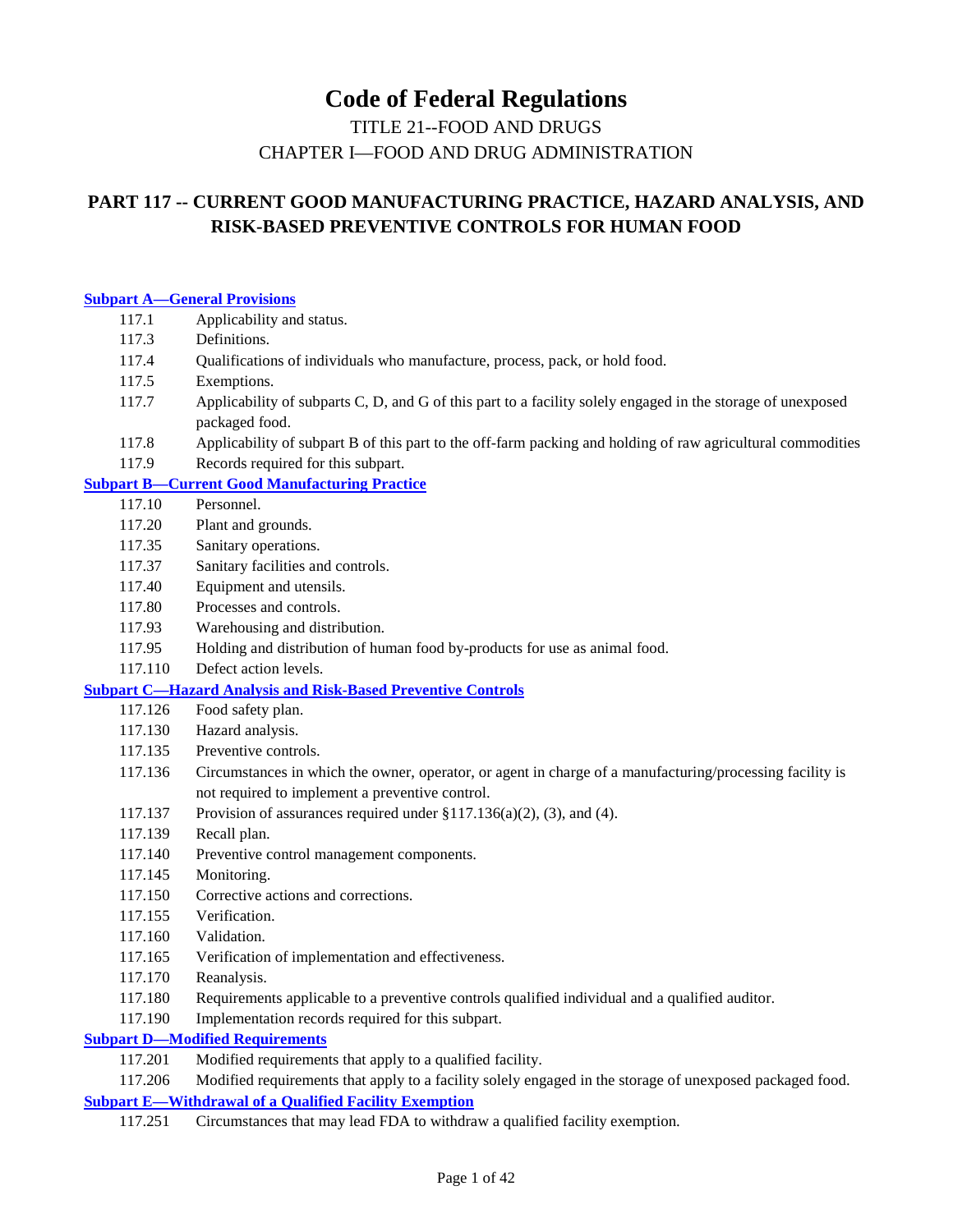- 117.254 Issuance of an order to withdraw a qualified facility exemption.
- 117.257 Contents of an order to withdraw a qualified facility exemption.
- 117.260 Compliance with, or appeal of, an order to withdraw a qualified facility exemption.
- 117.264 Procedure for submitting an appeal.
- 117.267 Procedure for requesting an informal hearing.
- 117.270 Requirements applicable to an informal hearing.
- 117.274 Presiding officer for an appeal and for an informal hearing.
- 117.277 Timeframe for issuing a decision on an appeal.
- 117.280 Revocation of an order to withdraw a qualified facility exemption.
- 117.284 Final agency action.
- 117.287 Reinstatement of a qualified facility exemption that was withdrawn.

#### **[Subpart F—Requirements Applying to Records That Must Be Established and Maintained](#page-33-0)**

- 117.301 Records subject to the requirements of this subpart.
- 117.305 General requirements applying to records.
- 117.310 Additional requirements applying to the food safety plan.
- 117.315 Requirements for record retention.
- 117.320 Requirements for official review.
- 117.325 Public disclosure.
- 117.330 Use of existing records.
- 117.335 Special requirements applicable to a written assurance.

# **[Subpart G—Supply-Chain Program](#page-35-0)**

- 117.405 Requirement to establish and implement a supply-chain program.
- 117.410 General requirements applicable to a supply-chain program.
- 117.415 Responsibilities of the receiving facility.
- 117.420 Using approved suppliers.
- 117.425 Determining appropriate supplier verification activities (including determining the frequency of conducting the activity).
- 117.430 Conducting supplier verification activities for raw materials and other ingredients.
- 117.435 Onsite audit.
- 117.475 Records documenting the supply-chain program.

Authority: 21 U.S.C. 331, 342, 343, 350d note, 350g, 350g note, 371, 374; 42 U.S.C. 243, 264, 271.

#### **Subpart A—General Provisions**

<span id="page-1-0"></span>Sec. 117.1 Applicability and status.

- (a) The criteria and definitions in this part apply in determining whether a food is:
	- (1) Adulterated within the meaning of:
		- (i) Section 402(a)(3) of the Federal Food, Drug, and Cosmetic Act in that the food has been manufactured under such conditions that it is unfit for food; or
		- (ii) Section 402(a)(4) of the Federal Food, Drug, and Cosmetic Act in that the food has been prepared, packed, or held under insanitary conditions whereby it may have become contaminated with filth, or whereby it may have been rendered injurious to health; and
	- (2) In violation of section 361 of the Public Health Service Act (42 U.S.C. 264).
- (b) The operation of a facility that manufactures, processes, packs, or holds food for sale in the United States if the owner, operator, or agent in charge of such facility is required to comply with, and is not in compliance with, section 418 of the Federal Food, Drug, and Cosmetic Act or subpart C, D, E, or F of this part is a prohibited act under section 301(uu) of the Federal Food, Drug, and Cosmetic Act.
- (c) Food covered by specific current good manufacturing practice regulations also is subject to the requirements of those regulations.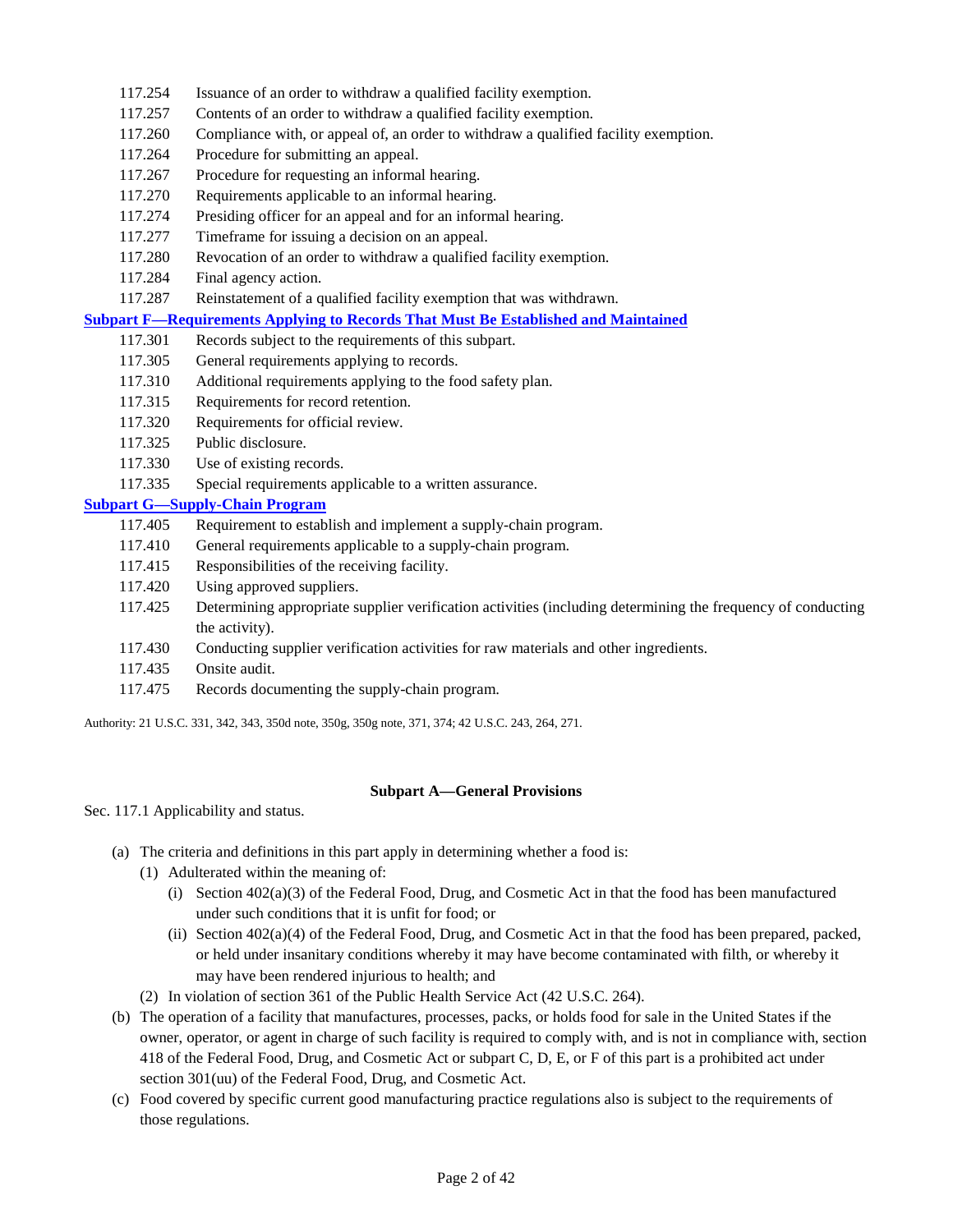Sec. 117.3 Definitions.

The definitions and interpretations of terms in section 201 of the Federal Food, Drug, and Cosmetic Act apply to such terms when used in this part. The following definitions also apply:

*Acid foods* or *acidified foods* means foods that have an equilibrium pH of 4.6 or below.

*Adequate* means that which is needed to accomplish the intended purpose in keeping with good public health practice.

*Affiliate* means any facility that controls, is controlled by, or is under common control with another facility. *Allergen cross-contact* means the unintentional incorporation of a food allergen into a food.

*Audit* means the systematic, independent, and documented examination (through observation, investigation, records review, discussions with employees of the audited entity, and, as appropriate, sampling and laboratory analysis) to assess a supplier's food safety processes and procedures.

*Batter* means a semifluid substance, usually composed of flour and other ingredients, into which principal components of food are dipped or with which they are coated, or which may be used directly to form bakery foods.

*Blanching*, except for tree nuts and peanuts, means a prepackaging heat treatment of foodstuffs for an adequate time and at an adequate temperature to partially or completely inactivate the naturally occurring enzymes and to effect other physical or biochemical changes in the food.

*Calendar day* means every day shown on the calendar.

*Correction* means an action to identify and correct a problem that occurred during the production of food, without other actions associated with a corrective action procedure (such as actions to reduce the likelihood that the problem will recur, evaluate all affected food for safety, and prevent affected food from entering commerce).

*Critical control point* means a point, step, or procedure in a food process at which control can be applied and is essential to prevent or eliminate a food safety hazard or reduce such hazard to an acceptable level.

*Defect action level means* a level of a non-hazardous, naturally occurring, unavoidable defect at which FDA may regard a food product "adulterated" and subject to enforcement action under section 402(a)(3) of the Federal Food, Drug, and Cosmetic Act.

*Environmental pathogen* means a pathogen capable of surviving and persisting within the manufacturing, processing, packing, or holding environment such that food may be contaminated and may result in foodborne illness if that food is consumed without treatment to significantly minimize the environmental pathogen. Examples of environmental pathogens for the purposes of this part include Listeria monocytogenes and Salmonella spp. but do not include the spores of pathogenic sporeforming bacteria.

*Facility* means a domestic facility or a foreign facility that is required to register under section 415 of the Federal Food, Drug, and Cosmetic Act, in accordance with the requirements of part 1, subpart H of this chapter.

*Farm* means farm as defined in §1.227 of this chapter.

*FDA* means the Food and Drug Administration.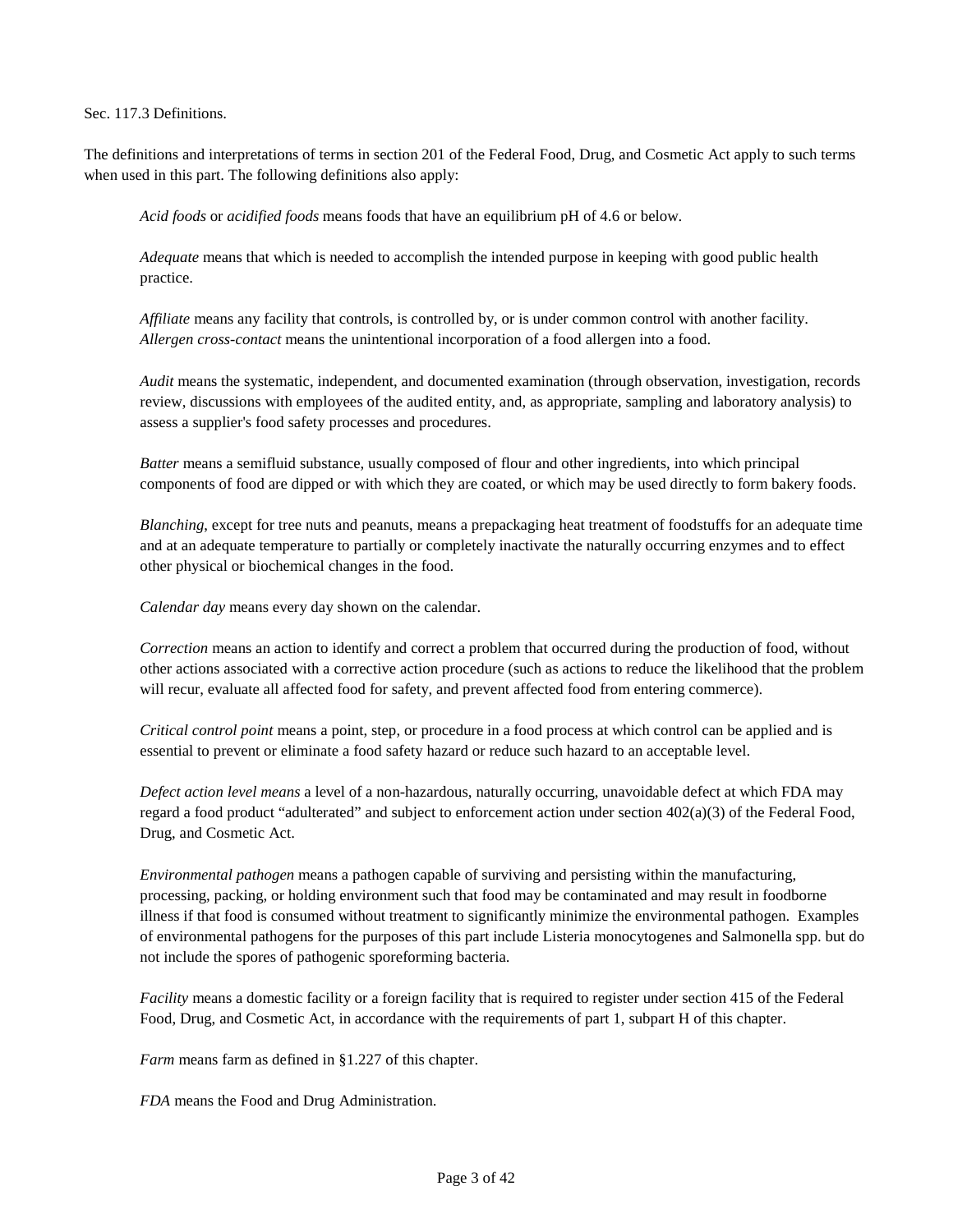*Food* means food as defined in section 201(f) of the Federal Food, Drug, and Cosmetic Act and includes raw materials and ingredients.

*Food allergen* means a major food allergen as defined in section 201(qq) of the Federal Food, Drug, and Cosmetic Act.

*Food-contact surfaces* are those surfaces that contact human food and those surfaces from which drainage, or other transfer, onto the food or onto surfaces that contact the food ordinarily occurs during the normal course of operations. "Food-contact surfaces" includes utensils and food-contact surfaces of equipment.

*Full-time equivalent employee* is a term used to represent the number of employees of a business entity for the purpose of determining whether the business qualifies for the small business exemption. The number of full-time equivalent employees is determined by dividing the total number of hours of salary or wages paid directly to employees of the business entity and of all of its affiliates and subsidiaries by the number of hours of work in 1 year, 2,080 hours (i.e., 40 hours  $\times$  52 weeks). If the result is not a whole number, round down to the next lowest whole number.

*Harvesting* applies to farms and farm mixed-type facilities and means activities that are traditionally performed on farms for the purpose of removing raw agricultural commodities from the place they were grown or raised and preparing them for use as food. Harvesting is limited to activities performed on raw agricultural commodities, or on processed foods created by drying/dehydrating a raw agricultural commodity without additional manufacturing/processing, on a farm. Harvesting does not include activities that transform a raw agricultural commodity into a processed food as defined in section 201(gg) of the Federal Food, Drug, and Cosmetic Act. Examples of harvesting include cutting (or otherwise separating) the edible portion of the raw agricultural commodity from the crop plant and removing or trimming part of the raw agricultural commodity (e.g., foliage, husks, roots or stems). Examples of harvesting also include cooling, field coring, filtering, gathering, hulling, removing stems and husks from, shelling, sifting, threshing, trimming of outer leaves of, and washing raw agricultural commodities grown on a farm.

*Hazard* means any biological, chemical (including radiological), or physical agent that has the potential to cause illness or injury.

*Hazard* requiring a preventive control means a known or reasonably foreseeable hazard for which a person knowledgeable about the safe manufacturing, processing, packing, or holding of food would, based on the outcome of a hazard analysis (which includes an assessment of the severity of the illness or injury if the hazard were to occur and the probability that the hazard will occur in the absence of preventive controls), establish one or more preventive controls to significantly minimize or prevent the hazard in a food and components to manage those controls (such as monitoring, corrections or corrective actions, verification, and records) as appropriate to the food, the facility, and the nature of the preventive control and its role in the facility's food safety system.

*Holding* means storage of food and also includes activities performed incidental to storage of a food (e.g., activities performed for the safe or effective storage of that food, such as fumigating food during storage, and drying/dehydrating raw agricultural commodities when the drying/dehydrating does not create a distinct commodity (such as drying/dehydrating hay or alfalfa)). Holding also includes activities performed as a practical necessity for the distribution of that food (such as blending of the same raw agricultural commodity and breaking down pallets), but does not include activities that transform a raw agricultural commodity into a processed food as defined in section 201(gg) of the Federal Food, Drug, and Cosmetic Act. Holding facilities could include warehouses, cold storage facilities, storage silos, grain elevators, and liquid storage tanks.

*Known or reasonably foreseeable hazard* means a biological, chemical (including radiological), or physical hazard that is known to be, or has the potential to be, associated with the facility or the food.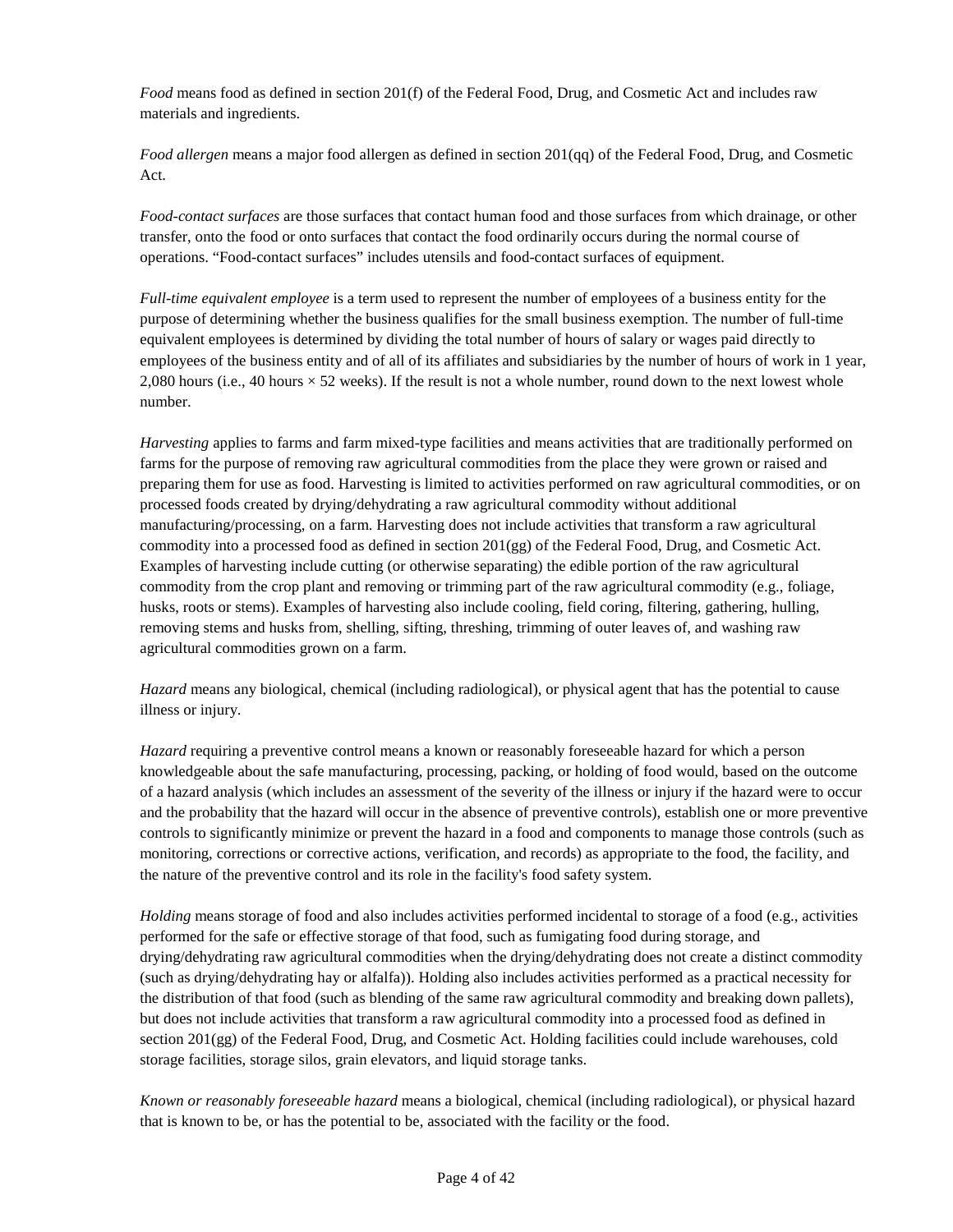*Lot* means the food produced during a period of time and identified by an establishment's specific code.

*Manufacturing/processing* means making food from one or more ingredients, or synthesizing, preparing, treating, modifying or manipulating food, including food crops or ingredients. Examples of manufacturing/processing activities include: Baking, boiling, bottling, canning, cooking, cooling, cutting, distilling, drying/dehydrating raw agricultural commodities to create a distinct commodity (such as drying/dehydrating grapes to produce raisins), evaporating, eviscerating, extracting juice, formulating, freezing, grinding, homogenizing, irradiating, labeling, milling, mixing, packaging (including modified atmosphere packaging), pasteurizing, peeling, rendering, treating to manipulate ripening, trimming, washing, or waxing. For farms and farm mixed-type facilities, manufacturing/processing does not include activities that are part of harvesting, packing, or holding.

*Microorganisms* means yeasts, molds, bacteria, viruses, protozoa, and microscopic parasites and includes species that are pathogens. The term "undesirable microorganisms" includes those microorganisms that are pathogens, that subject food to decomposition, that indicate that food is contaminated with filth, or that otherwise may cause food to be adulterated.

*Mixed-type facility* means an establishment that engages in both activities that are exempt from registration under section 415 of the Federal Food, Drug, and Cosmetic Act and activities that require the establishment to be registered. An example of such a facility is a "farm mixed-type facility," which is an establishment that is a farm, but also conducts activities outside the farm definition that require the establishment to be registered.

*Monitor* means to conduct a planned sequence of observations or measurements to assess whether control measures are operating as intended.

*Packing* means placing food into a container other than packaging the food and also includes re-packing and activities performed incidental to packing or re-packing a food (e.g., activities performed for the safe or effective packing or repacking of that food (such as sorting, culling, grading, and weighing or conveying incidental to packing or re-packing), but does not include activities that transform a raw agricultural commodity into a processed food as defined in section 201(gg) of the Federal Food, Drug, and Cosmetic Act.

*Pathogen* means a microorganism of public health significance.

*Pest* refers to any objectionable animals or insects including birds, rodents, flies, and larvae.

*Plant* means the building or structure or parts thereof, used for or in connection with the manufacturing, processing, packing, or holding of human food.

*Preventive controls* means those risk-based, reasonably appropriate procedures, practices, and processes that a person knowledgeable about the safe manufacturing, processing, packing, or holding of food would employ to significantly minimize or prevent the hazards identified under the hazard analysis that are consistent with the current scientific understanding of safe food manufacturing, processing, packing, or holding at the time of the analysis.

*Preventive controls qualified individual* means a qualified individual who has successfully completed training in the development and application of risk-based preventive controls at least equivalent to that received under a standardized curriculum recognized as adequate by FDA or is otherwise qualified through job experience to develop and apply a food safety system.

*Qualified auditor* means a person who is a qualified individual as defined in this part and has technical expertise obtained through education, training, or experience (or a combination thereof) necessary to perform the auditing function as required by  $$117.180(c)(2)$ . Examples of potential qualified auditors include: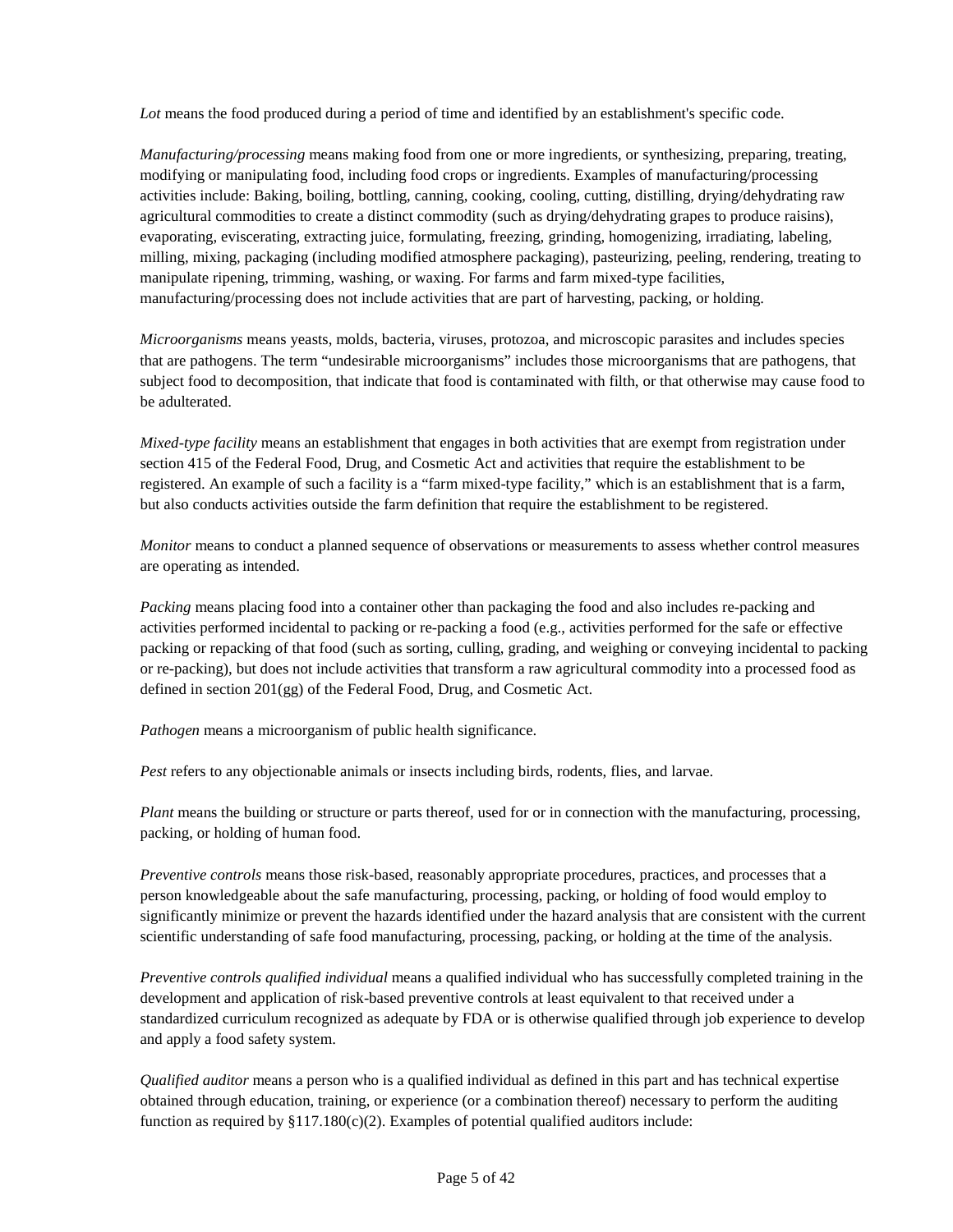- (1) A government employee, including a foreign government employee; and
- (2) An audit agent of a certification body that is accredited in accordance with regulations in part 1, subpart M of this chapter.

*Qualified end-user*, with respect to a food, means the consumer of the food (where the term consumer does not include a business); or a restaurant or retail food establishment (as those terms are defined in §1.227 of this chapter) that:

- (1) Is located;
	- (i) In the same State or the same Indian reservation as the qualified facility that sold the food to such restaurant or establishment; or
	- (ii) Not more than 275 miles from such facility; and
- (2) Is purchasing the food for sale directly to consumers at such restaurant or retail food establishment.

*Qualified facility* means (when including the sales by any subsidiary; affiliate; or subsidiaries or affiliates, collectively, of any entity of which the facility is a subsidiary or affiliate) a facility that is a very small business as defined in this part, or a facility to which both of the following apply:

- (1) During the 3-year period preceding the applicable calendar year, the average annual monetary value of the food manufactured, processed, packed or held at such facility that is sold directly to qualified end-users (as defined in this part) during such period exceeded the average annual monetary value of the food sold by such facility to all other purchasers; and
- (2) The average annual monetary value of all food sold during the 3-year period preceding the applicable calendar year was less than \$500,000, adjusted for inflation.

*Qualified facility exemption* means an exemption applicable to a qualified facility under §117.5(a).

*Qualified individual* means a person who has the education, training, or experience (or a combination thereof) necessary to manufacture, process, pack, or hold clean and safe food as appropriate to the individual's assigned duties. A qualified individual may be, but is not required to be, an employee of the establishment.

*Quality control operation* means a planned and systematic procedure for taking all actions necessary to prevent food from being adulterated.

*Raw agricultural commodity* has the meaning given in section 201(r) of the Federal Food, Drug, and Cosmetic Act.

*Ready-to-eat food (RTE food)* means any food that is normally eaten in its raw state or any other food, including a processed food, for which it is reasonably foreseeable that the food will be eaten without further processing that would significantly minimize biological hazards.

*Receiving facility* means a facility that is subject to subparts C and G of this part and that manufactures/processes a raw material or other ingredient that it receives from a supplier.

*Rework* means clean, unadulterated food that has been removed from processing for reasons other than insanitary conditions or that has been successfully reconditioned by reprocessing and that is suitable for use as food.

*Safe-moisture level* is a level of moisture low enough to prevent the growth of undesirable microorganisms in the finished product under the intended conditions of manufacturing, processing, packing, and holding. The safe moisture level for a food is related to its water activity (aw). An aw will be considered safe for a food if adequate data are available that demonstrate that the food at or below the given aw will not support the growth of undesirable microorganisms.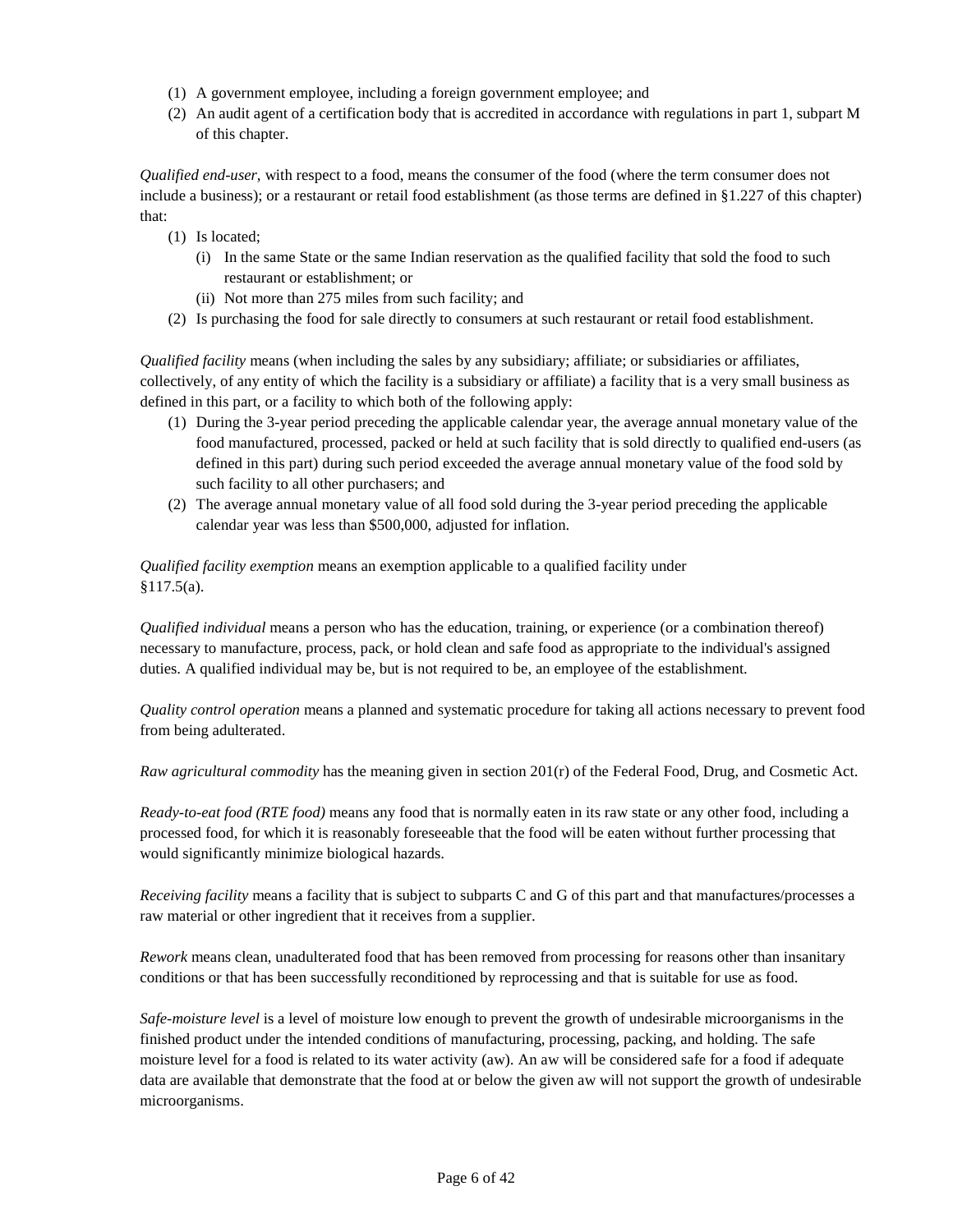*Sanitize* means to adequately treat cleaned surfaces by a process that is effective in destroying vegetative cells of pathogens, and in substantially reducing numbers of other undesirable microorganisms, but without adversely affecting the product or its safety for the consumer.

*Significantly minimize* means to reduce to an acceptable level, including to eliminate.

*Small business* means, for purposes of this part, a business employing fewer than 500 full-time equivalent employees.

*Subsidiary* means any company which is owned or controlled directly or indirectly by another company.

*Supplier* means the establishment that manufactures/processes the food, raises the animal, or grows the food that is provided to a receiving facility without further manufacturing/processing by another establishment, except for further manufacturing/processing that consists solely of the addition of labeling or similar activity of a de minimis nature.

*Supply-chain-applied control* means a preventive control for a hazard in a raw material or other ingredient when the hazard in the raw material or other ingredient is controlled before its receipt.

*Unexposed packaged food* means packaged food that is not exposed to the environment.

*Validation* means obtaining and evaluating scientific and technical evidence that a control measure, combination of control measures, or the food safety plan as a whole, when properly implemented, is capable of effectively controlling the identified hazards.

*Verification* means the application of methods, procedures, tests and other evaluations, in addition to monitoring, to determine whether a control measure or combination of control measures is or has been operating as intended and to establish the validity of the food safety plan.

*Very small business* means, for purposes of this part, a business (including any subsidiaries and affiliates) averaging less than \$1,000,000, adjusted for inflation, per year, during the 3-year period preceding the applicable calendar year in sales of human food plus the market value of human food manufactured, processed, packed, or held without sale (e.g., held for a fee).

*Water activity* (aw) is a measure of the free moisture in a food and is the quotient of the water vapor pressure of the substance divided by the vapor pressure of pure water at the same temperature.

*Written procedures* for receiving raw materials and other ingredients means written procedures to ensure that raw materials and other ingredients are received only from suppliers approved by the receiving facility (or, when necessary and appropriate, on a temporary basis from unapproved suppliers whose raw materials or other ingredients are subjected to adequate verification activities before acceptance for use).

*You* means, for purposes of this part, the owner, operator, or agent in charge of a facility.

Sec. 117.4 Qualifications of individuals who manufacture, process, pack, or hold food.

- (a) Applicability.
	- (1) The management of an establishment must ensure that all individuals who manufacture, process, pack, or hold food subject to subparts B and F of this part are qualified to perform their assigned duties.
	- (2) The owner, operator, or agent in charge of a facility must ensure that all individuals who manufacture, process, pack, or hold food subject to subpart C, D, E, F, or G of this part are qualified to perform their assigned duties.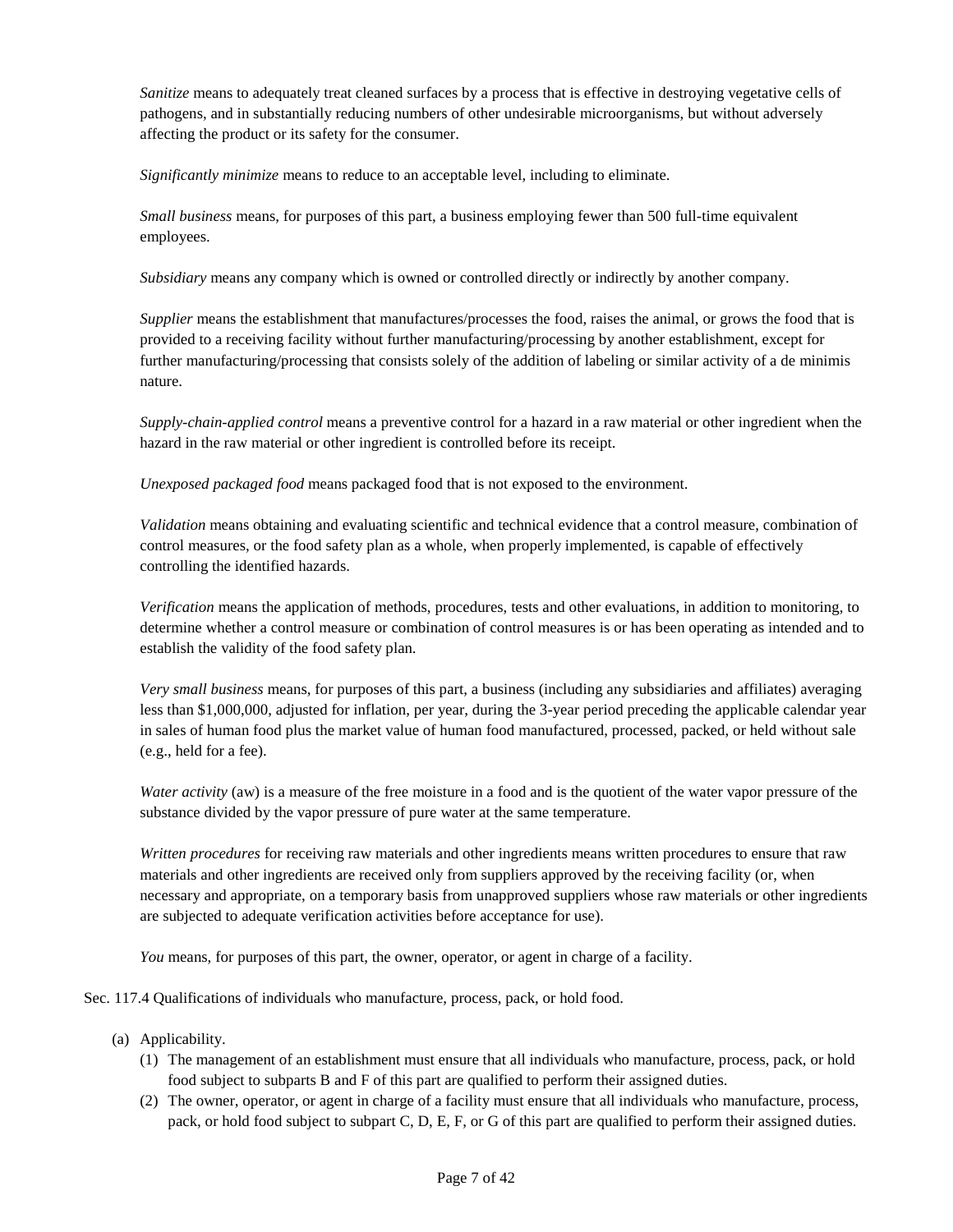- (b) Qualifications of all individuals engaged in manufacturing, processing, packing, or holding food. Each individual engaged in manufacturing, processing, packing, or holding food (including temporary and seasonal personnel) or in the supervision thereof must:
	- (1) Be a qualified individual as that term is defined in §117.3—i.e., have the education, training, or experience (or a combination thereof) necessary to manufacture, process, pack, or hold clean and safe food as appropriate to the individual's assigned duties; and
	- (2) Receive training in the principles of food hygiene and food safety, including the importance of employee health and personal hygiene, as appropriate to the food, the facility and the individual's assigned duties.
- (c) Additional qualifications of supervisory personnel. Responsibility for ensuring compliance by individuals with the requirements of this part must be clearly assigned to supervisory personnel who have the education, training, or experience (or a combination thereof) necessary to supervise the production of clean and safe food.
- (d) Records. Records that document training required by paragraph (b)(2) of this section must be established and maintained.

Sec. 117.5 Exemptions.

- (a) Except as provided by subpart E of this part, subparts C and G of this part does not apply to a qualified facility. Qualified facilities are subject to the modified requirements in §117.201.
- (b) Subparts C and G of this part do not apply with respect to activities that are subject to part 123 of this chapter (Fish and Fishery Products) at a facility if you are required to comply with, and are in compliance with, part 123 of this chapter with respect to such activities.
- (c) Subparts C and G of this part do not apply with respect to activities that are subject to part 120 of this chapter (Hazard Analysis and Critical Control Point (HACCP) Systems) at a facility if you are required to comply with, and are in compliance with, part 120 of this chapter with respect to such activities.
- (d)
- (1) Subparts C and G of this part do not apply with respect to activities that are subject to part 113 of this chapter (Thermally Processed Low-Acid Foods Packaged in Hermetically Sealed Containers) at a facility if you are required to comply with, and are in compliance with, part 113 of this chapter with respect to such activities.
- (2) The exemption in paragraph  $(d)(1)$  of this section is applicable only with respect to the microbiological hazards that are regulated under part 113 of this chapter.
- (e) Subparts C and G do not apply to any facility with regard to the manufacturing, processing, packaging, or holding of a dietary supplement that is in compliance with the requirements of part 111 of this chapter (Current Good Manufacturing Practice in Manufacturing, Packaging, Labeling, or Holding Operations for Dietary Supplements) and section 761 of the Federal Food, Drug, and Cosmetic Act (Serious Adverse Event Reporting for Dietary Supplements).
- (f) Subparts C and G of this part do not apply to activities of a facility that are subject to section 419 of the Federal Food, Drug, and Cosmetic Act (Standards for Produce Safety).
- (g)
- (1) The exemption in paragraph (g)(3) of this section applies to packing or holding of processed foods on a farm mixed-type facility, except for processed foods produced by drying/dehydrating raw agricultural commodities to create a distinct commodity (such as drying/dehydrating grapes to produce raisins, and drying/dehydrating fresh herbs to produce dried herbs), and packaging and labeling such commodities, without additional manufacturing/processing (such as chopping and slicing), the packing and holding of which are within the "farm" definition in §1.227 of this chapter. Activities that are within the "farm" definition, when conducted on a farm mixed-type facility, are not subject to the requirements of subparts C and G of this part and therefore do not need to be specified in the exemption.
- (2) For the purposes of paragraphs  $(g)(3)$  and  $(h)(3)$  of this section, the following terms describe the foods associated with the activity/food combinations. Several foods that are fruits or vegetables are separately considered for the purposes of these activity/food combinations (i.e., coffee beans, cocoa beans, fresh herbs, peanuts, sugarcane, sugar beets, tree nuts, seeds for direct consumption) to appropriately address specific hazards associated with these foods and/or processing activities conducted on these foods.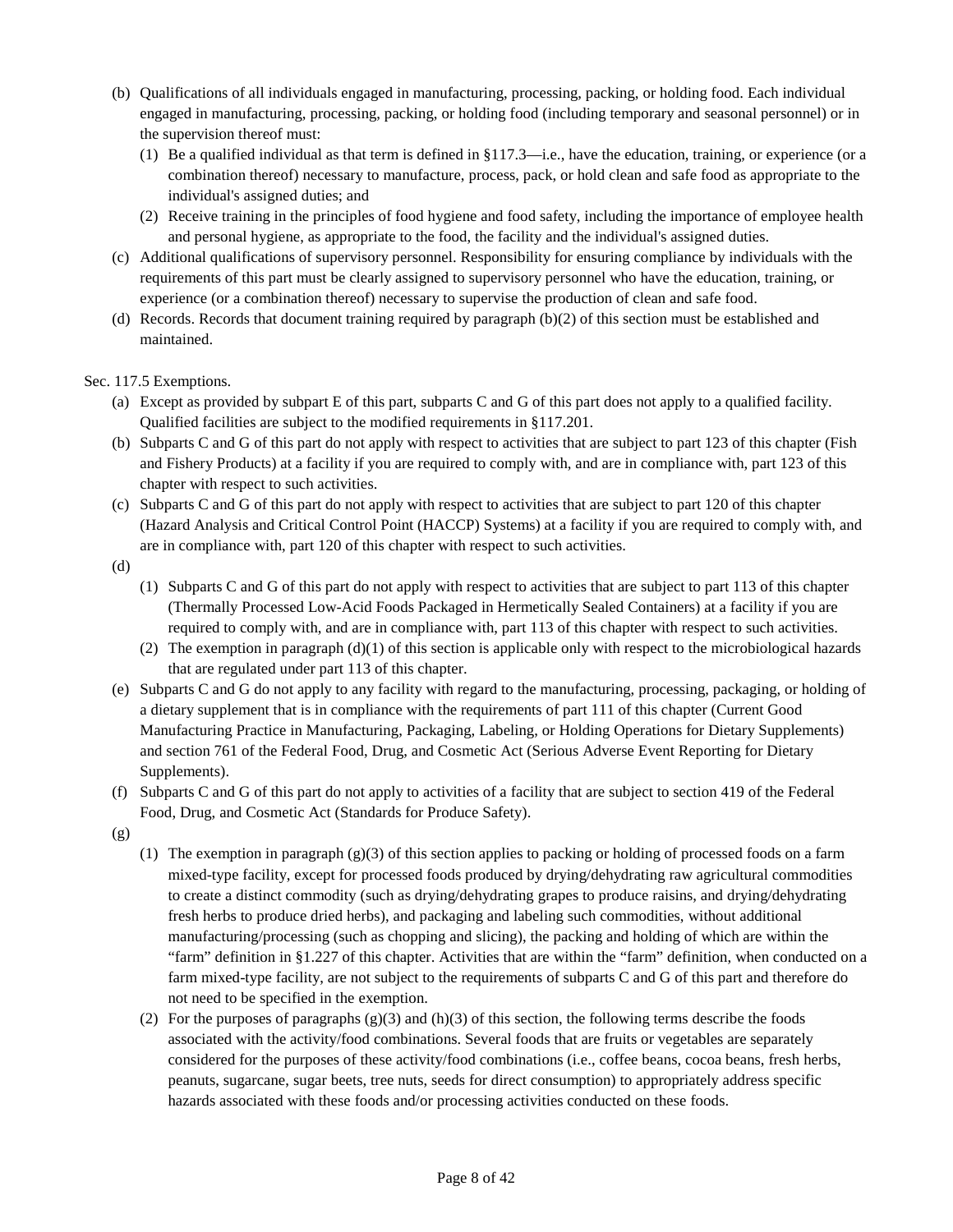- (i) Dried/dehydrated fruit and vegetable products includes only those processed food products such as raisins and dried legumes made without additional manufacturing/processing beyond drying/dehydrating, packaging, and/or labeling.
- (ii) Other fruit and vegetable products includes those processed food products that have undergone one or more of the following processes: acidification, boiling, canning, coating with things other than wax/oil/resin, cooking, cutting, chopping, grinding, peeling, shredding, slicing, or trimming. Examples include flours made from legumes (such as chickpea flour), pickles, and snack chips made from potatoes or plantains. Examples also include dried fruit and vegetable products made with additional manufacturing/processing (such as dried apple slices; pitted, dried plums, cherries, and apricots; and sulfited raisins). This category does not include dried/dehydrated fruit and vegetable products made without additional manufacturing/processing as described in paragraph  $(g)(2)(i)$  of this section. This category also does not include products that require time/temperature control for safety (such as fresh-cut fruits and vegetables).
- (iii) Peanut and tree nut products includes processed food products such as roasted peanuts and tree nuts, seasoned peanuts and tree nuts, and peanut and tree nut flours.
- (iv) Processed seeds for direct consumption include processed food products such as roasted pumpkin seeds, roasted sunflower seeds, and roasted flax seeds.
- (v) Dried/dehydrated herb and spice products includes only processed food products such as dried intact herbs made without additional manufacturing/processing beyond drying/dehydrating, packaging, and/or labeling.
- (vi) Other herb and spice products includes those processed food products such as chopped fresh herbs, chopped or ground dried herbs (including tea), herbal extracts (e.g., essential oils, extracts containing more than 20 percent ethanol, extracts containing more than 35 percent glycerin), dried herb- or spice-infused honey, and dried herb- or spice-infused oils and/or vinegars. This category does not include dried/dehydrated herb and spice products made without additional manufacturing/processing beyond drying/dehydrating, packaging, and/or labeling as described in paragraph  $(g)(2)(v)$  of this section. This category also does not include products that require time/temperature control for safety, such as fresh herbinfused oils.
- (vii)Grains include barley, dent- or flint-corn, sorghum, oats, rice, rye, wheat, amaranth, quinoa, buckwheat and oilseeds for oil extraction (such as cotton seed, flax seed, rapeseed, soybeans, and sunflower seed).
- (viii) Milled grain products include processed food products such as flour, bran, and corn meal.
- (ix) Baked goods include processed food products such as breads, brownies, cakes, cookies, and crackers. This category does not include products that require time/temperature control for safety, such as cream-filled pastries.
- (x) Other grain products include processed food products such as dried cereal, dried pasta, oat flakes, and popcorn. This category does not include milled grain products as described in paragraph  $(g)(2)(viii)$  of this section or baked goods as described in paragraph  $(g)(2)(ix)$  of this section.
- (3) Subparts C and G of this part do not apply to on-farm packing or holding of food by a small or very small business, and §117.201 does not apply to on-farm packing or holding of food by a very small business, if the only packing and holding activities subject to section 418 of the Federal Food, Drug, and Cosmetic Act that the business conducts are the following low-risk packing or holding activity/food combinations—i.e., packing (or re-packing) (including weighing or conveying incidental to packing or re-packing); sorting, culling, or grading incidental to packing or storing; and storing (ambient, cold and controlled atmosphere) of:
	- (i) Baked goods (e.g., bread and cookies);
	- (ii) Candy (e.g., hard candy, fudge, maple candy, maple cream, nut brittles, taffy, and toffee);
	- (iii) Cocoa beans (roasted);
	- (iv) Cocoa products;
	- (v) Coffee beans (roasted);
	- (vi) Game meat jerky;
	- (vii)Gums, latexes, and resins that are processed foods;
	- (viii) Honey (pasteurized);
	- (ix) Jams, jellies, and preserves;
	- (x) Milled grain products (e.g., flour, bran, and corn meal);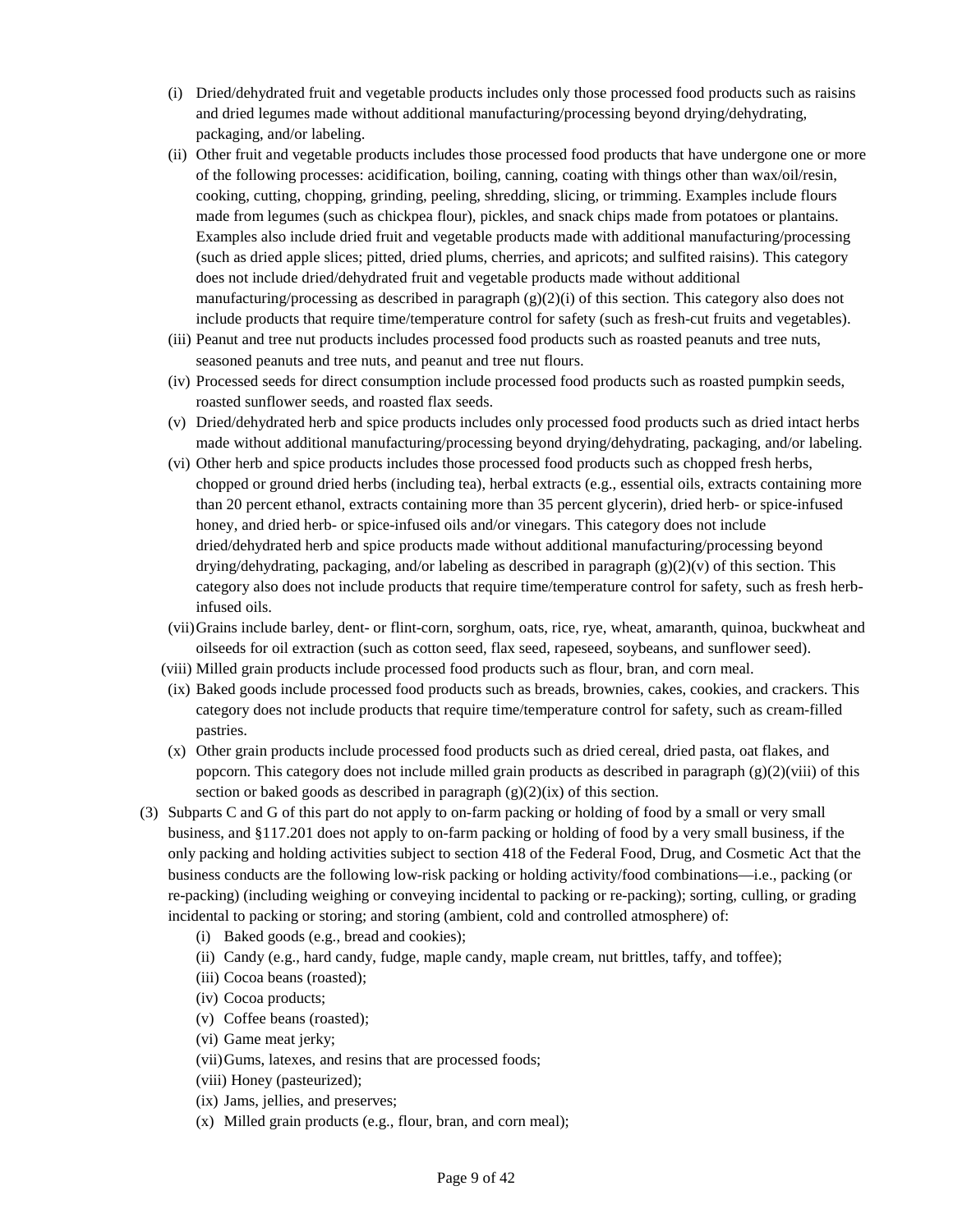- (xi) Molasses and treacle;
- (xii)Oils (e.g., olive oil and sunflower seed oil);
- (xiii) Other fruit and vegetable products (e.g., flours made from legumes; pitted, dried fruits; sliced, dried apples; snack chips);
- (xiv) Other grain products (e.g., dried pasta, oat flakes, and popcorn);
- (xv) Other herb and spice products (e.g., chopped or ground dried herbs, herbal extracts);
- (xvi) Peanut and tree nut products (e.g., roasted peanuts and tree nut flours);
- (xvii)Processed seeds for direct consumption (e.g., roasted pumpkin seeds);
- (xviii) Soft drinks and carbonated water;
- (xix) Sugar;
- (xx) Syrups (e.g., maple syrup and agave syrup);
- (xxi) Trail mix and granola;
- (xxii)Vinegar; and
- (xxiii) Any other processed food that does not require time/temperature control for safety (e..g., vitamins, minerals, and dietary ingredients (e.g., bone meal) in powdered, granular, or other solid form).
- (h)
- (1) The exemption in paragraph (h)(3) of this section applies to manufacturing/processing of foods on a farm mixed-type facility, except for manufacturing/processing that is within the "farm" definition in §1.227 of this chapter. Drying/dehydrating raw agricultural commodities to create a distinct commodity (such as drying/dehydrating grapes to produce raisins, and drying/dehydrating fresh herbs to produce dried herbs), and packaging and labeling such commodities, without additional manufacturing/processing (such as chopping and slicing), are within the "farm" definition in §1.227 of this chapter. In addition, treatment to manipulate ripening of raw agricultural commodities (such as by treating produce with ethylene gas), and packaging and labeling the treated raw agricultural commodities, without additional manufacturing/processing, is within the "farm" definition. In addition, coating intact fruits and vegetables with wax, oil, or resin used for the purpose of storage or transportation is within the "farm" definition. Activities that are within the "farm" definition, when conducted on a farm mixed-type facility, are not subject to the requirements of subparts C and G of this part and therefore do not need to be specified in the exemption.
- (2) The terms in paragraph  $(g)(2)$  of this section describe certain foods associated with the activity/food combinations in paragraph (h)(3) of this section.
- (3) Subparts C and G of this part do not apply to on-farm manufacturing/processing activities conducted by a small or very small business for distribution into commerce, and §117.201 does not apply to on-farm manufacturing/processing activities conducted by a very small business for distribution into commerce, if the only manufacturing/processing activities subject to section 418 of the Federal Food, Drug, and Cosmetic Act that the business conducts are the following low-risk manufacturing/processing activity/food combinations:
	- (i) Boiling gums, latexes, and resins;
	- (ii) Chopping, coring, cutting, peeling, pitting, shredding, and slicing acid fruits and vegetables that have a pH less than 4.2 (e.g., cutting lemons and limes), baked goods (e.g., slicing bread), dried/dehydrated fruit and vegetable products (e.g., pitting dried plums), dried herbs and other spices (e.g., chopping intact, dried basil), game meat jerky, gums/latexes/resins, other grain products (e.g., shredding dried cereal), peanuts and tree nuts, and peanut and tree nut products (e.g., chopping roasted peanuts);
	- (iii) Coating dried/dehydrated fruit and vegetable products (e.g., coating raisins with chocolate), other fruit and vegetable products except for non-dried, non-intact fruits and vegetables (e.g., coating dried plum pieces, dried pitted cherries, and dried pitted apricots with chocolate are low-risk activity/food combinations but coating apples on a stick with caramel is not a low-risk activity/food combination), other grain products (e.g., adding caramel to popcorn or adding seasonings to popcorn provided that the seasonings have been treated to significantly minimize pathogens, peanuts and tree nuts (e.g., adding seasonings provided that the seasonings have been treated to significantly minimize pathogens), and peanut and tree nut products (e.g., adding seasonings provided that the seasonings have been treated to significantly minimize pathogens));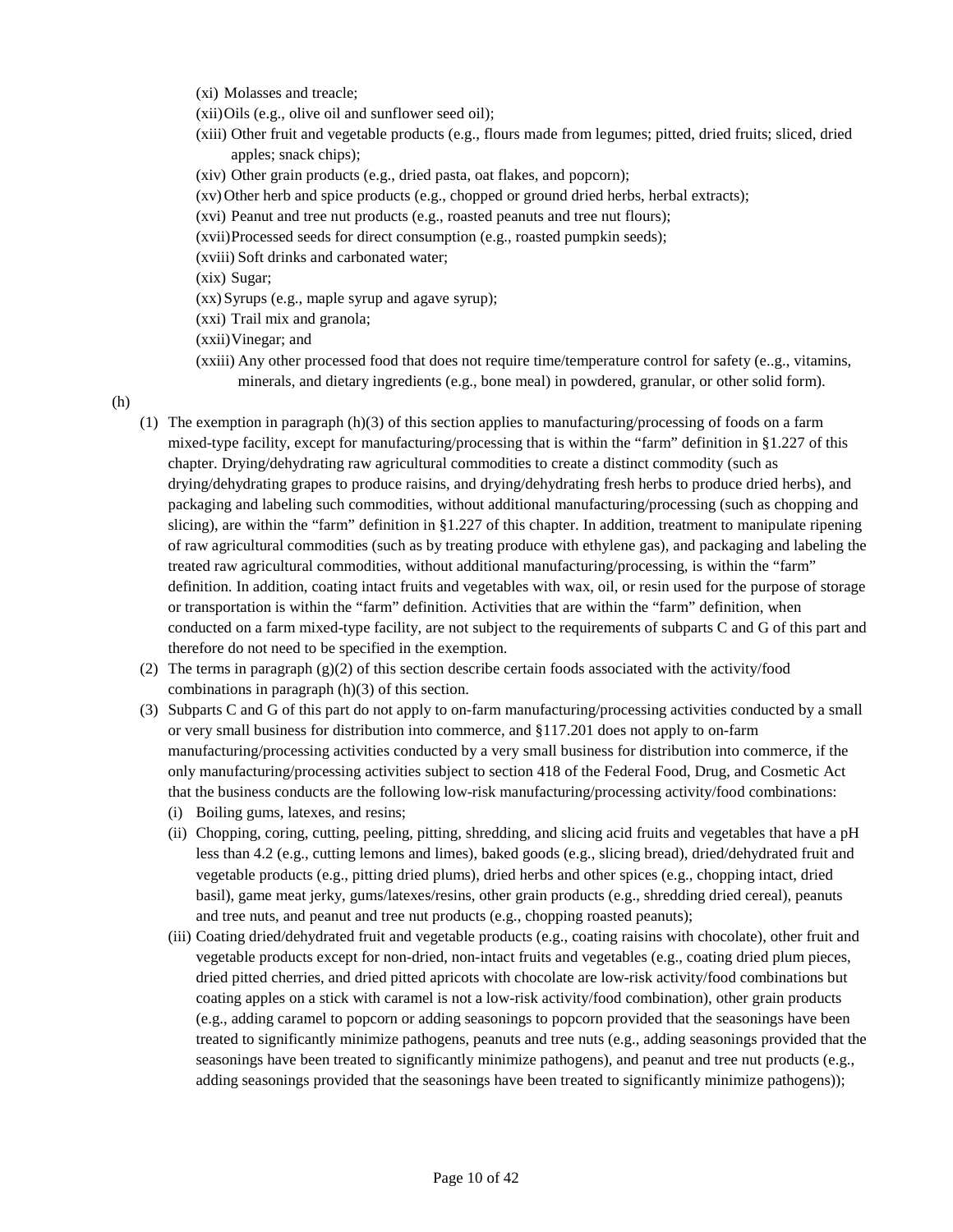- (iv) Drying/dehydrating (that includes additional manufacturing or is performed on processed foods) other fruit and vegetable products with pH less than 4.2 (e.g., drying cut fruit and vegetables with pH less than 4.2), and other herb and spice products (e.g., drying chopped fresh herbs, including tea);
- (v) Extracting (including by pressing, by distilling, and by solvent extraction) from dried/dehydrated herb and spice products (e.g., dried mint), fresh herbs (e.g., fresh mint), fruits and vegetables (e.g., olives, avocados), grains (e.g., oilseeds), and other herb and spice products (e.g., chopped fresh mint, chopped dried mint);
- (vi) Freezing acid fruits and vegetables with pH less than 4.2 and other fruit and vegetable products with pH less than 4.2 (e.g., cut fruits and vegetables);
- (vii)Grinding/cracking/crushing/milling baked goods (e.g., crackers), cocoa beans (roasted), coffee beans (roasted), dried/dehydrated fruit and vegetable products (e.g., raisins and dried legumes), dried/dehydrated herb and spice products (e.g., intact dried basil), grains (e.g., oats, rice, rye, wheat), other fruit and vegetable products (e.g., dried, pitted dates), other grain products (e.g., dried cereal), other herb and spice products (e.g., chopped dried herbs), peanuts and tree nuts, and peanut and tree nut products (e.g., roasted peanuts);
- (viii) Labeling baked goods that do not contain food allergens, candy that does not contain food allergens, cocoa beans (roasted), cocoa products that do not contain food allergens), coffee beans (roasted), game meat jerky, gums/latexes/resins that are processed foods, honey (pasteurized), jams/jellies/preserves, milled grain products that do not contain food allergens (e.g., corn meal) or that are single-ingredient foods (e.g., wheat flour, wheat bran), molasses and treacle, oils, other fruit and vegetable products that do not contain food allergens (e.g., snack chips made from potatoes or plantains), other grain products that do not contain food allergens (e.g., popcorn), other herb and spice products (e.g., chopped or ground dried herbs), peanut or tree nut products, (provided that they are single-ingredient, or are in forms in which the consumer can reasonably be expected to recognize the food allergen(s) without label declaration, or both (e.g., roasted or seasoned whole nuts, single-ingredient peanut or tree nut flours)), processed seeds for direct consumption, soft drinks and carbonated water, sugar, syrups, trail mix and granola (other than those containing milk chocolate and provided that peanuts and/or tree nuts are in forms in which the consumer can reasonably be expected to recognize the food allergen(s) without label declaration), vinegar, and any other processed food that does not require time/temperature control for safety and that does not contain food allergens (e.g., vitamins, minerals, and dietary ingredients (e.g., bone meal) in powdered, granular, or other solid form);
- (ix) Making baked goods from milled grain products (e.g., breads and cookies);
- (x) Making candy from peanuts and tree nuts (e.g., nut brittles), sugar/syrups (e.g., taffy, toffee), and saps (e.g., maple candy, maple cream);
- (xi) Making cocoa products from roasted cocoa beans;
- (xii)Making dried pasta from grains;
- (xiii) Making jams, jellies, and preserves from acid fruits and vegetables with a pH of 4.6 or below;
- (xiv) Making molasses and treacle from sugar beets and sugarcane;
- (xv) Making oat flakes from grains;
- (xvi) Making popcorn from grains;
- (xvii)Making snack chips from fruits and vegetables (e.g., making plantain and potato chips);
- (xviii) Making soft drinks and carbonated water from sugar, syrups, and water;
- (xix) Making sugars and syrups from fruits and vegetables (e.g., dates), grains (e.g., rice, sorghum), other grain products (e.g., malted grains such as barley), saps (e.g., agave, birch, maple, palm), sugar beets, and sugarcane;
- (xx) Making trail mix and granola from cocoa products (e.g., chocolate), dried/dehydrated fruit and vegetable products (e.g., raisins), other fruit and vegetable products (e.g., chopped dried fruits), other grain products (e.g., oat flakes), peanut and tree nut products, and processed seeds for direct consumption, provided that peanuts, tree nuts, and processed seeds are treated to significantly minimize pathogens;
- (xxi) Making vinegar from fruits and vegetables, other fruit and vegetable products (e.g., fruit wines, apple cider), and other grain products (e.g., malt);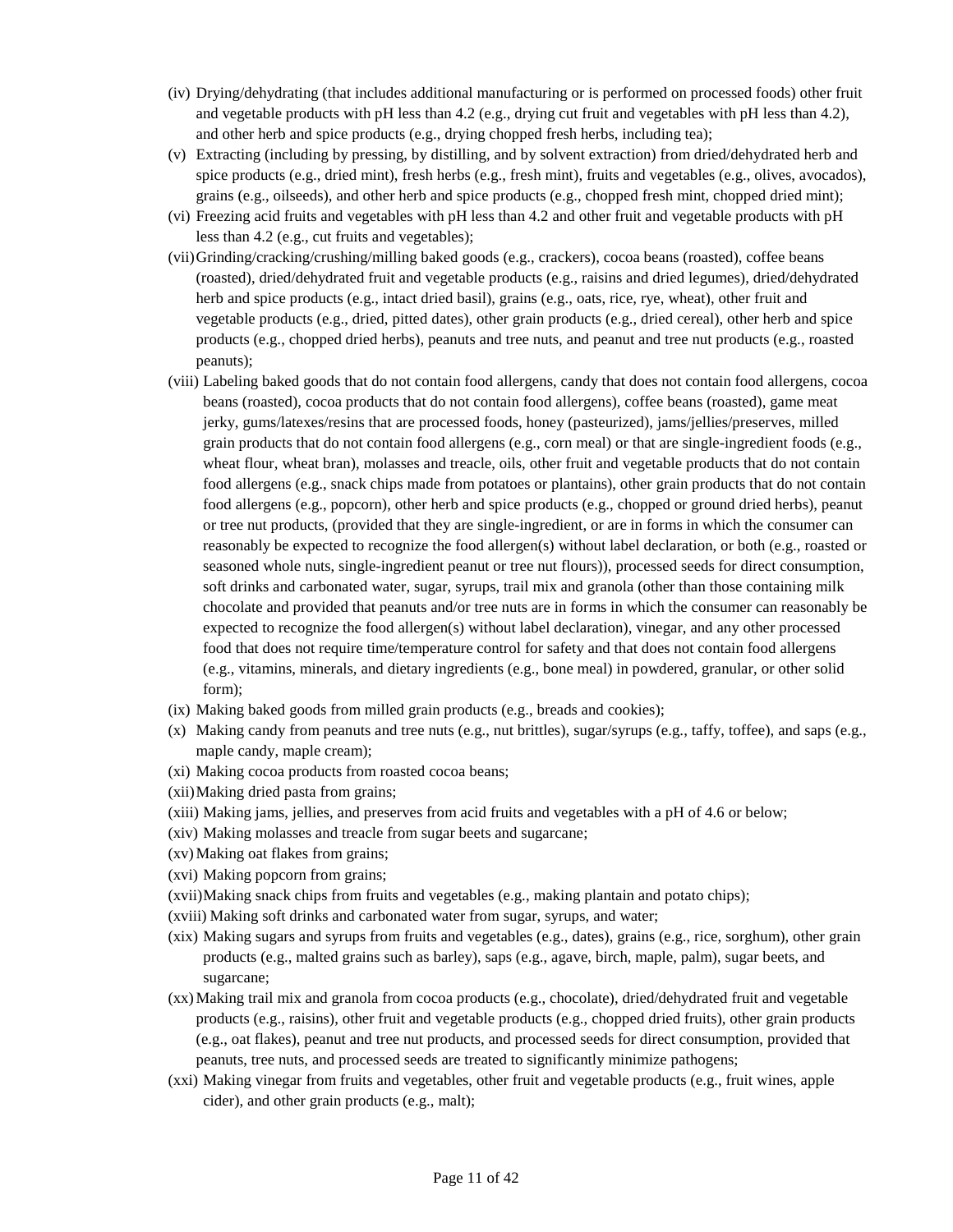- (xxii)Mixing baked goods (e.g., types of cookies), candy (e.g., varieties of taffy), cocoa beans (roasted), coffee beans (roasted), dried/dehydrated fruit and vegetable products (e.g., dried blueberries, dried currants, and raisins), dried/dehydrated herb and spice products (e.g., dried, intact basil and dried, intact oregano), honey (pasteurized), milled grain products (e.g., flour, bran, and corn meal), other fruit and vegetable products (e.g., dried, sliced apples and dried, sliced peaches), other grain products (e.g., different types of dried pasta), other herb and spice products (e.g., chopped or ground dried herbs, dried herb- or spiceinfused honey, and dried herb- or spice-infused oils and/or vinegars), peanut and tree nut products, sugar, syrups, vinegar, and any other processed food that does not require time/temperature control for safety (e.g., vitamins, minerals, and dietary ingredients (e.g., bone meal) in powdered, granular, or other solid form);
- (xxiii) Packaging baked goods (e.g., bread and cookies), candy, cocoa beans (roasted), cocoa products, coffee beans (roasted), game meat jerky, gums/latexes/resins that are processed foods, honey (pasteurized), jams/jellies/preserves, milled grain products (e.g., flour, bran, corn meal), molasses and treacle, oils, other fruit and vegetable products (e.g., pitted, dried fruits; sliced, dried apples; snack chips), other grain products (e.g., popcorn), other herb and spice products (e.g., chopped or ground dried herbs), peanut and tree nut products, processed seeds for direct consumption, soft drinks and carbonated water, sugar, syrups, trail mix and granola, vinegar, and any other processed food that does not require time/temperature control for safety (e.g., vitamins, minerals, and dietary ingredients (e.g., bone meal) in powdered, granular, or other solid form);
- (xxiv) Pasteurizing honey;
- (xxv)Roasting and toasting baked goods (e.g., toasting bread for croutons);
- (xxvi) Salting other grain products (e.g., soy nuts), peanut and tree nut products, and processed seeds for direct consumption; and
- (xxvii) Sifting milled grain products (e.g., flour, bran, corn meal), other fruit and vegetable products (e.g., chickpea flour), and peanut and tree nut products (e.g., peanut flour, almond flour).
- (i)
- (1) Subparts C and G of this part do not apply with respect to alcoholic beverages at a facility that meets the following two conditions:
	- (i) Under the Federal Alcohol Administration Act (27 U.S.C. 201 et seq.) or chapter 51 of subtitle E of the Internal Revenue Code of 1986 (26 U.S.C. 5001 et seq.) the facility is required to obtain a permit from, register with, or obtain approval of a notice or application from the Secretary of the Treasury as a condition of doing business in the United States, or is a foreign facility of a type that would require such a permit, registration, or approval if it were a domestic facility; and
	- (ii) Under section 415 of the Federal Food, Drug, and Cosmetic Act the facility is required to register as a facility because it is engaged in manufacturing, processing, packing, or holding one or more alcoholic beverages.
- (2) Subparts C and G of this part do not apply with respect to food that is not an alcoholic beverage at a facility described in paragraph (i)(1) of this section, provided such food:
	- (i) Is in prepackaged form that prevents any direct human contact with such food; and
	- (ii) Constitutes not more than 5 percent of the overall sales of the facility, as determined by the Secretary of the Treasury.
- (j) Subparts C and G of this part do not apply to facilities that are solely engaged in the storage of raw agricultural commodities (other than fruits and vegetables) intended for further distribution or processing.

(k)

- (1) Except as provided by paragraph (k)(2) of this section, subpart B of this part does not apply to any of the following:
	- (i) "Farms" (as defined in §1.227 of this chapter);
	- (ii) Fishing vessels that are not subject to the registration requirements of part 1, subpart H of this chapter in accordance with §1.226(f) of this chapter;
	- (iii) Establishments solely engaged in the holding and/or transportation of one or more raw agricultural commodities;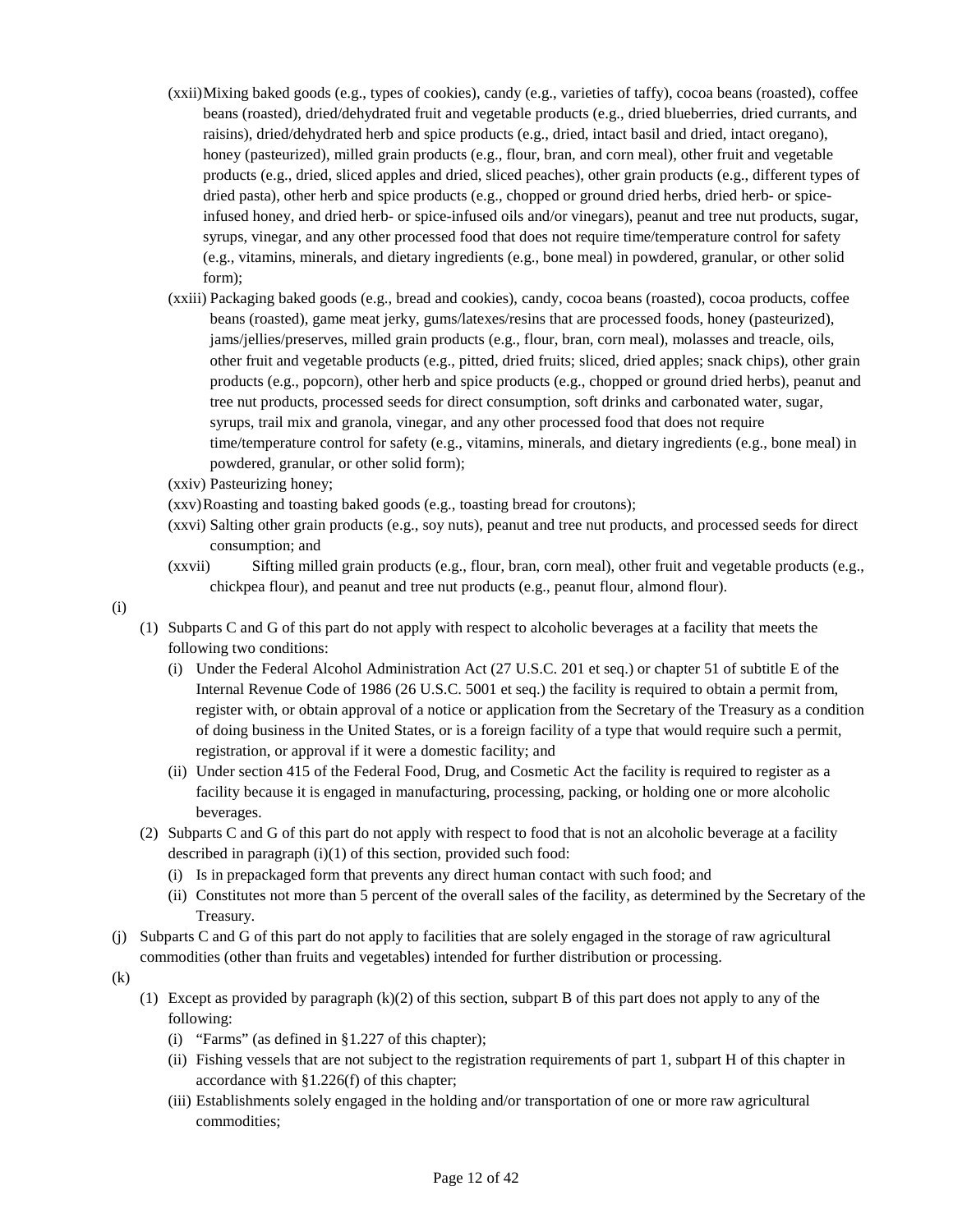- (iv) Activities of "farm mixed-type facilities" (as defined in §1.227 of this chapter) that fall within the definition of "farm"; or
- (v) Establishments solely engaged in hulling, shelling, drying, packing, and/or holding nuts (without additional manufacturing/processing, such as roasting nuts).
- (2) If a "farm" or "farm mixed-type facility" dries/dehydrates raw agricultural commodities that are produce as defined in part 112 of this chapter to create a distinct commodity, subpart B of this part applies to the packaging, packing, and holding of the dried commodities. Compliance with this requirement may be achieved by complying with subpart B of this part or with the applicable requirements for packing and holding in part 112 of this chapter.

Sec. 117.7 Applicability of subparts C, D, and G of this part to a facility solely engaged in the storage of unexposed packaged food.

- (a) Applicability of subparts C and G. Subparts C and G of this part do not apply to a facility solely engaged in the storage of unexposed packaged food.
- (b) Applicability of subpart D. A facility solely engaged in the storage of unexposed packaged food, including unexposed packaged food that requires time/temperature control to significantly minimize or prevent the growth of, or toxin production by, pathogens is subject to the modified requirements in §117.206 for any unexposed packaged food that requires time/temperature control to significantly minimize or prevent the growth of, or toxin production by, pathogens.

Sec. 117.8 Applicability of subpart B of this part to the off-farm packing and holding of raw agricultural commodities.

Subpart B of this part applies to the off-farm packaging, packing, and holding of raw agricultural commodities. Compliance with this requirement for raw agricultural commodities that are produce as defined in part 112 of this chapter may be achieved by complying with subpart B of this part or with the applicable requirements for packing and holding in part 112 of this chapter.

Sec. 117.9 Records required for this subpart.

- (a) Records that document training required by  $\S117.4(b)(2)$  must be established and maintained.
- (b) The records that must be established and maintained are subject to the requirements of subpart F of this part.

## **Subpart B—Current Good Manufacturing Practice**

<span id="page-12-0"></span>Sec. 117.10 Personnel.

The management of the establishment must take reasonable measures and precautions to ensure the following:

- (a) Disease control. Any person who, by medical examination or supervisory observation, is shown to have, or appears to have, an illness, open lesion, including boils, sores, or infected wounds, or any other abnormal source of microbial contamination by which there is a reasonable possibility of food, food-contact surfaces, or food-packaging materials becoming contaminated, must be excluded from any operations which may be expected to result in such contamination until the condition is corrected, unless conditions such as open lesions, boils, and infected wounds are adequately covered (e.g., by an impermeable cover). Personnel must be instructed to report such health conditions to their supervisors.
- (b) Cleanliness. All persons working in direct contact with food, food-contact surfaces, and food-packaging materials must conform to hygienic practices while on duty to the extent necessary to protect against allergen cross-contact and against contamination of food. The methods for maintaining cleanliness include:
	- (1) Wearing outer garments suitable to the operation in a manner that protects against allergen cross-contact and against the contamination of food, food-contact surfaces, or food-packaging materials.
	- (2) Maintaining adequate personal cleanliness.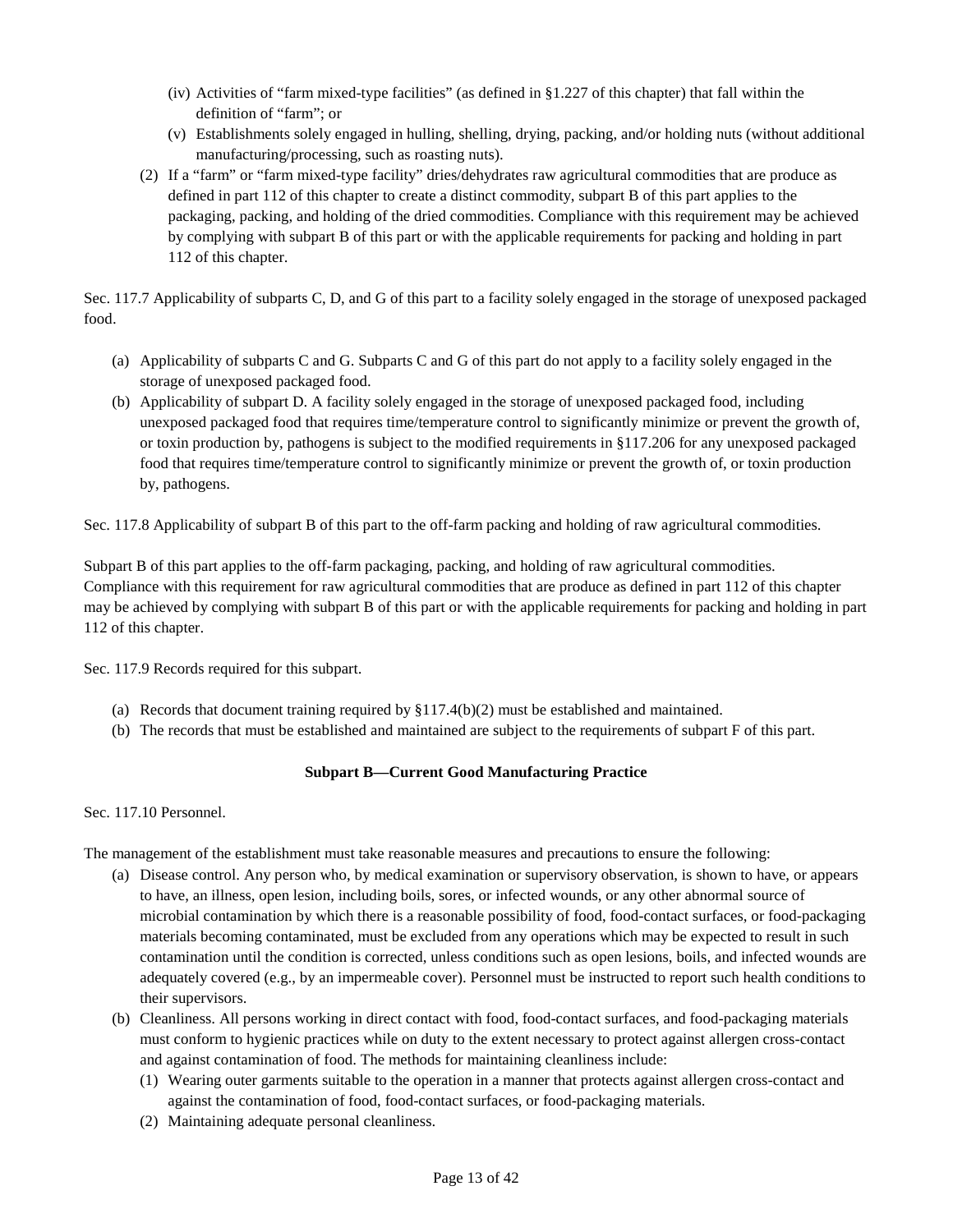- (3) Washing hands thoroughly (and sanitizing if necessary to protect against contamination with undesirable microorganisms) in an adequate hand-washing facility before starting work, after each absence from the work station, and at any other time when the hands may have become soiled or contaminated.
- (4) Removing all unsecured jewelry and other objects that might fall into food, equipment, or containers, and removing hand jewelry that cannot be adequately sanitized during periods in which food is manipulated by hand. If such hand jewelry cannot be removed, it may be covered by material which can be maintained in an intact, clean, and sanitary condition and which effectively protects against the contamination by these objects of the food, food-contact surfaces, or food-packaging materials.
- (5) Maintaining gloves, if they are used in food handling, in an intact, clean, and sanitary condition.
- (6) Wearing, where appropriate, in an effective manner, hair nets, headbands, caps, beard covers, or other effective hair restraints.
- (7) Storing clothing or other personal belongings in areas other than where food is exposed or where equipment or utensils are washed.
- (8) Confining the following to areas other than where food may be exposed or where equipment or utensils are washed: eating food, chewing gum, drinking beverages, or using tobacco.
- (9) Taking any other necessary precautions to protect against allergen cross-contact and against contamination of food, food-contact surfaces, or food-packaging materials with microorganisms or foreign substances (including perspiration, hair, cosmetics, tobacco, chemicals, and medicines applied to the skin).

Sec. 117.20 Plant and grounds.

- (a) Grounds. The grounds about a food plant under the control of the operator must be kept in a condition that will protect against the contamination of food. The methods for adequate maintenance of grounds must include:
	- (1) Properly storing equipment, removing litter and waste, and cutting weeds or grass within the immediate vicinity of the plant that may constitute an attractant, breeding place, or harborage for pests.
	- (2) Maintaining roads, yards, and parking lots so that they do not constitute a source of contamination in areas where food is exposed.
	- (3) Adequately draining areas that may contribute contamination to food by seepage, foot-borne filth, or providing a breeding place for pests.
	- (4) Operating systems for waste treatment and disposal in an adequate manner so that they do not constitute a source of contamination in areas where food is exposed.
	- (5) If the plant grounds are bordered by grounds not under the operator's control and not maintained in the manner described in paragraphs  $(a)(1)$  through  $(4)$  of this section, care must be exercised in the plant by inspection, extermination, or other means to exclude pests, dirt, and filth that may be a source of food contamination.
- (b) Plant construction and design. The plant must be suitable in size, construction, and design to facilitate maintenance and sanitary operations for food-production purposes (i.e., manufacturing, processing, packing, and holding). The plant must:
	- (1) Provide adequate space for such placement of equipment and storage of materials as is necessary for maintenance, sanitary operations, and the production of safe food.
	- (2) Permit the taking of adequate precautions to reduce the potential for allergen cross-contact and for contamination of food, food-contact surfaces, or food-packaging materials with microorganisms, chemicals, filth, and other extraneous material. The potential for allergen cross-contact and for contamination may be reduced by adequate food safety controls and operating practices or effective design, including the separation of operations in which allergen cross-contact and contamination are likely to occur, by one or more of the following means: location, time, partition, air flow systems, dust control systems, enclosed systems, or other effective means.
	- (3) Permit the taking of adequate precautions to protect food in installed outdoor bulk vessels by any effective means, including:
		- (i) Using protective coverings.
		- (ii) Controlling areas over and around the vessels to eliminate harborages for pests.
		- (iii) Checking on a regular basis for pests and pest infestation.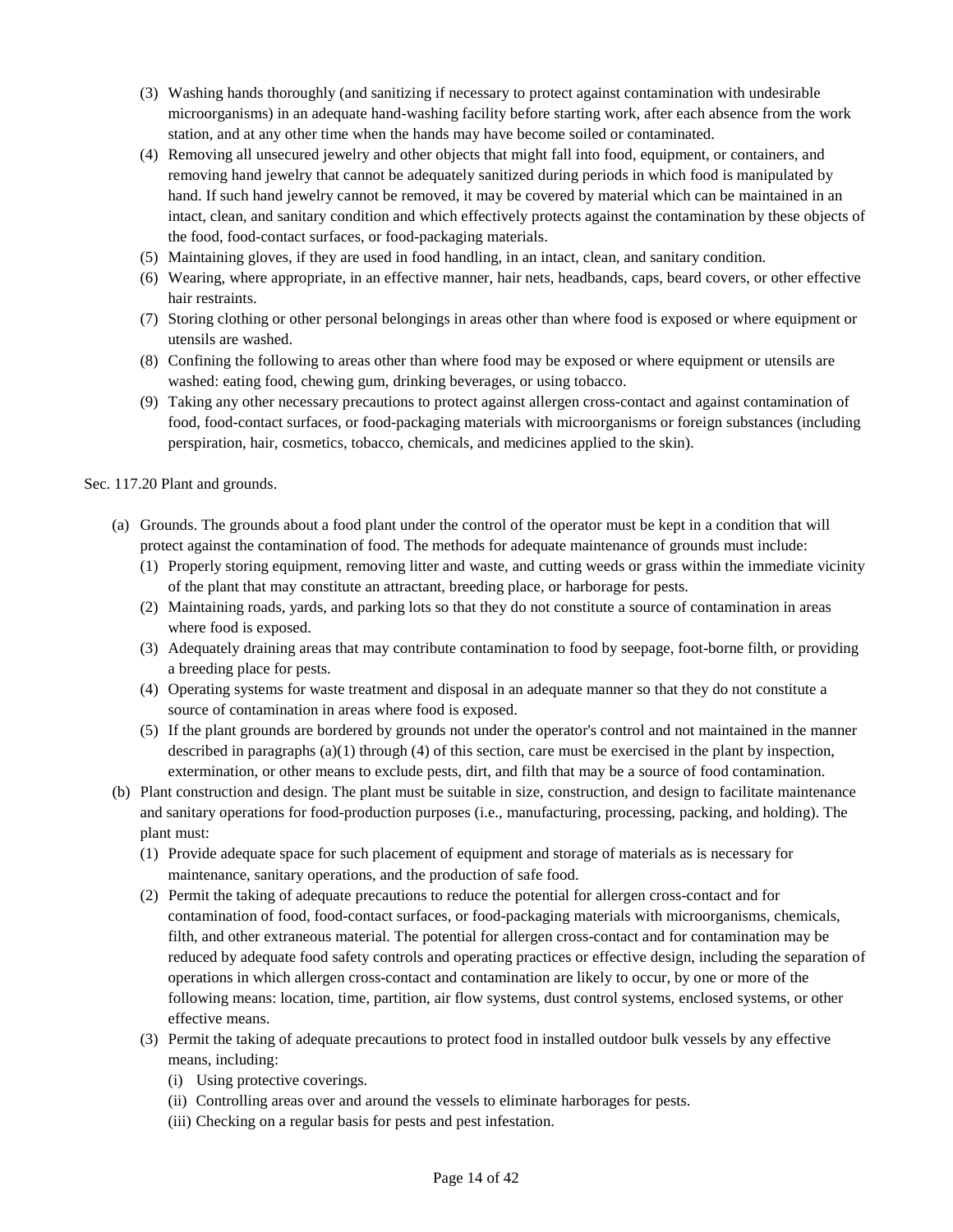(iv) Skimming fermentation vessels, as necessary.

- (4) Be constructed in such a manner that floors, walls, and ceilings may be adequately cleaned and kept clean and kept in good repair; that drip or condensate from fixtures, ducts and pipes does not contaminate food, foodcontact surfaces, or food-packaging materials; and that aisles or working spaces are provided between equipment and walls and are adequately unobstructed and of adequate width to permit employees to perform their duties and to protect against contaminating food, food-contact surfaces, or food-packaging materials with clothing or personal contact.
- (5) Provide adequate lighting in hand-washing areas, dressing and locker rooms, and toilet rooms and in all areas where food is examined, manufactured, processed, packed, or held and where equipment or utensils are cleaned; and provide shatter-resistant light bulbs, fixtures, skylights, or other glass suspended over exposed food in any step of preparation or otherwise protect against food contamination in case of glass breakage.
- (6) Provide adequate ventilation or control equipment to minimize dust, odors and vapors (including steam and noxious fumes) in areas where they may cause allergen cross-contact or contaminate food; and locate and operate fans and other air-blowing equipment in a manner that minimizes the potential for allergen crosscontact and for contaminating food, food-packaging materials, and food-contact surfaces.
- (7) Provide, where necessary, adequate screening or other protection against pests.

Sec. 117.35 Sanitary operations.

- (a) General maintenance. Buildings, fixtures, and other physical facilities of the plant must be maintained in a clean and sanitary condition and must be kept in repair adequate to prevent food from becoming adulterated. Cleaning and sanitizing of utensils and equipment must be conducted in a manner that protects against allergen cross-contact and against contamination of food, food-contact surfaces, or food-packaging materials.
- (b) Substances used in cleaning and sanitizing; storage of toxic materials.
	- (1) Cleaning compounds and sanitizing agents used in cleaning and sanitizing procedures must be free from undesirable microorganisms and must be safe and adequate under the conditions of use. Compliance with this requirement must be verified by any effective means, including purchase of these substances under a letter of guarantee or certification or examination of these substances for contamination. Only the following toxic materials may be used or stored in a plant where food is processed or exposed:
		- (i) Those required to maintain clean and sanitary conditions;
		- (ii) Those necessary for use in laboratory testing procedures;
		- (iii) Those necessary for plant and equipment maintenance and operation; and
		- (iv) Those necessary for use in the plant's operations.
	- (2) Toxic cleaning compounds, sanitizing agents, and pesticide chemicals must be identified, held, and stored in a manner that protects against contamination of food, food-contact surfaces, or food-packaging materials.
- (c) Pest control. Pests must not be allowed in any area of a food plant. Guard, guide, or pest-detecting dogs may be allowed in some areas of a plant if the presence of the dogs is unlikely to result in contamination of food, foodcontact surfaces, or food-packaging materials. Effective measures must be taken to exclude pests from the manufacturing, processing, packing, and holding areas and to protect against the contamination of food on the premises by pests. The use of pesticides to control pests in the plant is permitted only under precautions and restrictions that will protect against the contamination of food, food-contact surfaces, and food-packaging materials.
- (d) Sanitation of food-contact surfaces. All food-contact surfaces, including utensils and food-contact surfaces of equipment, must be cleaned as frequently as necessary to protect against allergen cross-contact and against contamination of food.
	- (1) Food-contact surfaces used for manufacturing/processing, packing, or holding low-moisture food must be in a clean, dry, sanitary condition before use. When the surfaces are wet-cleaned, they must, when necessary, be sanitized and thoroughly dried before subsequent use.
	- (2) In wet processing, when cleaning is necessary to protect against allergen cross-contact or the introduction of microorganisms into food, all food-contact surfaces must be cleaned and sanitized before use and after any interruption during which the food-contact surfaces may have become contaminated. Where equipment and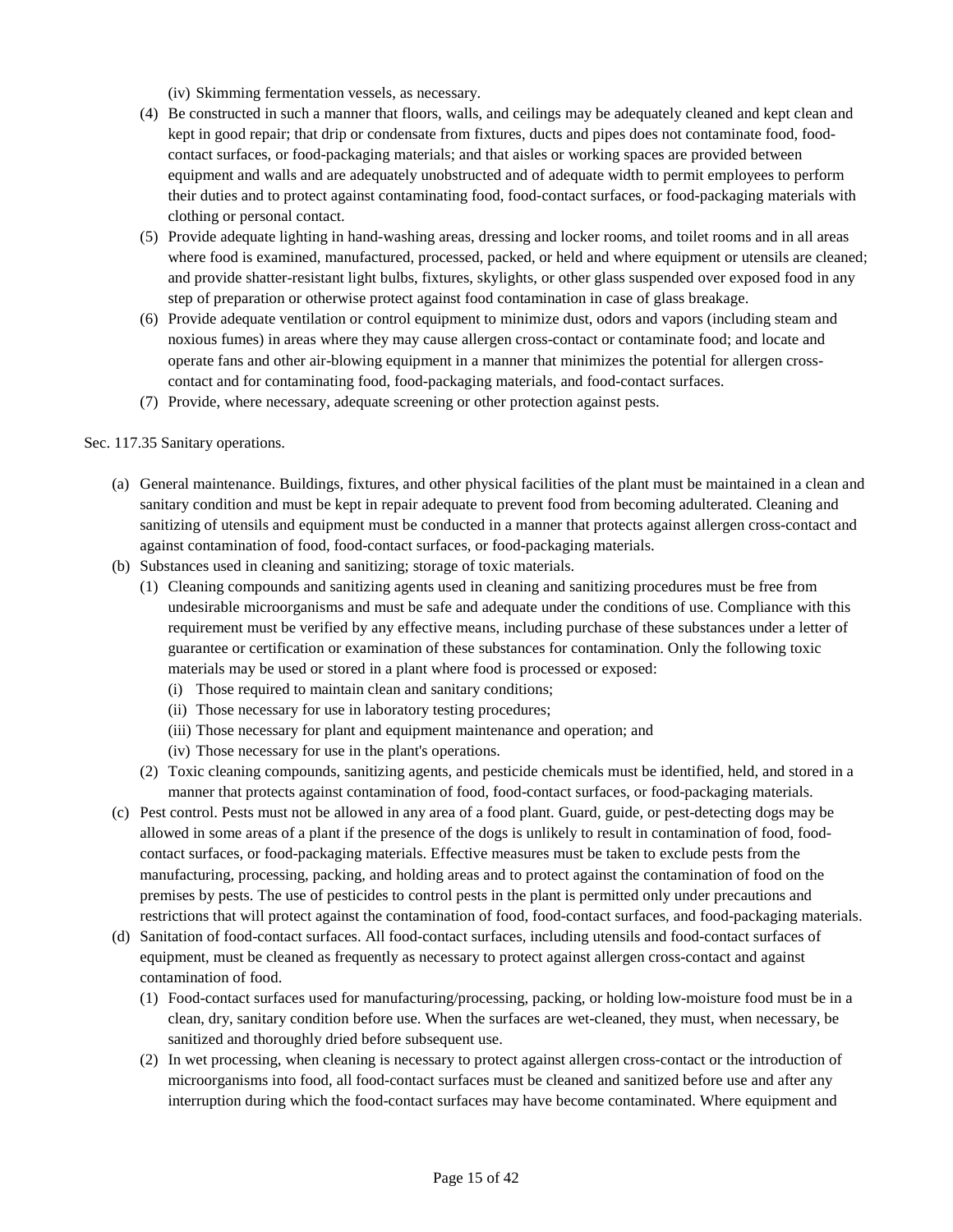utensils are used in a continuous production operation, the utensils and food-contact surfaces of the equipment must be cleaned and sanitized as necessary.

- (3) Single-service articles (such as utensils intended for one-time use, paper cups, and paper towels) must be stored, handled, and disposed of in a manner that protects against allergen cross-contact and against contamination of food, food-contact surfaces, or food-packaging materials.
- (e) Sanitation of non-food-contact surfaces. Non-food-contact surfaces of equipment used in the operation of a food plant must be cleaned in a manner and as frequently as necessary to protect against allergen cross-contact and against contamination of food, food-contact surfaces, and food-packaging materials.
- (f) Storage and handling of cleaned portable equipment and utensils. Cleaned and sanitized portable equipment with food-contact surfaces and utensils must be stored in a location and manner that protects food-contact surfaces from allergen cross-contact and from contamination.

Sec. 117.37 Sanitary facilities and controls.

Each plant must be equipped with adequate sanitary facilities and accommodations including:

- (a) Water supply. The water supply must be adequate for the operations intended and must be derived from an adequate source. Any water that contacts food, food-contact surfaces, or food-packaging materials must be safe and of adequate sanitary quality. Running water at a suitable temperature, and under pressure as needed, must be provided in all areas where required for the processing of food, for the cleaning of equipment, utensils, and food-packaging materials, or for employee sanitary facilities.
- (b) Plumbing. Plumbing must be of adequate size and design and adequately installed and maintained to:
	- (1) Carry adequate quantities of water to required locations throughout the plant.
	- (2) Properly convey sewage and liquid disposable waste from the plant.
	- (3) Avoid constituting a source of contamination to food, water supplies, equipment, or utensils or creating an unsanitary condition.
	- (4) Provide adequate floor drainage in all areas where floors are subject to flooding-type cleaning or where normal operations release or discharge water or other liquid waste on the floor.
	- (5) Provide that there is not backflow from, or cross-connection between, piping systems that discharge waste water or sewage and piping systems that carry water for food or food manufacturing.
- (c) Sewage disposal. Sewage must be disposed of into an adequate sewerage system or disposed of through other adequate means.
- (d) Toilet facilities. Each plant must provide employees with adequate, readily accessible toilet facilities. Toilet facilities must be kept clean and must not be a potential source of contamination of food, food-contact surfaces, or food-packaging materials.
- (e) Hand-washing facilities. Each plant must provide hand-washing facilities designed to ensure that an employee's hands are not a source of contamination of food, food-contact surfaces, or food-packaging materials, by providing facilities that are adequate, convenient, and furnish running water at a suitable temperature.
- (f) Rubbish and offal disposal. Rubbish and any offal must be so conveyed, stored, and disposed of as to minimize the development of odor, minimize the potential for the waste becoming an attractant and harborage or breeding place for pests, and protect against contamination of food, food-contact surfaces, food-packaging materials, water supplies, and ground surfaces.

Sec. 117.40 Equipment and utensils.

- (a)
- (1) All plant equipment and utensils used in manufacturing, processing, packing, or holding food must be so designed and of such material and workmanship as to be adequately cleanable, and must be adequately maintained to protect against allergen cross-contact and contamination.
- (2) Equipment and utensils must be designed, constructed, and used appropriately to avoid the adulteration of food with lubricants, fuel, metal fragments, contaminated water, or any other contaminants.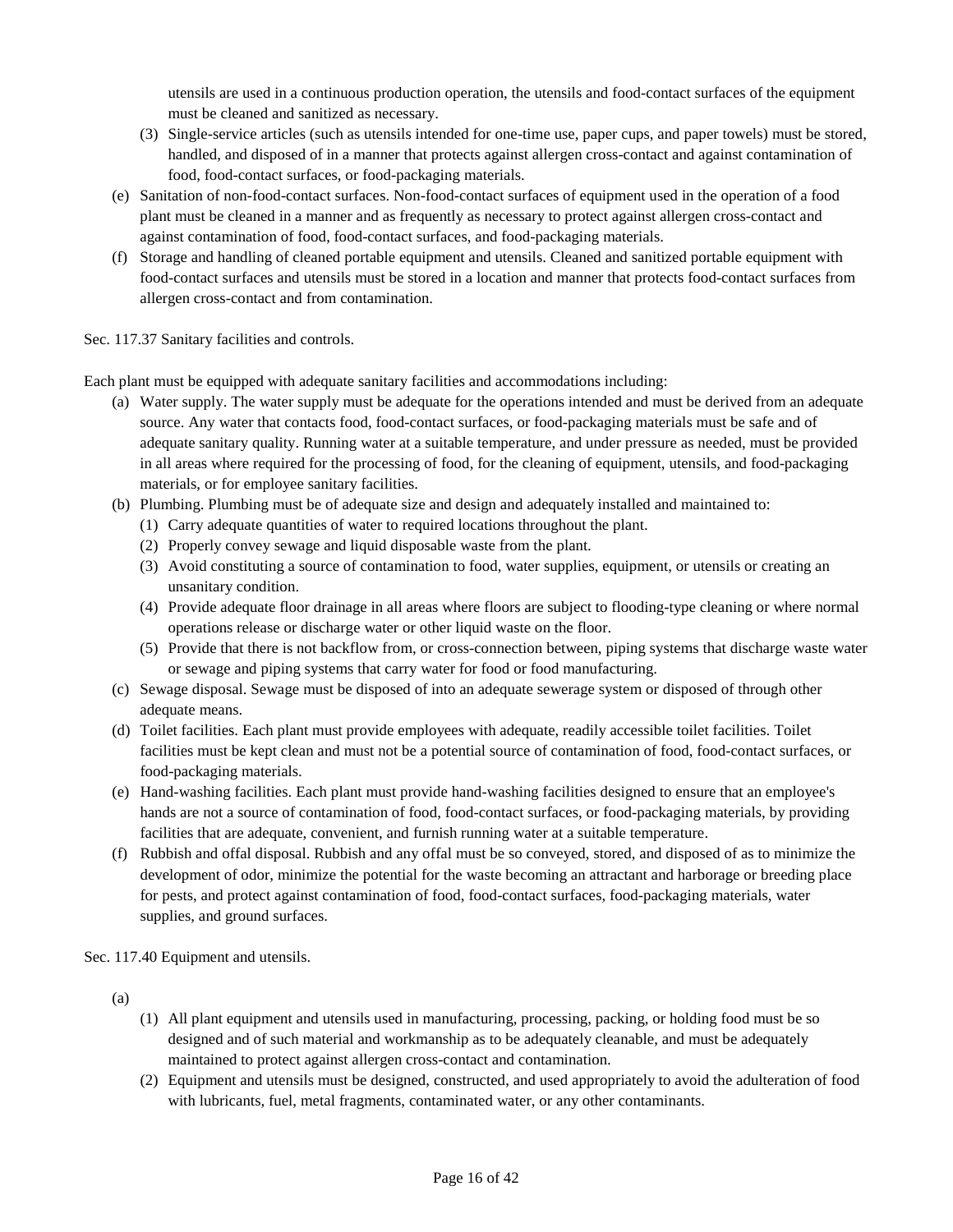- (3) Equipment must be installed so as to facilitate the cleaning and maintenance of the equipment and of adjacent spaces.
- (4) Food-contact surfaces must be corrosion-resistant when in contact with food.
- (5) Food-contact surfaces must be made of nontoxic materials and designed to withstand the environment of their intended use and the action of food, and, if applicable, cleaning compounds, sanitizing agents, and cleaning procedures.
- (6) Food-contact surfaces must be maintained to protect food from allergen cross-contact and from being contaminated by any source, including unlawful indirect food additives.
- (b) Seams on food-contact surfaces must be smoothly bonded or maintained so as to minimize accumulation of food particles, dirt, and organic matter and thus minimize the opportunity for growth of microorganisms and allergen crosscontact.
- (c) Equipment that is in areas where food is manufactured, processed, packed, or held and that does not come into contact with food must be so constructed that it can be kept in a clean and sanitary condition.
- (d) Holding, conveying, and manufacturing systems, including gravimetric, pneumatic, closed, and automated systems, must be of a design and construction that enables them to be maintained in an appropriate clean and sanitary condition.
- (e) Each freezer and cold storage compartment used to store and hold food capable of supporting growth of microorganisms must be fitted with an indicating thermometer, temperature-measuring device, or temperaturerecording device so installed as to show the temperature accurately within the compartment.
- (f) Instruments and controls used for measuring, regulating, or recording temperatures, pH, acidity, water activity, or other conditions that control or prevent the growth of undesirable microorganisms in food must be accurate and precise and adequately maintained, and adequate in number for their designated uses.
- (g) Compressed air or other gases mechanically introduced into food or used to clean food-contact surfaces or equipment must be treated in such a way that food is not contaminated with unlawful indirect food additives.

Sec. 117.80 Processes and controls.

- (a) General.
	- (1) All operations in the manufacturing, processing, packing, and holding of food (including operations directed to receiving, inspecting, transporting, and segregating) must be conducted in accordance with adequate sanitation principles.
	- (2) Appropriate quality control operations must be employed to ensure that food is suitable for human consumption and that food-packaging materials are safe and suitable.
	- (3) Overall sanitation of the plant must be under the supervision of one or more competent individuals assigned responsibility for this function.
	- (4) Adequate precautions must be taken to ensure that production procedures do not contribute to allergen crosscontact and to contamination from any source.
	- (5) Chemical, microbial, or extraneous-material testing procedures must be used where necessary to identify sanitation failures or possible allergen cross-contact and food contamination.
	- (6) All food that has become contaminated to the extent that it is adulterated must be rejected, or if appropriate, treated or processed to eliminate the contamination.
- (b) Raw materials and other ingredients.
	- (1) Raw materials and other ingredients must be inspected and segregated or otherwise handled as necessary to ascertain that they are clean and suitable for processing into food and must be stored under conditions that will protect against allergen cross-contact and against contamination and minimize deterioration. Raw materials must be washed or cleaned as necessary to remove soil or other contamination. Water used for washing, rinsing, or conveying food must be safe and of adequate sanitary quality. Water may be reused for washing, rinsing, or conveying food if it does not cause allergen cross-contact or increase the level of contamination of the food.
	- (2) Raw materials and other ingredients must either not contain levels of microorganisms that may render the food injurious to the health of humans, or they must be pasteurized or otherwise treated during manufacturing operations so that they no longer contain levels that would cause the product to be adulterated.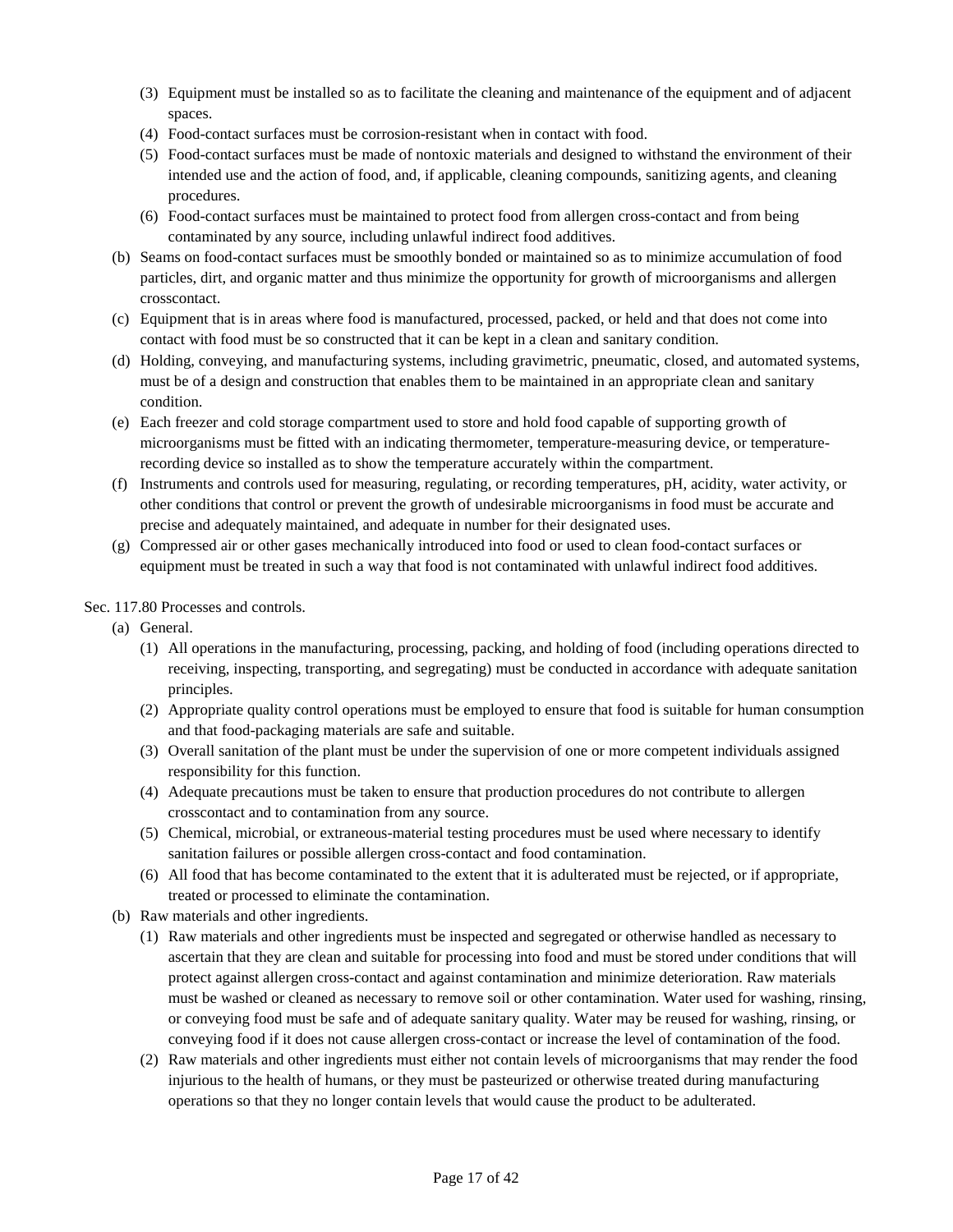- (3) Raw materials and other ingredients susceptible to contamination with aflatoxin or other natural toxins must comply with FDA regulations for poisonous or deleterious substances before these raw materials or other ingredients are incorporated into finished food.
- (4) Raw materials, other ingredients, and rework susceptible to contamination with pests, undesirable microorganisms, or extraneous material must comply with applicable FDA regulations for natural or unavoidable defects if a manufacturer wishes to use the materials in manufacturing food.
- (5) Raw materials, other ingredients, and rework must be held in bulk, or in containers designed and constructed so as to protect against allergen cross-contact and against contamination and must be held at such temperature and relative humidity and in such a manner as to prevent the food from becoming adulterated. Material scheduled for rework must be identified as such.
- (6) Frozen raw materials and other ingredients must be kept frozen. If thawing is required prior to use, it must be done in a manner that prevents the raw materials and other ingredients from becoming adulterated.
- (7) Liquid or dry raw materials and other ingredients received and stored in bulk form must be held in a manner that protects against allergen cross-contact and against contamination.
- (8) Raw materials and other ingredients that are food allergens, and rework that contains food allergens, must be identified and held in a manner that prevents allergen cross-contact.
- (c) Manufacturing operations.
	- (1) Equipment and utensils and food containers must be maintained in an adequate condition through appropriate cleaning and sanitizing, as necessary. Insofar as necessary, equipment must be taken apart for thorough cleaning.
	- (2) All food manufacturing, processing, packing, and holding must be conducted under such conditions and controls as are necessary to minimize the potential for the growth of microorganisms, allergen cross-contact, contamination of food, and deterioration of food.
	- (3) Food that can support the rapid growth of undesirable microorganisms must be held at temperatures that will prevent the food from becoming adulterated during manufacturing, processing, packing, and holding.
	- (4) Measures such as sterilizing, irradiating, pasteurizing, cooking, freezing, refrigerating, controlling pH, or controlling  $a_w$  that are taken to destroy or prevent the growth of undesirable microorganisms must be adequate under the conditions of manufacture, handling, and distribution to prevent food from being adulterated.
	- (5) Work-in-process and rework must be handled in a manner that protects against allergen cross-contact, contamination, and growth of undesirable microorganisms.
	- (6) Effective measures must be taken to protect finished food from allergen cross-contact and from contamination by raw materials, other ingredients, or refuse. When raw materials, other ingredients, or refuse are unprotected, they must not be handled simultaneously in a receiving, loading, or shipping area if that handling could result in allergen crosscontact or contaminated food. Food transported by conveyor must be protected against allergen cross-contact and against contamination as necessary.
	- (7) Equipment, containers, and utensils used to convey, hold, or store raw materials and other ingredients, workinprocess, rework, or other food must be constructed, handled, and maintained during manufacturing, processing, packing, and holding in a manner that protects against allergen cross-contact and against contamination.
	- (8) Adequate measures must be taken to protect against the inclusion of metal or other extraneous material in food.
	- (9) Food, raw materials, and other ingredients that are adulterated:
		- (i) Must be disposed of in a manner that protects against the contamination of other food; or
		- (ii) If the adulterated food is capable of being reconditioned, it must be:
			- (A) Reconditioned (if appropriate) using a method that has been proven to be effective; or
			- (B) Reconditioned (if appropriate) and reexamined and subsequently found not to be adulterated within the meaning of the Federal Food, Drug, and Cosmetic Act before being incorporated into other food.
	- (10)Steps such as washing, peeling, trimming, cutting, sorting and inspecting, mashing, dewatering, cooling, shredding, extruding, drying, whipping, defatting, and forming must be performed so as to protect food against allergen cross-contact and against contamination. Food must be protected from contaminants that may drip, drain, or be drawn into the food.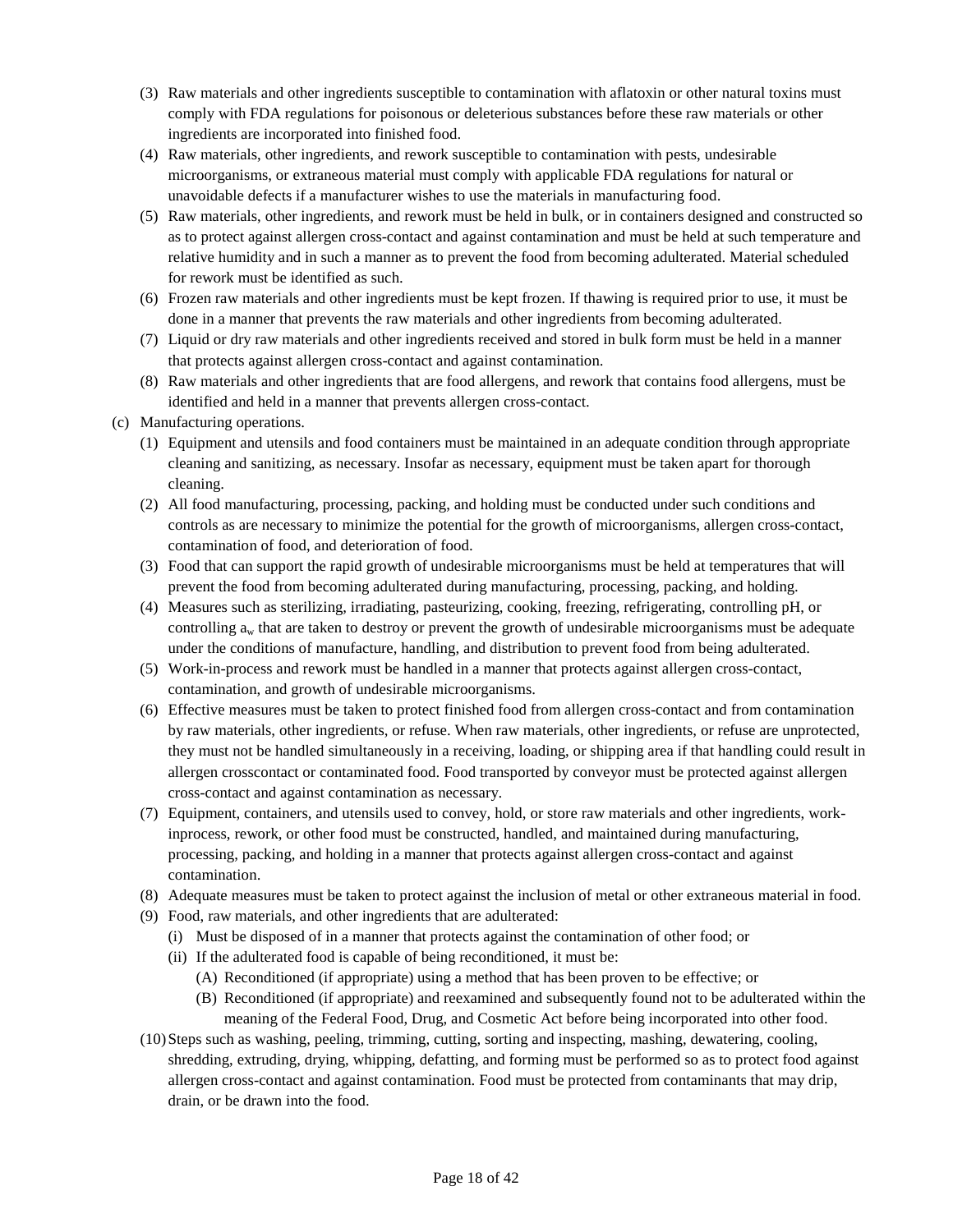- (11)Heat blanching, when required in the preparation of food capable of supporting microbial growth, must be effected by heating the food to the required temperature, holding it at this temperature for the required time, and then either rapidly cooling the food or passing it to subsequent manufacturing without delay. Growth and contamination by thermophilic microorganisms in blanchers must be minimized by the use of adequate operating temperatures and by periodic cleaning and sanitizing as necessary.
- (12)Batters, breading, sauces, gravies, dressings, dipping solutions, and other similar preparations that are held and used repeatedly over time must be treated or maintained in such a manner that they are protected against allergen crosscontact and against contamination, and minimizing the potential for the growth of undesirable microorganisms.
- (13)Filling, assembling, packaging, and other operations must be performed in such a way that the food is protected against allergen cross-contact, contamination and growth of undesirable microorganisms.
- (14)Food, such as dry mixes, nuts, intermediate moisture food, and dehydrated food, that relies principally on the control of aw for preventing the growth of undesirable microorganisms must be processed to and maintained at a safe moisture level.
- (15)Food, such as acid and acidified food, that relies principally on the control of pH for preventing the growth of undesirable microorganisms must be monitored and maintained at a pH of 4.6 or below.
- (16)When ice is used in contact with food, it must be made from water that is safe and of adequate sanitary quality in accordance with §117.37(a), and must be used only if it has been manufactured in accordance with current good manufacturing practice as outlined in this part.

Sec. 117.93 Warehousing and distribution.

Storage and transportation of food must be under conditions that will protect against allergen cross-contact and against biological, chemical (including radiological), and physical contamination of food, as well as against deterioration of the food and the container.

Sec. 117.95 Holding and distribution of human food by-products for use as animal food.

- (a) Human food by-products held for distribution as animal food without additional manufacturing or processing by the human food processor, as identified in §507.12 of this chapter, must be held under conditions that will protect against contamination, including the following:
	- (1) Containers and equipment used to convey or hold human food by-products for use as animal food before distribution must be designed, constructed of appropriate material, cleaned as necessary, and maintained to protect against the contamination of human food by-products for use as animal food;
	- (2) Human food by-products for use as animal food held for distribution must be held in a way to protect against contamination from sources such as trash; and
	- (3) During holding, human food by-products for use as animal food must be accurately identified.
- (b) Labeling that identifies the by-product by the common or usual name must be affixed to or accompany human food by-products for use as animal food when distributed.
- (c) Shipping containers (e.g., totes, drums, and tubs) and bulk vehicles used to distribute human food by-products for use as animal food must be examined prior to use to protect against contamination of the human food by-products for use as animal food from the container or vehicle when the facility is responsible for transporting the human food by-products for use as animal food itself or arranges with a third party to transport the human food by-products for use as animal food.

## Sec. 117.110 Defect action levels.

(a) The manufacturer, processor, packer, and holder of food must at all times utilize quality control operations that reduce natural or unavoidable defects to the lowest level currently feasible.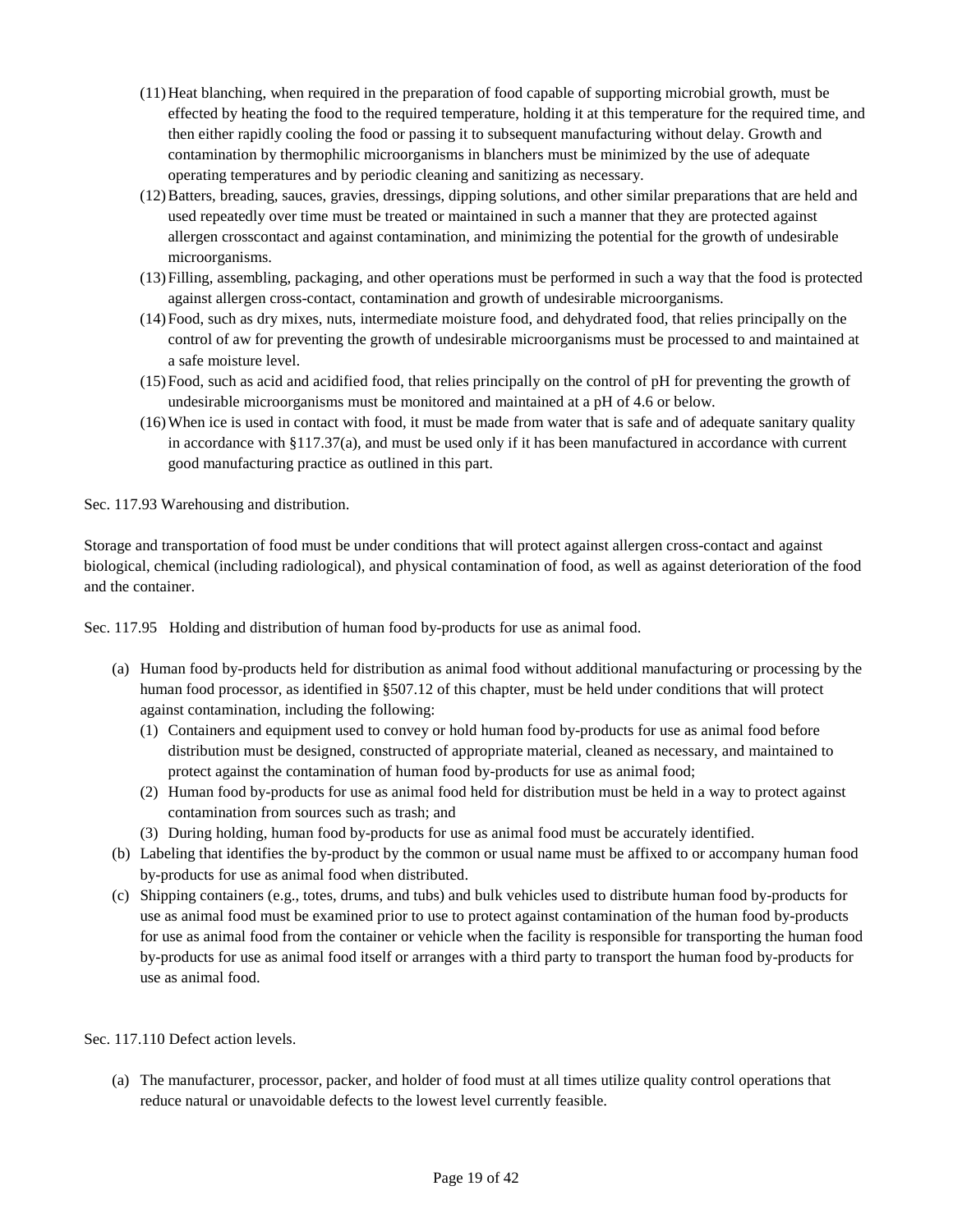(b) The mixing of a food containing defects at levels that render that food adulterated with another lot of food is not permitted and renders the final food adulterated, regardless of the defect level of the final food. For examples of defect action levels that may render food adulterated, see the Defect Levels Handbook, which is accessible at [http://www.fda.gov/pchfrule and athttp://www.fda.gov.](http://www.fda.gov/pchfrule%20and%20athttp:/www.fda.gov)

# **Subpart C—Hazard Analysis and Risk-Based Preventive Controls**

<span id="page-19-0"></span>Sec. 117.126 Food safety plan.

- (a) Requirement for a food safety plan.
	- (1) You must prepare, or have prepared, and implement a written food safety plan.
	- (2) The food safety plan must be prepared, or its preparation overseen, by one or more preventive controls qualified individuals.
- (b) Contents of a food safety plan. The written food safety plan must include:
	- (1) The written hazard analysis as required by  $$117.130(a)(2);$
	- (2) The written preventive controls as required by §117.135(b);
	- (3) The written supply-chain program as required by subpart G of this part;
	- (4) The written recall plan as required by §117.139(a); and
	- (5) The written procedures for monitoring the implementation of the preventive controls as required by §117.145(a)(1);
	- (6) The written corrective action procedures as required by  $\S 117.150(a)(1)$ ; and
	- (7) The written verification procedures as required by §117.165(b).
- (c) Records. The food safety plan required by this section is a record that is subject to the requirements of subpart F of this part.

#### Sec. 117.130 Hazard analysis.

- (a) Requirement for a hazard analysis.
	- (1) You must conduct a hazard analysis to identify and evaluate, based on experience, illness data, scientific reports, and other information, known or reasonably foreseeable hazards for each type of food manufactured, processed, packed, or held at your facility to determine whether there are any hazards requiring a preventive control.
	- (2) The hazard analysis must be written regardless of its outcome.
- (b) Hazard identification. The hazard identification must consider:
	- (1) Known or reasonably foreseeable hazards that include:
		- (i) Biological hazards, including microbiological hazards such as parasites, environmental pathogens, and other pathogens;
		- (ii) Chemical hazards, including radiological hazards, substances such as pesticide and drug residues, natural toxins, decomposition, unapproved food or color additives, and food allergens; and
		- (iii) Physical hazards (such as stones, glass, and metal fragments); and
	- (2) Known or reasonably foreseeable hazards that may be present in the food for any of the following reasons:
		- (i) The hazard occurs naturally;
		- (ii) The hazard may be unintentionally introduced; or
		- (iii) The hazard may be intentionally introduced for purposes of economic gain.
- (c) Hazard evaluation.
	- (1)
- (i) The hazard analysis must include an evaluation of the hazards identified in paragraph (b) of this section to assess the severity of the illness or injury if the hazard were to occur and the probability that the hazard will occur in the absence of preventive controls.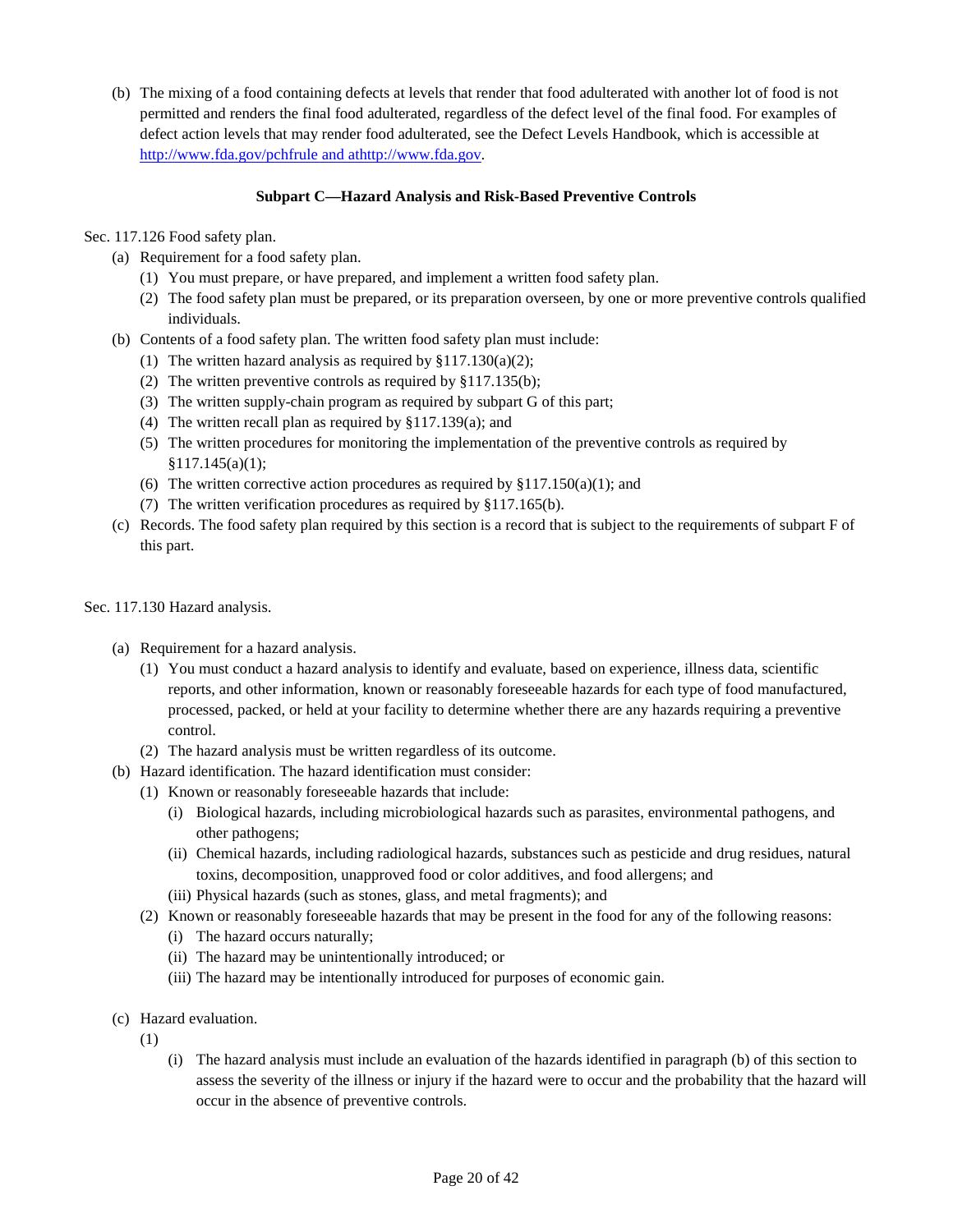- (ii) The hazard evaluation required by paragraph  $(c)(1)(i)$  of this section must include an evaluation of environmental pathogens whenever a ready-to-eat food is exposed to the environment prior to packaging and the packaged food does not receive a treatment or otherwise include a control measure (such as a formulation lethal to the pathogen) that would significantly minimize the pathogen.
- (2) The hazard evaluation must consider the effect of the following on the safety of the finished food for the intended consumer:
	- (i) The formulation of the food;
	- (ii) The condition, function, and design of the facility and equipment;
	- (iii) Raw materials and other ingredients;
	- (iv) Transportation practices;
	- (v) Manufacturing/processing procedures;
	- (vi) Packaging activities and labeling activities;
	- (vii)Storage and distribution;
	- (viii) Intended or reasonably foreseeable use;
	- (ix) Sanitation, including employee hygiene; and
	- (x) Any other relevant factors, such as the temporal (e.g., weather-related) nature of some hazards (e.g., levels of some natural toxins).

Sec. 117.135 Preventive controls.

- (a)
- (1) You must identify and implement preventive controls to provide assurances that any hazards requiring a preventive control will be significantly minimized or prevented and the food manufactured, processed, packed, or held by your facility will not be adulterated under section 402 of the Federal Food, Drug, and Cosmetic Act or misbranded under section 403(w) of the Federal Food, Drug, and Cosmetic Act.
- (2) Preventive controls required by paragraph  $(a)(1)$  of this section include:
	- (i) Controls at critical control points (CCPs), if there are any CCPs; and
	- (ii) Controls, other than those at CCPs, that are also appropriate for food safety.
- (b) Preventive controls must be written.
- (c) Preventive controls include, as appropriate to the facility and the food:
	- (1) Process controls. Process controls include procedures, practices, and processes to ensure the control of parameters during operations such as heat processing, acidifying, irradiating, and refrigerating foods. Process controls must include, as appropriate to the nature of the applicable control and its role in the facility's food safety system:
		- (i) Parameters associated with the control of the hazard; and
		- (ii) The maximum or minimum value, or combination of values, to which any biological, chemical, or physical parameter must be controlled to significantly minimize or prevent a hazard requiring a process control.
	- (2) Food allergen controls. Food allergen controls include procedures, practices, and processes to control food allergens. Food allergen controls must include those procedures, practices, and processes employed for:
		- (i) Ensuring protection of food from allergen cross-contact, including during storage, handling, and use; and
		- (ii) Labeling the finished food, including ensuring that the finished food is not misbranded under section 403(w) of the Federal Food, Drug, and Cosmetic Act.
	- (3) Sanitation controls. Sanitation controls include procedures, practices, and processes to ensure that the facility is maintained in a sanitary condition adequate to significantly minimize or prevent hazards such as environmental pathogens, biological hazards due to employee handling, and food allergen hazards. Sanitation controls must include, as appropriate to the facility and the food, procedures, practices, and processes for the:
		- (i) Cleanliness of food-contact surfaces, including food-contact surfaces of utensils and equipment;
		- (ii) Prevention of allergen cross-contact and cross-contamination from insanitary objects and from personnel to food, food packaging material, and other food-contact surfaces and from raw product to processed product.
	- (4) Supply-chain controls. Supply-chain controls include the supply-chain program as required by subpart G of this part.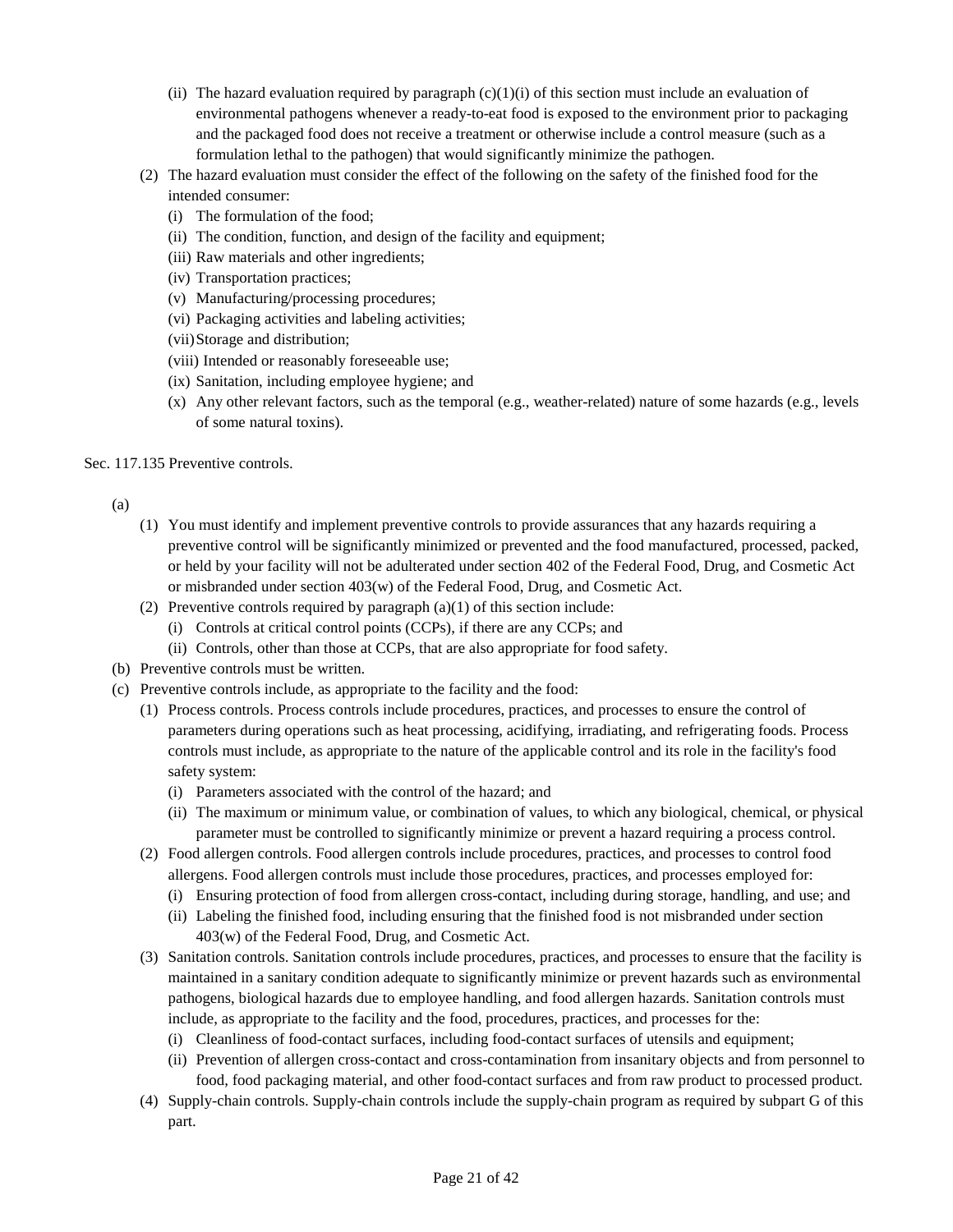- (5) Recall plan. Recall plan as required by §117.139.
- (6) Other controls. Preventive controls include any other procedures, practices, and processes necessary to satisfy the requirements of paragraph (a) of this section. Examples of other controls include hygiene training and other current good manufacturing practices.

Sec. 117.136 Circumstances in which the owner, operator, or agent in charge of a manufacturing/processing facility is not required to implement a preventive control.

- (a) Circumstances. If you are a manufacturer/processor, you are not required to implement a preventive control when you identify a hazard requiring a preventive control (identified hazard) and any of the following circumstances apply:
	- (1) You determine and document that the type of food (e.g., raw agricultural commodities such as cocoa beans, coffee beans, and grains) could not be consumed without application of an appropriate control.
	- (2) You rely on your customer who is subject to the requirements for hazard analysis and risk-based preventive controls in this subpart C to ensure that the identified hazard will be significantly minimized or prevented and you:
		- (i) Disclose in documents accompanying the food, in accordance with the practice of the trade, that the food is "not processed to control [identified hazard]"; and
		- (ii) Annually obtain from your customer written assurance, subject to the requirements of §117.137, that the customer has established and is following procedures (identified in the written assurance) that will significantly minimize or prevent the identified hazard.
	- (3) You rely on your customer who is not subject to the requirements for hazard analysis and risk-based preventive controls in this subpart to provide assurance it is manufacturing, processing, or preparing the food in accordance with applicable food safety requirements and you:
		- (i) Disclose in documents accompanying the food, in accordance with the practice of the trade, that the food is "not processed to control [identified hazard]"; and
		- (ii) Annually obtain from your customer written assurance that it is manufacturing, processing, or preparing the food in accordance with applicable food safety requirements.
	- (4) You rely on your customer to provide assurance that the food will be processed to control the identified hazard by an entity in the distribution chain subsequent to the customer and you:
		- (i) Disclose in documents accompanying the food, in accordance with the practice of the trade, that the food is "not processed to control [identified hazard]"; and
		- (ii) Annually obtain from your customer written assurance, subject to the requirements of §117.137, that your customer:
			- (A) Will disclose in documents accompanying the food, in accordance with the practice of the trade, that the food is "not processed to control [identified hazard]"; and
			- (B) Will only sell to another entity that agrees, in writing, it will:
				- (1) Follow procedures (identified in a written assurance) that will significantly minimize or prevent the identified hazard (if the entity is subject to the requirements for hazard analysis and risk-based preventive controls in this subpart) or manufacture, process, or prepare the food in accordance with applicable food safety requirements (if the entity is not subject to the requirements for hazard analysis and risk-based preventive controls in this subpart); or
				- (2) Obtain a similar written assurance from the entity's customer, subject to the requirements of §117.137, as in paragraphs  $(a)(4)(ii)(A)$  and  $(B)$  of this section, as appropriate; or
	- (5) You have established, documented, and implemented a system that ensures control, at a subsequent distribution step, of the hazards in the food product you distribute and you document the implementation of that system.
- (b) Records. You must document any circumstance, specified in paragraph (a) of this section, that applies to you, including:
	- (1) A determination, in accordance with paragraph (a) of this section, that the type of food could not be consumed without application of an appropriate control;
	- (2) The annual written assurance from your customer in accordance with paragraph (a)(2) of this section;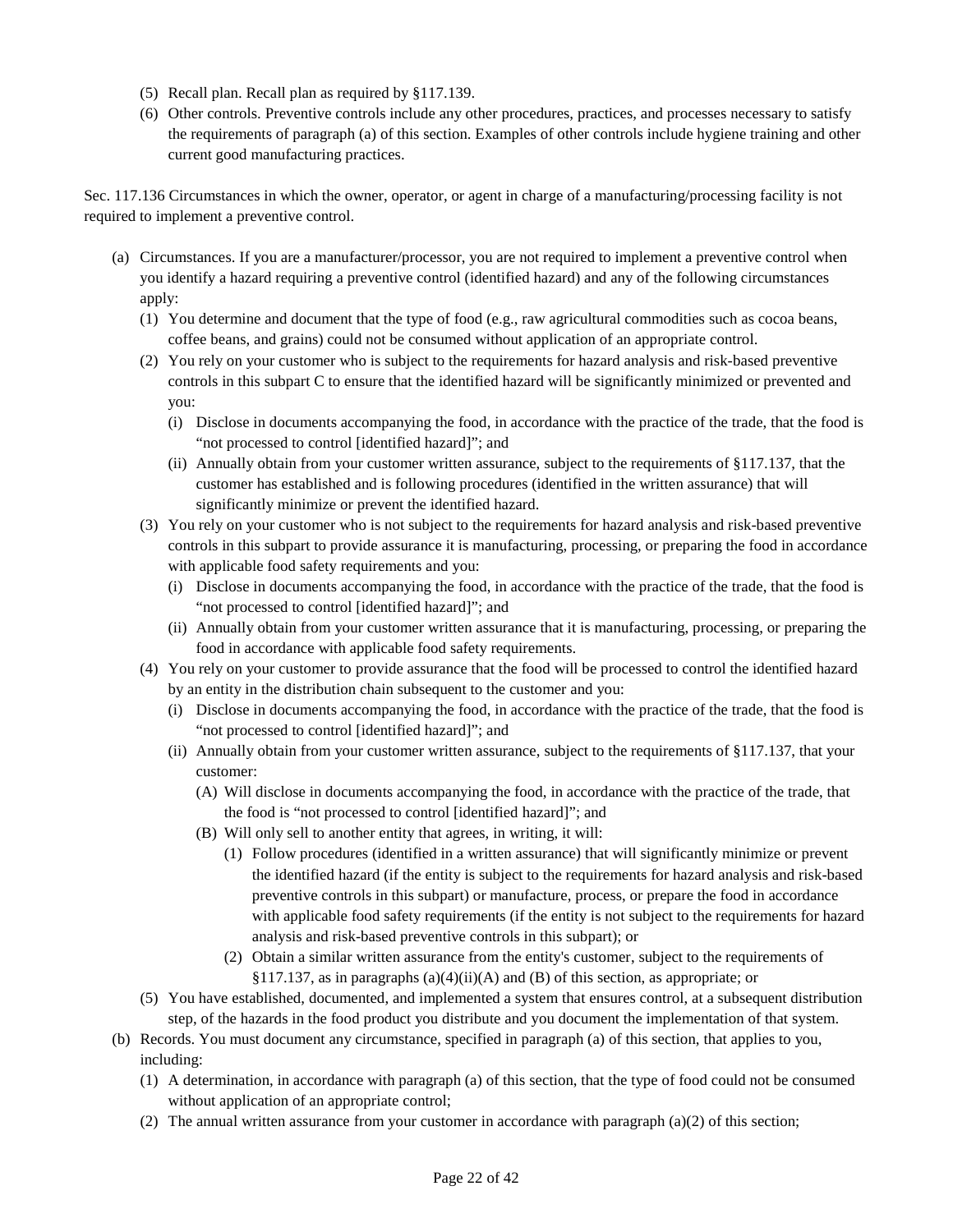- (3) The annual written assurance from your customer in accordance with paragraph (a)(3) of this section;
- (4) The annual written assurance from your customer in accordance with paragraph (a)(4) of this section; and
- (5) Your system, in accordance with paragraph (a)(5) of this section, that ensures control, at a subsequent distribution step, of the hazards in the food product you distribute.

Sec. 117.137 Provision of assurances required under  $$117.136(a)(2)$ , (3), and (4).

A facility that provides a written assurance under §117.136(a)(2), (3), or (4) must act consistently with the assurance and document its actions taken to satisfy the written assurance.

Sec. 117.139 Recall plan.

For food with a hazard requiring a preventive control:

- (a) You must establish a written recall plan for the food.
- (b) The written recall plan must include procedures that describe the steps to be taken, and assign responsibility for taking those steps, to perform the following actions as appropriate to the facility:
	- (1) Directly notify the direct consignees of the food being recalled, including how to return or dispose of the affected food;
	- (2) Notify the public about any hazard presented by the food when appropriate to protect public health;
	- (3) Conduct effectiveness checks to verify that the recall is carried out; and
	- (4) Appropriately dispose of recalled food—e.g., through reprocessing, reworking, diverting to a use that does not present a safety concern, or destroying the food.

Sec. 117.140 Preventive control management components.

- (a) Except as provided by paragraphs (b) and (c) of this section, the preventive controls required under §117.135 are subject to the following preventive control management components as appropriate to ensure the effectiveness of the preventive controls, taking into account the nature of the preventive control and its role in the facility's food safety system:
	- (1) Monitoring in accordance with §117.145;
	- (2) Corrective actions and corrections in accordance with §117.150; and
	- (3) Verification in accordance with §117.155.
- (b) The supply-chain program established in subpart G of this part is subject to the following preventive control management components as appropriate to ensure the effectiveness of the supply-chain program, taking into account the nature of the hazard controlled before receipt of the raw material or other ingredient:
	- (1) Corrective actions and corrections in accordance with §117.150, taking into account the nature of any supplier non-conformance;
	- (2) Review of records in accordance with §117.165(a)(4); and
	- (3) Reanalysis in accordance with §117.170.
- (c) The recall plan established in §117.139 is not subject to the requirements of paragraph (a) of this section.

Sec. 117.145 Monitoring.

As appropriate to the nature of the preventive control and its role in the facility's food safety system:

- (a) Written procedures. You must establish and implement written procedures, including the frequency with which they are to be performed, for monitoring the preventive control; and.
- (b) Monitoring. You must monitor the preventive controls with adequate frequency to provide assurance that they are consistently performed.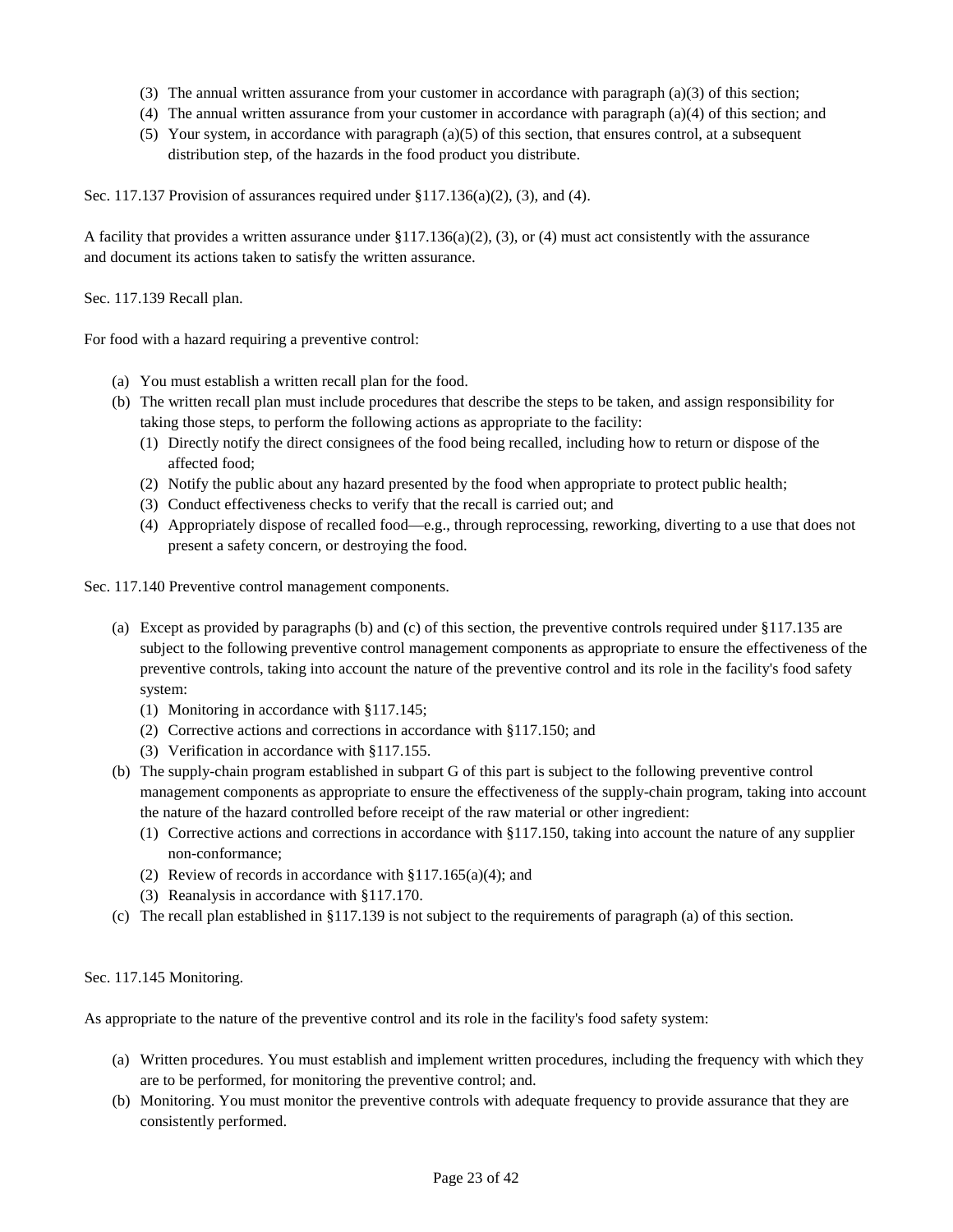- (c) Records.
	- (1) Requirement to document monitoring. You must document the monitoring of preventive controls in accordance with this section in records that are subject to verification in accordance with  $\S117.155(a)(2)$  and records review in accordance with  $$117.165(a)(4)(i)$ .
	- (2) Exception records.
		- (i) Records of refrigeration temperature during storage of food that requires time/temperature control to significantly minimize or prevent the growth of, or toxin production by, pathogens may be affirmative records demonstrating temperature is controlled or exception records demonstrating loss of temperature control.
		- (ii) Exception records may be adequate in circumstances other than monitoring of refrigeration temperature.
- Sec. 117.150 Corrective actions and corrections.
	- (a) Corrective action procedures. As appropriate to the nature of the hazard and the nature of the preventive control, except as provided by paragraph (c) of this section:
		- (1) You must establish and implement written corrective action procedures that must be taken if preventive controls are not properly implemented, including procedures to address, as appropriate:
			- (i) The presence of a pathogen or appropriate indicator organism in a ready-to-eat product detected as a result of product testing conducted in accordance with §117.165(a)(2); and
			- (ii) The presence of an environmental pathogen or appropriate indicator organism detected through the environmental monitoring conducted in accordance with §117.165(a)(3).
		- (2) The corrective action procedures must describe the steps to be taken to ensure that:
			- (i) Appropriate action is taken to identify and correct a problem that has occurred with implementation of a preventive control;
			- (ii) Appropriate action is taken, when necessary, to reduce the likelihood that the problem will recur;
			- (iii) All affected food is evaluated for safety; and
			- (iv) All affected food is prevented from entering into commerce, if you cannot ensure that the affected food is not adulterated under section 402 of the Federal Food, Drug, and Cosmetic Act or misbranded under section 403(w) of the Federal Food, Drug, and Cosmetic Act.
	- (b) Corrective action in the event of an unanticipated food safety problem.
		- (1) Except as provided by paragraph (c) of this section, you are subject to the requirements of paragraphs (b)(2) of this section if any of the following circumstances apply:
			- (i) A preventive control is not properly implemented and a corrective action procedure has not been established;
			- (ii) A preventive control, combination of preventive controls, or the food safety plan as a whole is found to be ineffective; or
			- (iii) A review of records in accordance with  $\S117.165(a)(4)$  finds that the records are not complete, the activities conducted did not occur in accordance with the food safety plan, or appropriate decisions were not made about corrective actions.
		- (2) If any of the circumstances listed in paragraph  $(b)(1)$  of this section apply, you must:
			- (i) Take corrective action to identify and correct the problem, reduce the likelihood that the problem will recur, evaluate all affected food for safety, and, as necessary, prevent affected food from entering commerce as would be done following a corrective action procedure under paragraphs  $(a)(2)(i)$  through  $(iv)$ of this section; and
			- (ii) When appropriate, reanalyze the food safety plan in accordance with §117.170 to determine whether modification of the food safety plan is required.
	- (c) Corrections. You do not need to comply with the requirements of paragraphs (a) and (b) of this section if:
		- (1) You take action, in a timely manner, to identify and correct conditions and practices that are not consistent with the food allergen controls in §117.135(c)(2)(i) or the sanitation controls in §117.135(c)(3)(i) or (ii); or
		- (2) You take action, in a timely manner, to identify and correct a minor and isolated problem that does not directly impact product safety.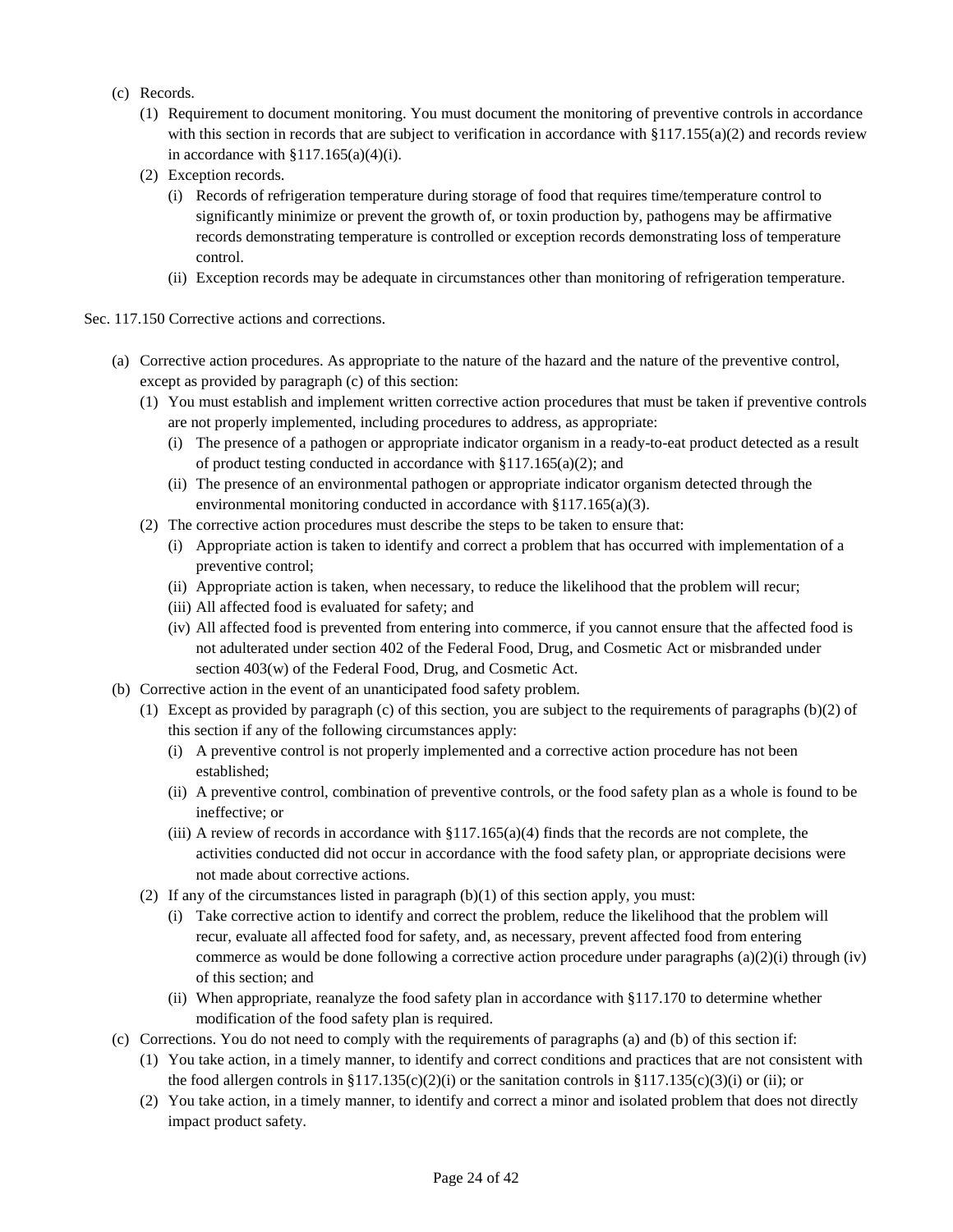(d) Records. All corrective actions (and, when appropriate, corrections) taken in accordance with this section must be documented in records. These records are subject to verification in accordance with §117.155(a)(3) and records review in accordance with  $$117.165(a)(4)(i)$ .

Sec. 117.155 Verification.

- (a) Verification activities. Verification activities must include, as appropriate to the nature of the preventive control and its role in the facility's food safety system:
	- (1) Validation in accordance with §117.160.
	- (2) Verification that monitoring is being conducted as required by §117.140 (and in accordance with §117.145).
	- (3) Verification that appropriate decisions about corrective actions are being made as required by §117.140 (and in accordance with §117.150).
	- (4) Verification of implementation and effectiveness in accordance with §117.165; and
	- (5) Reanalysis in accordance with §117.170.
- (b) Documentation. All verification activities conducted in accordance with this section must be documented in records.

#### Sec. 117.160 Validation.

- (a) You must validate that the preventive controls identified and implemented in accordance with §117.135 are adequate to control the hazard as appropriate to the nature of the preventive control and its role in the facility's food safety system.
- (b) The validation of the preventive controls:
	- (1) Must be performed (or overseen) by a preventive controls qualified individual:
		- (i)
- (A) Prior to implementation of the food safety plan; or
- (B) When necessary to demonstrate the control measures can be implemented as designed:
	- (1) Within 90 calendar days after production of the applicable food first begins; or
	- (2) Within a reasonable timeframe, provided that the preventive controls qualified individual prepares (or oversees the preparation of) a written justification for a timeframe that exceeds 90 calendar days after production of the applicable food first begins;
- (ii) Whenever a change to a control measure or combination of control measures could impact whether the control measure or combination of control measures, when properly implemented, will effectively control the hazards; and
- (iii) Whenever a reanalysis of the food safety plan reveals the need to do so;
- (2) Must include obtaining and evaluating scientific and technical evidence (or, when such evidence is not available or is inadequate, conducting studies) to determine whether the preventive controls, when properly implemented, will effectively control the hazards; and
- (c) You do not need to validate:
	- (1) The food allergen controls in  $$117.135(c)(2);$
	- (2) The sanitation controls in  $\S 117.135(c)(3)$ ;
	- (3) The recall plan in §117.139;
	- (4) The supply-chain program in subpart G of this part; and
	- (5) Other preventive controls, if the preventive controls qualified individual prepares (or oversees the preparation of) a written justification that validation is not applicable based on factors such as the nature of the hazard, and the nature of the preventive control and its role in the facility's food safety system.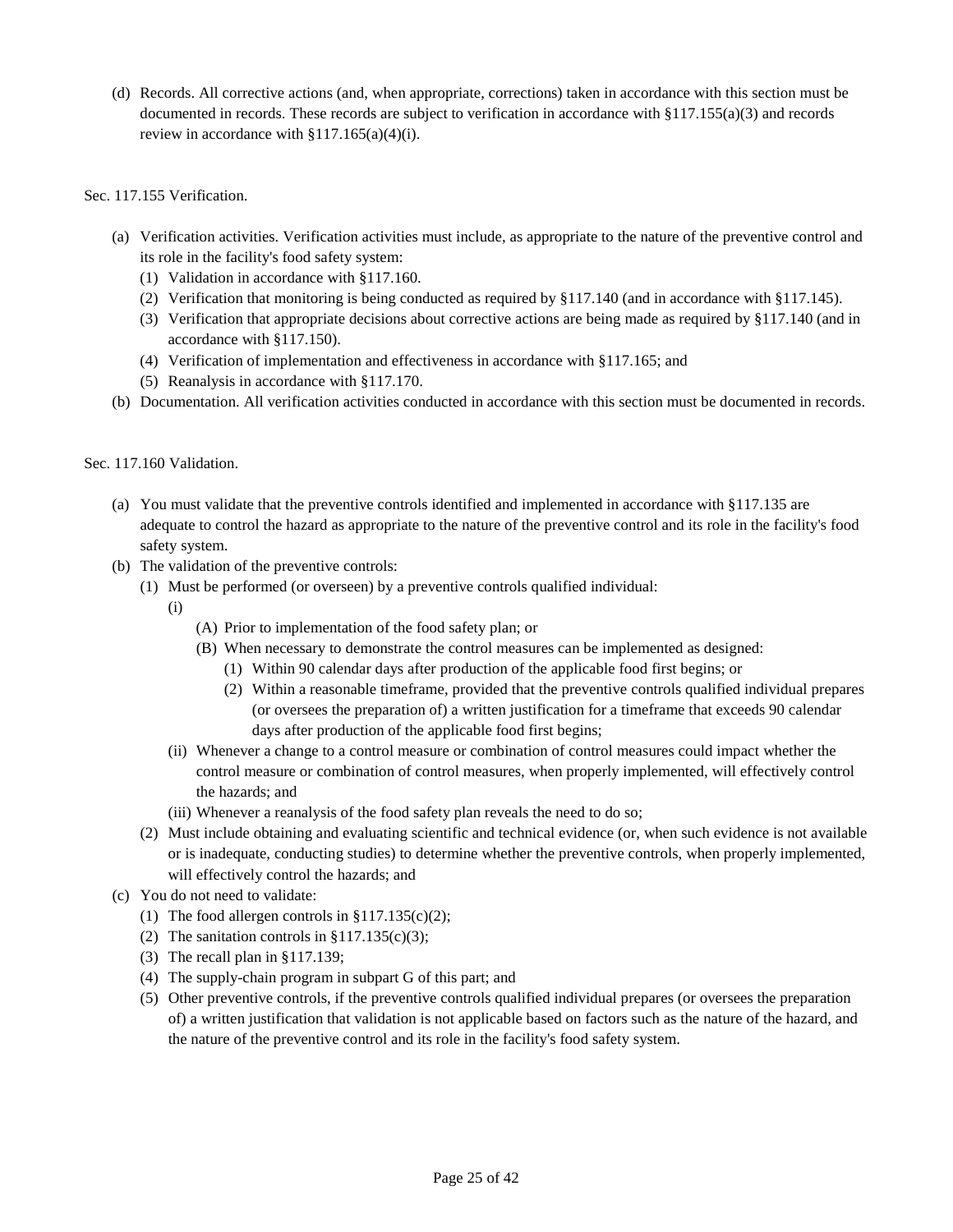Sec. 117.165 Verification of implementation and effectiveness.

- (a) Verification activities. You must verify that the preventive controls are consistently implemented and are effectively and significantly minimizing or preventing the hazards. To do so you must conduct activities that include the following, as appropriate to the facility, the food, and the nature of the preventive control and its role in the facility's food safety system:
	- (1) Calibration of process monitoring instruments and verification instruments (or checking them for accuracy);
	- (2) Product testing, for a pathogen (or appropriate indicator organism) or other hazard;
	- (3) Environmental monitoring, for an environmental pathogen or for an appropriate indicator organism, if contamination of a ready-to-eat food with an environmental pathogen is a hazard requiring a preventive control, by collecting and testing environmental samples; and
	- (4) Review of the following records within the specified timeframes, by (or under the oversight of) a preventive controls qualified individual, to ensure that the records are complete, the activities reflected in the records occurred in accordance with the food safety plan, the preventive controls are effective, and appropriate decisions were made about corrective actions:
		- (i) Records of monitoring and corrective action records within 7 working days after the records are created or within a reasonable timeframe, provided that the preventive controls qualified individual prepares (or oversees the preparation of) a written justification for a timeframe that exceeds 7 working days; and
		- (ii) Records of calibration, testing (e.g., product testing, environmental monitoring), supplier and supply-chain verification activities, and other verification activities within a reasonable time after the records are created; and
	- (5) Other activities appropriate for verification of implementation and effectiveness.
- (b) Written procedures. As appropriate to the facility, the food, the nature of the preventive control, and the role of the preventive control in the facility's food safety system, you must establish and implement written procedures for the following activities:
	- (1) The method and frequency of calibrating process monitoring instruments and verification instruments (or checking them for accuracy) as required by paragraph (a)(1) of this section.
	- (2) Product testing as required by paragraph (a)(2) of this section. Procedures for product testing must:
		- (i) Be scientifically valid;
		- (ii) Identify the test microorganism(s) or other analyte(s);
		- (iii) Specify the procedures for identifying samples, including their relationship to specific lots of product;
		- (iv) Include the procedures for sampling, including the number of samples and the sampling frequency;
		- (v) Identify the test(s) conducted, including the analytical method(s) used;
		- (vi) Identify the laboratory conducting the testing; and
		- (vii)Include the corrective action procedures required by  $\S 117.150(a)(1)$ .
	- (3) Environmental monitoring as required by paragraph (a)(3) of this section. Procedures for environmental monitoring must:
		- (i) Be scientifically valid;
		- (ii) Identify the test microorganism(s);
		- (iii) Identify the locations from which samples will be collected and the number of sites to be tested during routine environmental monitoring. The number and location of sampling sites must be adequate to determine whether preventive controls are effective;
		- (iv) Identify the timing and frequency for collecting and testing samples. The timing and frequency for collecting and testing samples must be adequate to determine whether preventive controls are effective;
		- (v) Identify the test(s) conducted, including the analytical method(s) used;
		- (vi) Identify the laboratory conducting the testing; and
		- (vii)Include the corrective action procedures required by  $$117.150(a)(1)$ .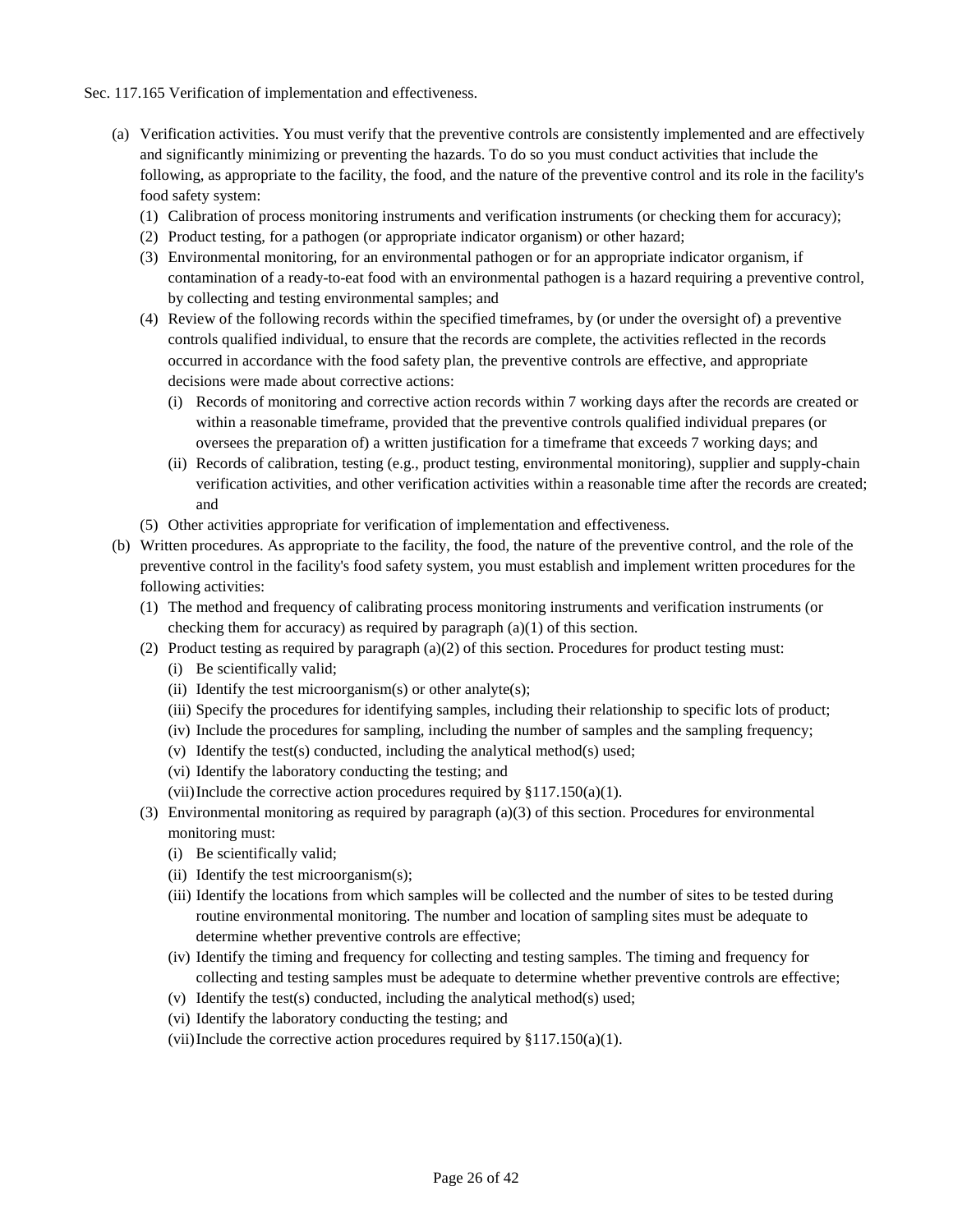#### Sec. 117.170 Reanalysis.

- (a) You must conduct a reanalysis of the food safety plan as a whole at least once every 3 years;
- (b) You must conduct a reanalysis of the food safety plan as a whole, or the applicable portion of the food safety plan:
	- (1) Whenever a significant change in the activities conducted at your facility creates a reasonable potential for a new hazard or creates a significant increase in a previously identified hazard;
	- (2) Whenever you become aware of new information about potential hazards associated with the food;
	- (3) Whenever appropriate after an unanticipated food safety problem in accordance with §117.150(b); and
	- (4) Whenever you find that a preventive control, combination of preventive controls, or the food safety plan as a whole is ineffective.
- (c) You must complete the reanalysis required by paragraphs (a) and (b) of this section and validate, as appropriate to the nature of the preventive control and its role in the facility's food safety system, any additional preventive controls needed to address the hazard identified:
	- (1) Before any change in activities (including any change in preventive control) at the facility is operative; or
	- (2) When necessary to demonstrate the control measures can be implemented as designed:
		- (i) Within 90 calendar days after production of the applicable food first begins; or
		- (ii) Within a reasonable timeframe, provided that the preventive controls qualified individual prepares (or oversees the preparation of) a written justification for a timeframe that exceeds 90-calendar days after production of the applicable food first begins.
- (d) You must revise the written food safety plan if a significant change in the activities conducted at your facility creates a reasonable potential for a new hazard or a significant increase in a previously identified hazard or document the basis for the conclusion that no revisions are needed.
- (e) A preventive controls qualified individual must perform (or oversee) the reanalysis.
- (f) You must conduct a reanalysis of the food safety plan when FDA determines it is necessary to respond to new hazards and developments in scientific understanding.

Sec. 117.180 Requirements applicable to a preventive controls qualified individual and a qualified auditor.

- (a) One or more preventive controls qualified individuals must do or oversee the following:
	- (1) Preparation of the food safety plan  $(\frac{117.126(a)(2))}{s}$ ;
	- (2) Validation of the preventive controls  $(\S117.160(b)(1));$
	- (3) Written justification for validation to be performed in a timeframe that exceeds the first 90 calendar days of production of the applicable food;
	- (4) Determination that validation is not required  $(\S 117.160(c)(5))$ ;
	- (5) Review of records (§117.165(a)(4));
	- (6) Written justification for review of records of monitoring and corrective actions within a timeframe that exceeds 7 working days;
	- (7) Reanalysis of the food safety plan (§117.170(d)); and
	- (8) Determination that reanalysis can be completed, and additional preventive controls validated, as appropriate to the nature of the preventive control and its role in the facility's food safety system, in a timeframe that exceeds the first 90 calendar days of production of the applicable food.
- (b) A qualified auditor must conduct an onsite audit (§117.435(a)).
- (c)
- (1) To be a preventive controls qualified individual, the individual must have successfully completed training in the development and application of risk-based preventive controls at least equivalent to that received under a standardized curriculum recognized as adequate by FDA or be otherwise qualified through job experience to develop and apply a food safety system. Job experience may qualify an individual to perform these functions if such experience has provided an individual with knowledge at least equivalent to that provided through the standardized curriculum. This individual may be, but is not required to be, an employee of the facility.
- (2) To be a qualified auditor, a qualified individual must have technical expertise obtained through education, training, or experience (or a combination thereof) necessary to perform the auditing function.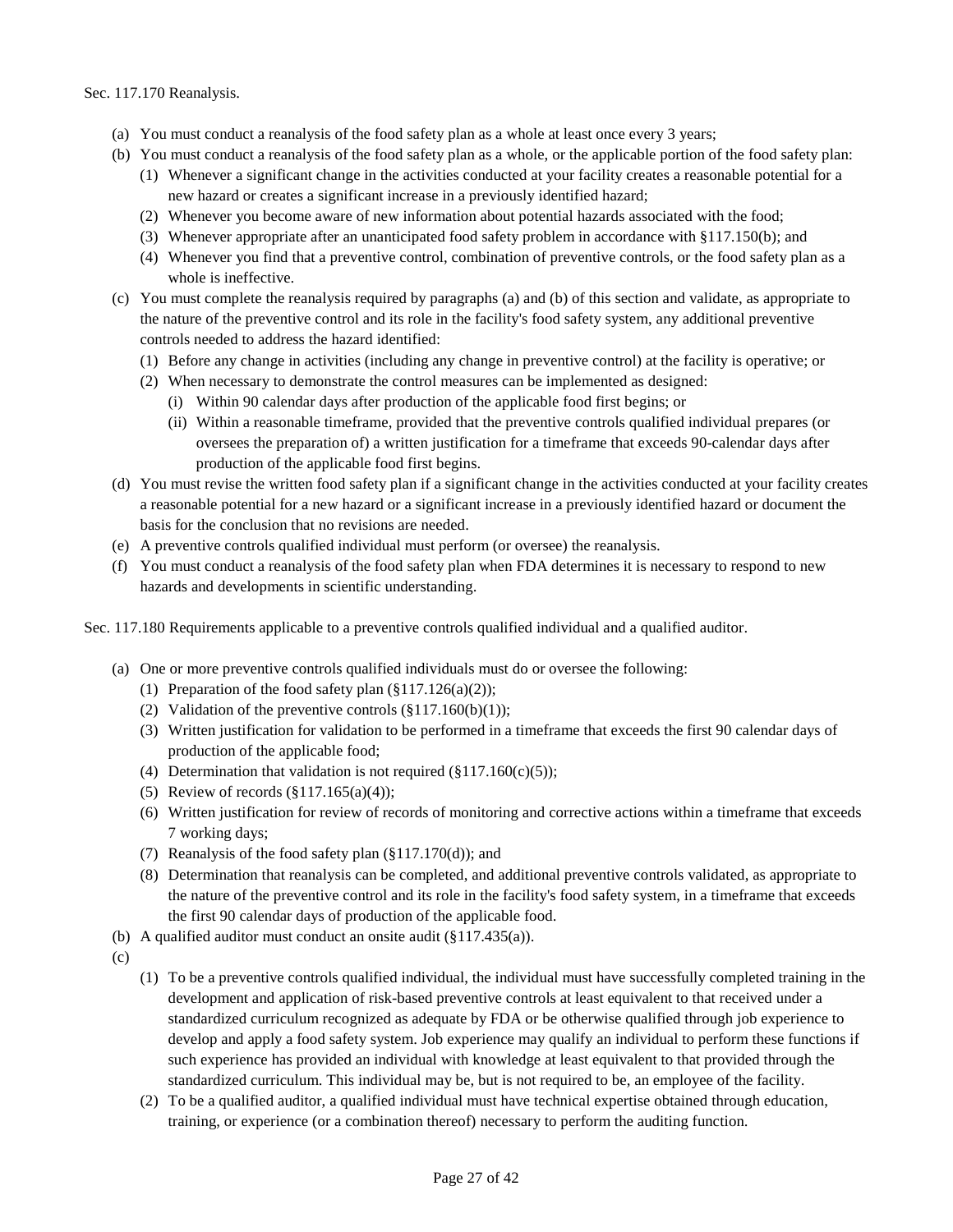- (d) All applicable training in the development and application of risk-based preventive controls must be documented in records, including the date of the training, the type of training, and the person(s) trained.
- Sec. 117.190 Implementation records required for this subpart.
	- (a) You must establish and maintain the following records documenting implementation of the food safety plan:
		- (1) Documentation, as required by Sec. 117.136(b), of the basis for not establishing a preventive control in accordance with Sec. 117.136(a);
		- (2) Records that document the monitoring of preventive controls;
		- (3) Records that document corrective actions;
		- (4) Records that document verification, including, as applicable, those related to:
			- (i) Validation;
			- (ii) Verification of monitoring;
			- (iii) Verification of corrective actions;
			- (iv) Calibration of process monitoring and verification instruments;
			- (v) Product testing;
			- (vi) Environmental monitoring;
			- (vii)Records review; and
			- (viii) Reanalysis;
		- (5) Records that document the supply-chain program; and
		- (6) Records that document applicable training for the preventive controls qualified individual and the qualified auditor.
	- (b) The records that you must establish and maintain are subject to the requirements of subpart F of this part.

## **Subpart D—Modified Requirements**

<span id="page-27-0"></span>Sec. 117.201 Modified requirements that apply to a qualified facility.

- (a) *Attestations to be submitted.* A qualified facility must submit the following attestations to FDA:
	- (1) An attestation that the facility is a qualified facility as defined in §117.3. For the purpose of determining whether a facility satisfies the definition of qualified facility, the baseline year for calculating the adjustment for inflation is 2011; and
	- (2)
- (i) An attestation that you have identified the potential hazards associated with the food being produced, are implementing preventive controls to address the hazards, and are monitoring the performance of the preventive controls to ensure that such controls are effective; or
- (ii) An attestation that the facility is in compliance with State, local, county, tribal, or other applicable non-Federal food safety law, including relevant laws and regulations of foreign countries, including an attestation based on licenses, inspection reports, certificates, permits, credentials, certification by an appropriate agency (such as a State department of agriculture), or other evidence of oversight.
- (b) *Procedure for submission.* The attestations required by paragraph (a) of this section must be submitted to FDA by one of the following means:
	- (1) *Electronic submission.* To submit electronically, go to http://www.fda.gov/furls and follow the instructions. This Web site is available from wherever the Internet is accessible, including libraries, copy centers, schools, and Internet cafes. FDA encourages electronic submission.
	- (2) *Submission by mail.*
		- (i) You must use Form FDA 3942a. You may obtain a copy of this form by any of the following mechanisms: (A) Download it from *http://www.fda.gov/pchfrule*;
			- (B) Write to the U.S. Food and Drug Administration (HFS-681), 5100 Paint Branch Parkway, College Park, MD 20550; or
			- (C) Request a copy of this form by phone at 1-800-216-7331 or 301-575-0156.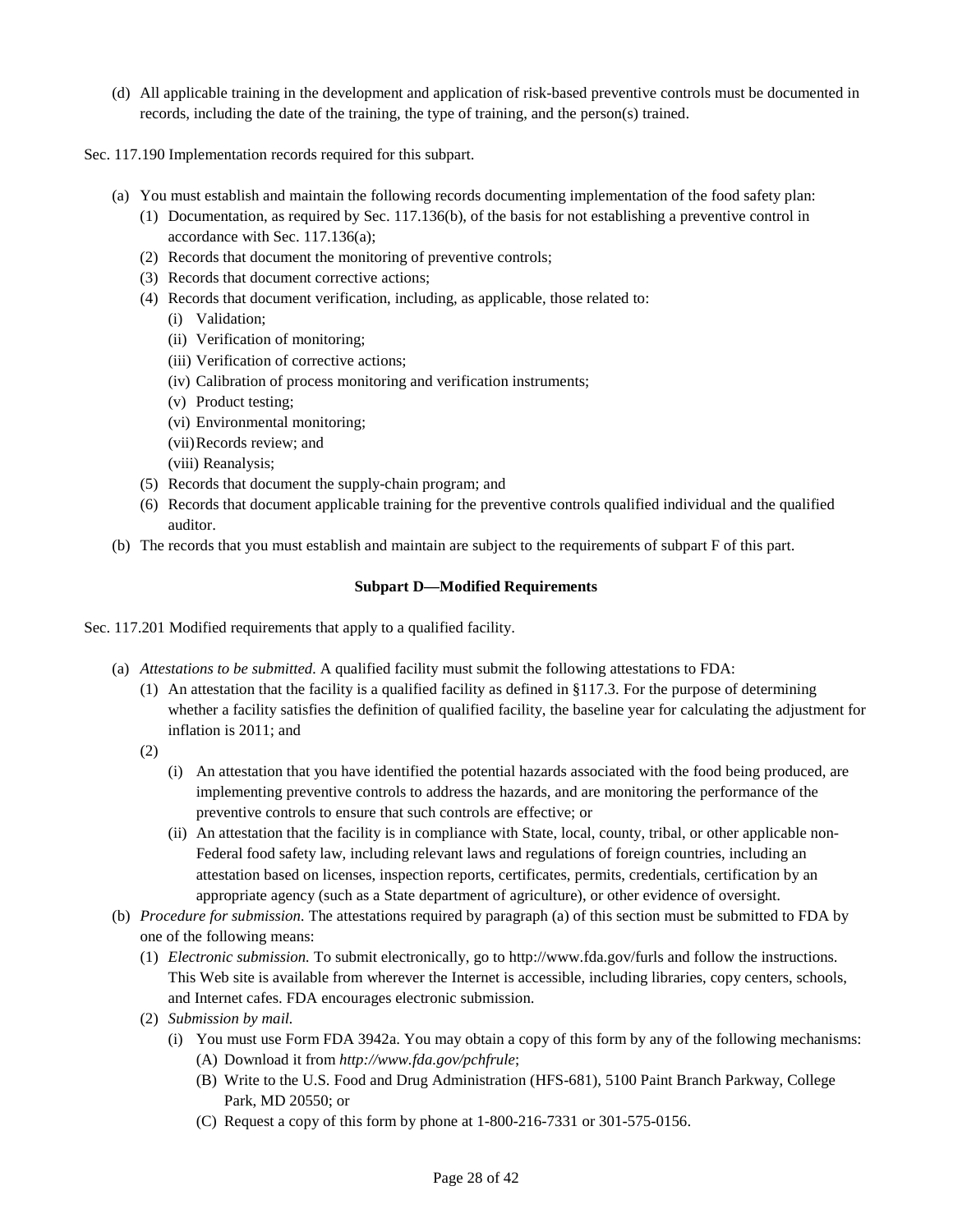- (ii) Send a paper Form FDA 3942a to the U.S. Food and Drug Administration (HFS-681), 5100 Paint Branch Parkway, College Park, MD 20550. We recommend that you submit a paper copy only if your facility does not have reasonable access to the Internet.
- (c) *Frequency of determination of status and submission*.
	- (1) A facility must determine and document its status as a qualified facility on an annual basis no later than July 1 of each calendar year.
	- (2) The attestations required by paragraph (a) of this section must be:
		- (i) Submitted to FDA initially:
			- (A) By December 17, 2018, for a facility that begins manufacturing, processing, packing, or holding food before September 17, 2018;
			- (B) Before beginning operations, for a facility that begins manufacturing, processing, packing, or holding food after September 17, 2018; or
			- (C) By July 31 of the applicable calendar year, when the status of a facility changes from "not a qualified facility" to "qualified facility" based on the annual determination required by paragraph  $(c)(1)$  of this section; and
		- (ii) Beginning in 2020, submitted to FDA every 2 years during the period beginning on October 1 and ending on December 31.
	- (3) When the status of a facility changes from "qualified facility" to "not a qualified facility" based on the annual determination required by paragraph  $(c)(1)$  of this section, the facility must notify FDA of that change in status using Form 3942a by July 31 of the applicable calendar year.
- (d) *Timeframe for compliance with subparts C and G of this part when the facility status changes to "not a qualified facility.*" When the status of a facility changes from "qualified facility" to "not a qualified facility," the facility must comply with subparts C and G of this part no later than December 31 of the applicable calendar year unless otherwise agreed to by FDA and the facility.
- (e) *Notification to consumers.* A qualified facility that does not submit attestations under paragraph (a)(2)(i) of this section must provide notification to consumers as to the name and complete business address of the facility where the food was manufactured or processed (including the street address or P.O. box, city, state, and zip code for domestic facilities, and comparable full address information for foreign facilities), as follows:
	- (1) If a food packaging label is required, the notification required by paragraph (e) of this section must appear prominently and conspicuously on the label of the food.
	- (2) If a food packaging label is not required, the notification required by paragraph (e) of this section must appear prominently and conspicuously, at the point of purchase, on a label, poster, sign, placard, or documents delivered contemporaneously with the food in the normal course of business, or in an electronic notice, in the case of Internet sales.
- (f) *Records.*
	- (1) A qualified facility must maintain those records relied upon to support the attestations that are required by paragraph (a) of this section.
	- (2) The records that a qualified facility must maintain are subject to the requirements of subpart F of this part.

Sec. 117.206 Modified requirements that apply to a facility solely engaged in the storage of unexposed packaged food.

- (a) If a facility that is solely engaged in the storage of unexposed packaged food stores any such refrigerated packaged food that requires time/temperature control to significantly minimize or prevent the growth of, or toxin production by pathogens, the facility must conduct the following activities as appropriate to ensure the effectiveness of the temperature controls:
	- (1) Establish and implement temperature controls adequate to significantly minimize or prevent the growth of, or toxin production by, pathogens;
	- (2) Monitor the temperature controls with adequate frequency to provide assurance that the temperature controls are consistently performed;
	- (3) If there is a loss of temperature control that may impact the safety of such refrigerated packaged food, take appropriate corrective actions to: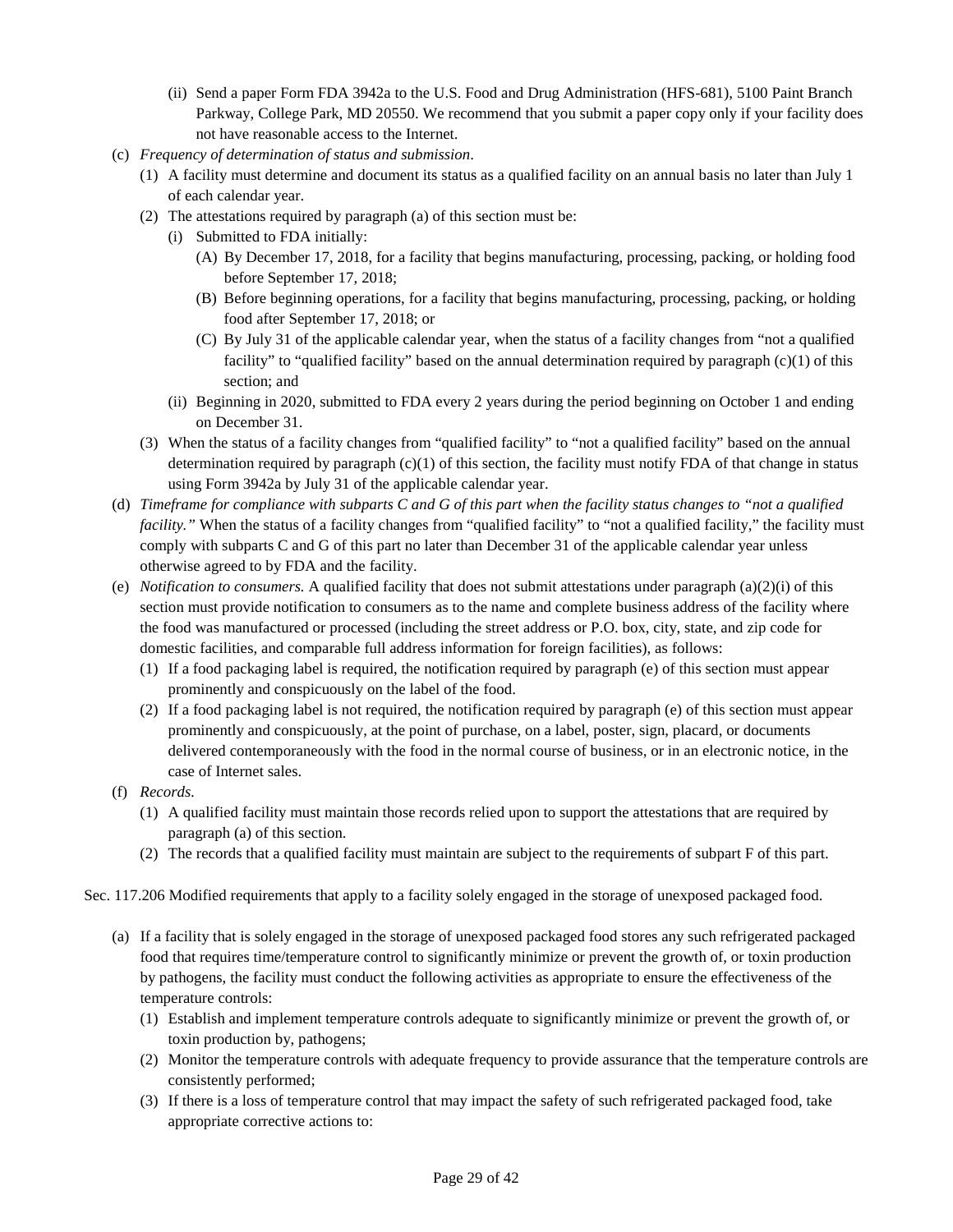- (i) Correct the problem and reduce the likelihood that the problem will recur;
- (ii) Evaluate all affected food for safety; and
- (iii) Prevent the food from entering commerce, if you cannot ensure the affected food is not adulterated under section 402 of the Federal Food, Drug, and Cosmetic Act;
- (4) Verify that temperature controls are consistently implemented by:
	- (i) Calibrating temperature monitoring and recording devices (or checking them for accuracy);
	- (ii) Reviewing records of calibration within a reasonable time after the records are created; and
	- (iii) Reviewing records of monitoring and corrective actions taken to correct a problem with the control of temperature within 7 working days after the records are created or within a reasonable timeframe, provided that the preventive controls qualified individual prepares (or oversees the preparation of) a written justification for a timeframe that exceeds 7 working days;
- (5) Establish and maintain the following records:
	- (i) Records (whether affirmative records demonstrating temperature is controlled or exception records demonstrating loss of temperature control) documenting the monitoring of temperature controls for any such refrigerated packaged food;
	- (ii) Records of corrective actions taken when there is a loss of temperature control that may impact the safety of any such refrigerated packaged food; and
	- (iii) Records documenting verification activities.
- (b) The records that a facility must establish and maintain under paragraph (a)(5) of this section are subject to the requirements of subpart F of this part.

#### **Subpart E—Withdrawal of a Qualified Facility Exemption**

- <span id="page-29-0"></span>Sec. 117.251 Circumstances that may lead FDA to withdraw a qualified facility exemption.
	- (a) FDA may withdraw a qualified facility exemption under  $§117.5(a)$ :
		- (1) In the event of an active investigation of a foodborne illness outbreak that is directly linked to the qualified facility; or
		- (2) If FDA determines that it is necessary to protect the public health and prevent or mitigate a foodborne illness outbreak based on conditions or conduct associated with the qualified facility that are material to the safety of the food manufactured, processed, packed, or held at such facility.
	- (b) Before FDA issues an order to withdraw a qualified facility exemption, FDA:
		- (1) May consider one or more other actions to protect the public health or mitigate a foodborne illness outbreak, including a warning letter, recall, administrative detention, suspension of registration, refusal of food offered for import, seizure, and injunction;
		- (2) Must notify the owner, operator, or agent in charge of the facility, in writing, of circumstances that may lead FDA to withdraw the exemption, and provide an opportunity for the owner, operator, or agent in charge of the facility to respond in writing, within 15 calendar days of the date of receipt of the notification, to FDA's notification; and
		- (3) Must consider the actions taken by the facility to address the circumstances that may lead FDA to withdraw the exemption.

Sec. 117.254 Issuance of an order to withdraw a qualified facility exemption.

- (a) An FDA District Director in whose district the qualified facility is located (or, in the case of a foreign facility, the Director of the Office of Compliance in the Center for Food Safety and Applied Nutrition), or an FDA official senior to either such Director, must approve an order to withdraw the exemption before the order is issued.
- (b) Any officer or qualified employee of FDA may issue an order to withdraw the exemption after it has been approved in accordance with paragraph (a) of this section.
- (c) FDA must issue an order to withdraw the exemption to the owner, operator, or agent in charge of the facility.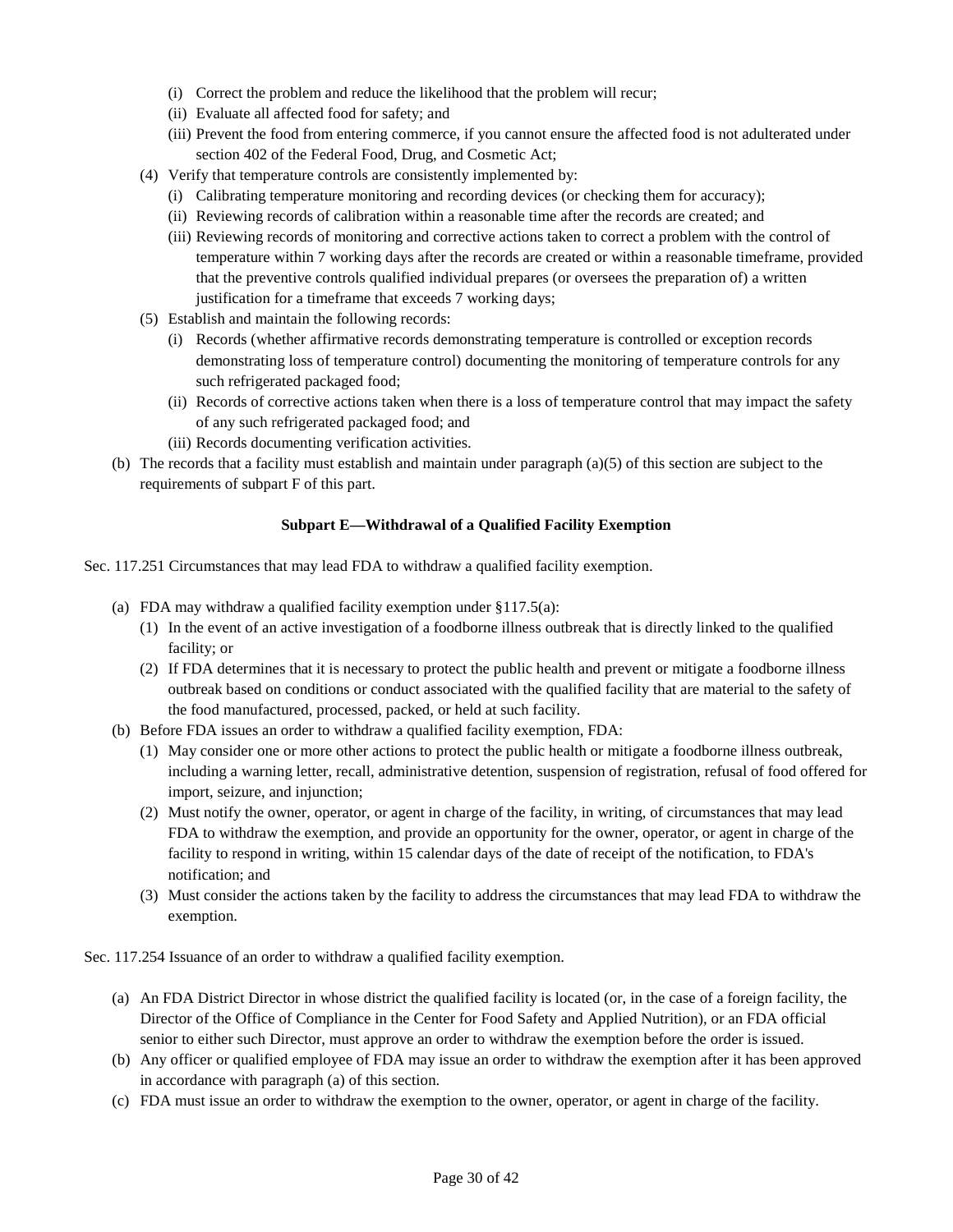(d) FDA must issue an order to withdraw the exemption in writing, signed and dated by the officer or qualified employee of FDA who is issuing the order.

Sec. 117.257 Contents of an order to withdraw a qualified facility exemption.

An order to withdraw a qualified facility exemption under  $\S117.5(a)$  must include the following information:

- (a) The date of the order;
- (b) The name, address, and location of the qualified facility;
- (c) A brief, general statement of the reasons for the order, including information relevant to one or both of the following circumstances that leads FDA to issue the order:
	- (1) An active investigation of a foodborne illness outbreak that is directly linked to the facility; or
	- (2) Conditions or conduct associated with a qualified facility that are material to the safety of the food manufactured, processed, packed, or held at such facility.
- (d) A statement that the facility must either:
	- (1) Comply with subparts C and G of this part on the date that is 120 calendar days after the date of receipt of the order, or within a reasonable timeframe, agreed to by FDA, based on a written justification, submitted to FDA, for a timeframe that exceeds 120 calendar days from the date of receipt of the order; or
	- (2) Appeal the order within 15 calendar days of the date of receipt of the order in accordance with the requirements of Sec. 117.264.
- (e) A statement that a facility may request that FDA reinstate an exemption that was withdrawn by following the procedures in Sec. 117.287.
- (f) The text of section 418(l) of the Federal Food, Drug, and Cosmetic Act and of this subpart;
- (g) A statement that any informal hearing on an appeal of the order must be conducted as a regulatory hearing under part 16 of this chapter, with certain exceptions described in §117.270;
- (h) The mailing address, telephone number, email address, and facsimile number of the FDA district office and the name of the FDA District Director in whose district the facility is located (or, in the case of a foreign facility, the same information for the Director of the Office of Compliance in the Center for Food Safety and Applied Nutrition); and
	- (i) The name and the title of the FDA representative who approved the order.

Sec. 117.260 Compliance with, or appeal of, an order to withdraw a qualified facility exemption.

- (a) If you receive an order under §117.254 to withdraw a qualified facility exemption, you must either:
	- (1) Comply with applicable requirements of this part within 120 calendar days of the date of receipt of the order, or within a reasonable timeframe, agreed to by FDA, based on a written justification, submitted to FDA, for a timeframe that exceeds 120 calendar days from the date of receipt of the order; or
	- (2) Appeal the order within 15 calendar days of the date of receipt of the order in accordance with the requirements of Sec. 117.264.
- (b) Submission of an appeal, including submission of a request for an informal hearing, will not operate to delay or stay any administrative action, including enforcement action by FDA, unless the Commissioner of Food and Drugs, as a matter of discretion, determines that delay or a stay is in the public interest.
- (c) If you appeal the order, and FDA confirms the order:
	- (1) You must comply with applicable requirements of this part within 120 calendar days of the date of receipt of the order, or within a reasonable timeframe, agreed to by FDA, based on a written justification, submitted to FDA, for a timeframe that exceeds 120 calendar days from the date of receipt of the order; and
	- (2) You are no longer subject to the modified requirements in Sec. 117.201.

Sec. 117.264 Procedure for submitting an appeal.

(a) To appeal an order to withdraw a qualified facility exemption, you must: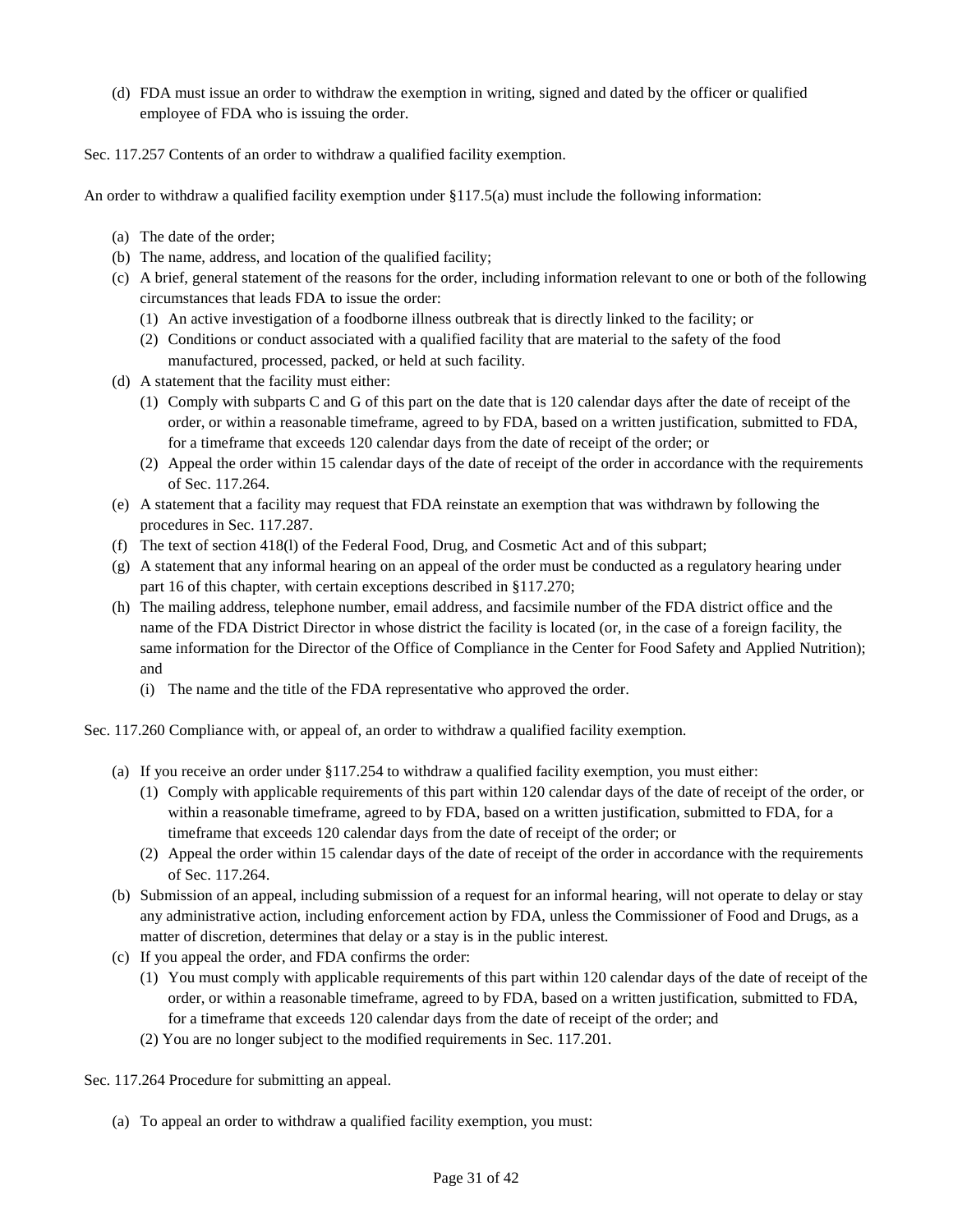- (1) Submit the appeal in writing to the FDA District Director in whose district the facility is located (or, in the case of a foreign facility, the Director of the Office of Compliance in the Center for Food Safety and Applied Nutrition), at the mailing address, email address, or facsimile number identified in the order within 15 calendar days of the date of receipt of confirmation of the order;
- (2) Respond with particularity to the facts and issues contained in the order, including any supporting documentation upon which you rely.
- (b) In a written appeal of the order withdrawing an exemption provided under  $\S117.5(a)$ , you may include a written request for an informal hearing as provided in §117.267.

Sec. 117.267 Procedure for requesting an informal hearing.

- (a) If you appeal the order, you:
	- (1) May request an informal hearing; and
	- (2) Must submit any request for an informal hearing together with your written appeal submitted in accordance with

Sec. 117.264 within 15 calendar days of the date of receipt of the order.

(b) A request for an informal hearing may be denied, in whole or in part, if the presiding officer determines that no genuine and substantial issue of material fact has been raised by the material submitted. If the presiding officer determines that a hearing is not justified, written notice of the determination will be given to you explaining the reason for the denial.

Sec. 117.270 Requirements applicable to an informal hearing.

If you request an informal hearing, and FDA grants the request:

- (a) The hearing will be held within 15 calendar days after the date the appeal is filed or, if applicable, within a timeframe agreed upon in writing by you and FDA.
- (b) The presiding officer may require that a hearing conducted under this subpart be completed within 1-calendar day, as appropriate.
- (c) FDA must conduct the hearing in accordance with part 16 of this chapter, except that:
	- (1) The order withdrawing an exemption under §§117.254 and 117.257, rather than the notice under §16.22(a) of this chapter, provides notice of opportunity for a hearing under this section and is part of the administrative record of the regulatory hearing under §16.80(a) of this chapter.
	- (2) A request for a hearing under this subpart must be addressed to the FDA District Director (or, in the case of a foreign facility, the Director of the Office of Compliance in the Center for Food Safety and Applied Nutrition) as provided in the order withdrawing an exemption.
	- (3) Section 117.274, rather than §16.42(a) of this chapter, describes the FDA employees who preside at hearings under this subpart.
	- (4) Section 16.60(e) and (f) of this chapter does not apply to a hearing under this subpart. The presiding officer must prepare a written report of the hearing. All written material presented at the hearing will be attached to the report. The presiding officer must include as part of the report of the hearing a finding on the credibility of witnesses (other than expert witnesses) whenever credibility is a material issue, and must include a proposed decision, with a statement of reasons. The hearing participant may review and comment on the presiding officer's report within 2-calendar days of issuance of the report. The presiding officer will then issue the final decision.
	- (5) Section  $16.80(a)(4)$  of this chapter does not apply to a regulatory hearing under this subpart. The presiding officer's report of the hearing and any comments on the report by the hearing participant under  $\S 117.270(c)(4)$ are part of the administrative record.
	- (6) No party shall have the right, under §16.119 of this chapter to petition the Commissioner of Food and Drugs for reconsideration or a stay of the presiding officer's final decision.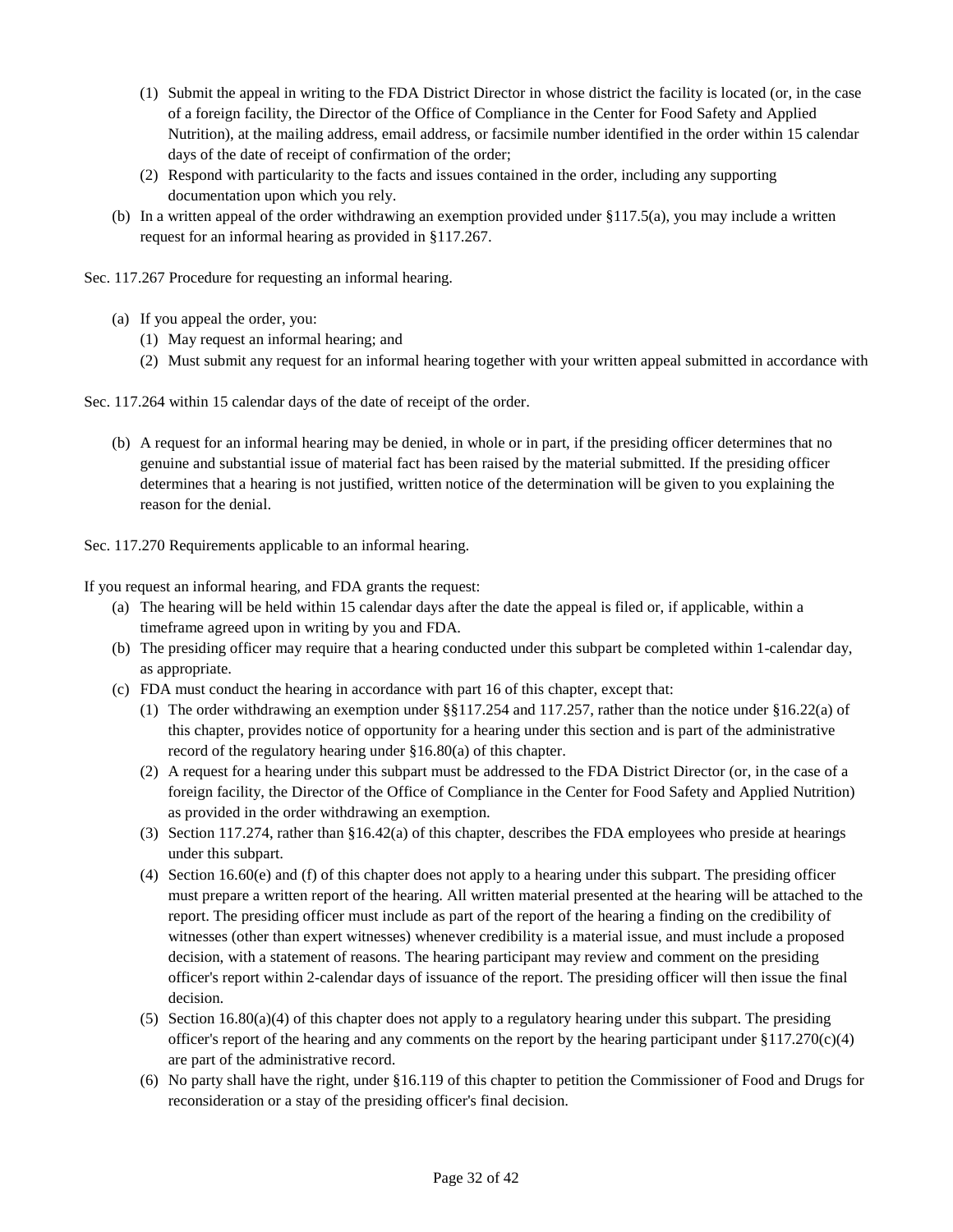(7) If FDA grants a request for an informal hearing on an appeal of an order withdrawing an exemption, the hearing must be conducted as a regulatory hearing under a regulation in accordance with part 16 of this chapter, except that §16.95(b) of this chapter does not apply to a hearing under this subpart. With respect to a regulatory hearing under this subpart, the administrative record of the hearing specified in  $\S$ [16.80(a)(1) through (3) and (a)(5) of this chapter and  $117.270(c)(5)$  constitutes the exclusive record for the presiding officer's final decision. For purposes of judicial review under §10.45 of this chapter, the record of the administrative proceeding consists of the record of the hearing and the presiding officer's final decision.

Sec. 117.274 Presiding officer for an appeal and for an informal hearing.

The presiding officer for an appeal, and for an informal hearing, must be an FDA Regional Food and Drug Director or another FDA official senior to an FDA District Director.

Sec. 117.277 Timeframe for issuing a decision on an appeal.

- (a) If you appeal the order without requesting a hearing, the presiding officer must issue a written report that includes a final decision confirming or revoking the withdrawal by the 10th calendar day after the appeal is filed.
- (b) If you appeal the order and request an informal hearing:
	- (1) If FDA grants the request for a hearing and the hearing is held, the presiding officer must provide a 2-calendar day opportunity for the hearing participants to review and submit comments on the report of the hearing under  $§117.270(c)(4)$ , and must issue a final decision within 10-calendar days after the hearing is held; or
	- (2) If FDA denies the request for a hearing, the presiding officer must issue a final decision on the appeal confirming or revoking the withdrawal within 10 calendar days after the date the appeal is filed.

§117.280 Revocation of an order to withdraw a qualified facility exemption.

An order to withdraw a qualified facility exemption is revoked if:

- (a) You appeal the order and request an informal hearing, FDA grants the request for an informal hearing, and the presiding officer does not confirm the order within the 10-calendar days after the hearing, or issues a decision revoking the order within that time; or
- (b) You appeal the order and request an informal hearing, FDA denies the request for an informal hearing, and FDA does not confirm the order within the 10-calendar days after the appeal is filed, or issues a decision revoking the order within that time; or
- (c) You appeal the order without requesting an informal hearing, and FDA does not confirm the order within the 10 calendar days after the appeal is filed, or issues a decision revoking the order within that time.

Sec. 117.284 Final agency action.

Confirmation of a withdrawal order by the presiding officer is considered a final agency action for purposes of 5 U.S.C. 702.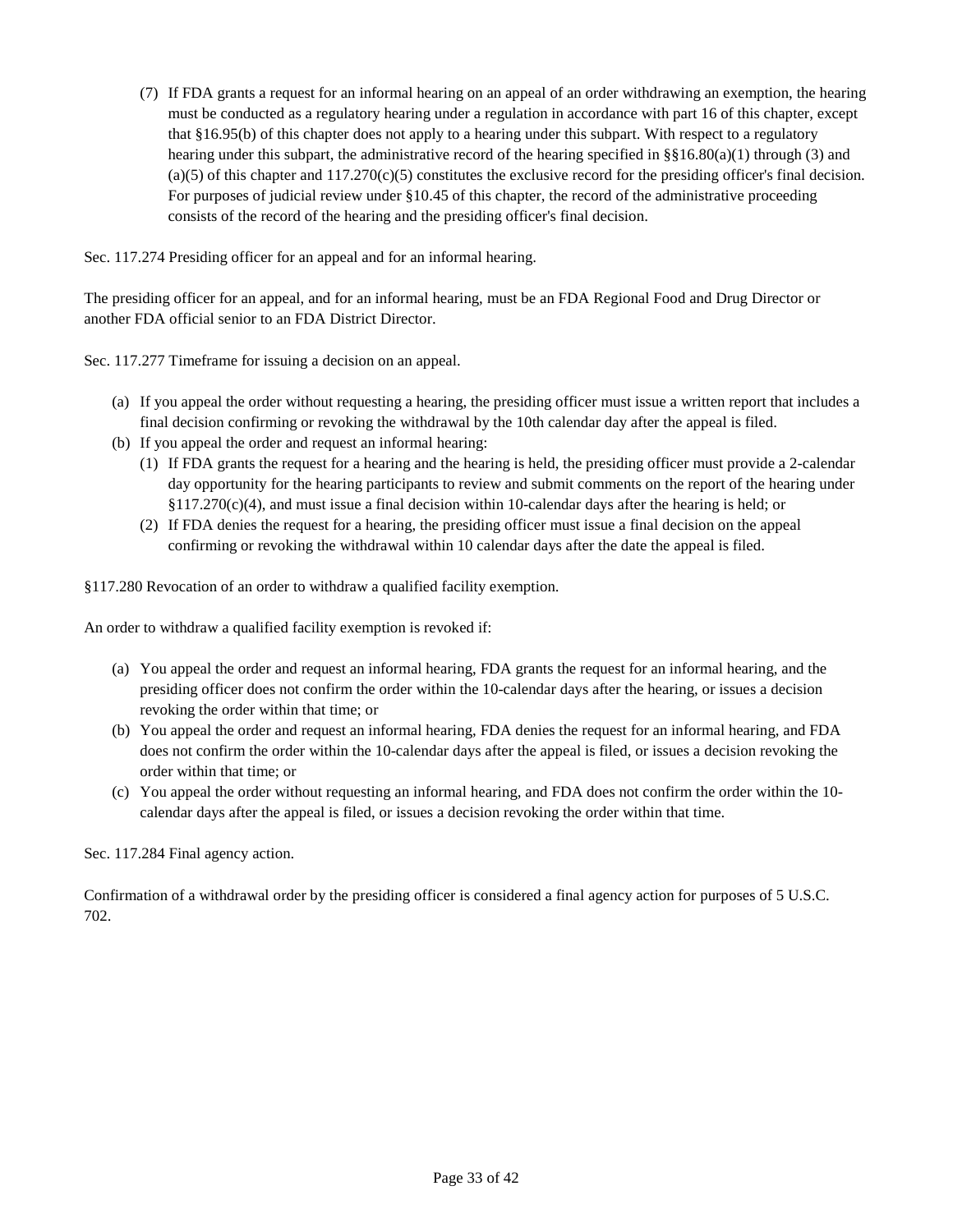Sec. 117.287 Reinstatement of a qualified facility exemption that was withdrawn.

- (a) If the FDA District Director in whose district your facility is located (or, in the case of a foreign facility, the Director of the Office of Compliance in the Center for Food Safety and Applied Nutrition) determines that a facility has adequately resolved any problems with the conditions and conduct that are material to the safety of the food manufactured, processed, packed, or held at the facility and that continued withdrawal of the exemption is not necessary to protect public health and prevent or mitigate a foodborne illness outbreak, the FDA District Director in whose district your facility is located (or, in the case of a foreign facility, the Director of the Office of Compliance in the Center for Food Safety and Applied Nutrition) will, on his own initiative or on the request of a facility, reinstate the exemption.
- (b) You may ask FDA to reinstate an exemption that has been withdrawn under the procedures of this subpart as follows:
	- (1) Submit a request, in writing, to the FDA District Director in whose district your facility is located (or, in the case of a foreign facility, the Director of the Office of Compliance in the Center for Food Safety and Applied Nutrition); and
	- (2) Present data and information to demonstrate that you have adequately resolved any problems with the conditions and conduct that are material to the safety of the food manufactured, processed, packed, or held at your facility, such that continued withdrawal of the exemption is not necessary to protect public health and prevent or mitigate a foodborne illness outbreak.
- (c) If your exemption was withdrawn under  $\S117.251(a)(1)$  and FDA later determines, after finishing the active investigation of a foodborne illness outbreak, that the outbreak is not directly linked to your facility, FDA will reinstate your exemption under §117.5(a), and FDA will notify you in writing that your exempt status has been reinstated.
- (d) If your exemption was withdrawn under both  $\S117.251(a)(1)$  and (2) and FDA later determines, after finishing the active investigation of a foodborne illness outbreak, that the outbreak is not directly linked to your facility, FDA will inform you of this finding, and you may ask FDA to reinstate your exemption under §117.5(a) in accordance with the requirements of paragraph (b) of this section.

## **Subpart F—Requirements Applying to Records That Must Be Established and Maintained**

<span id="page-33-0"></span>Sec. 117.301 Records subject to the requirements of this subpart.

- (a) Except as provided by paragraphs (b) and (c) of this section, all records required by this part are subject to all requirements of this subpart.
- (b) The requirements of §117.310 apply only to the written food safety plan.
- (c) The requirements of §117.305(b), (d), (e), and (f) do not apply to the records required by §117.201.

Sec. 117.305 General requirements applying to records.

## Records must:

- (a) Be kept as original records, true copies (such as photocopies, pictures, scanned copies, microfilm, microfiche, or other accurate reproductions of the original records), or electronic records;
- (b) Contain the actual values and observations obtained during monitoring and, as appropriate, during verification activities;
- (c) Be accurate, indelible, and legible;
- (d) Be created concurrently with performance of the activity documented;
- (e) Be as detailed as necessary to provide history of work performed; and
- (f) Include:
	- (1) Information adequate to identify the plant or facility (e.g., the name, and when necessary, the location of the plant or facility);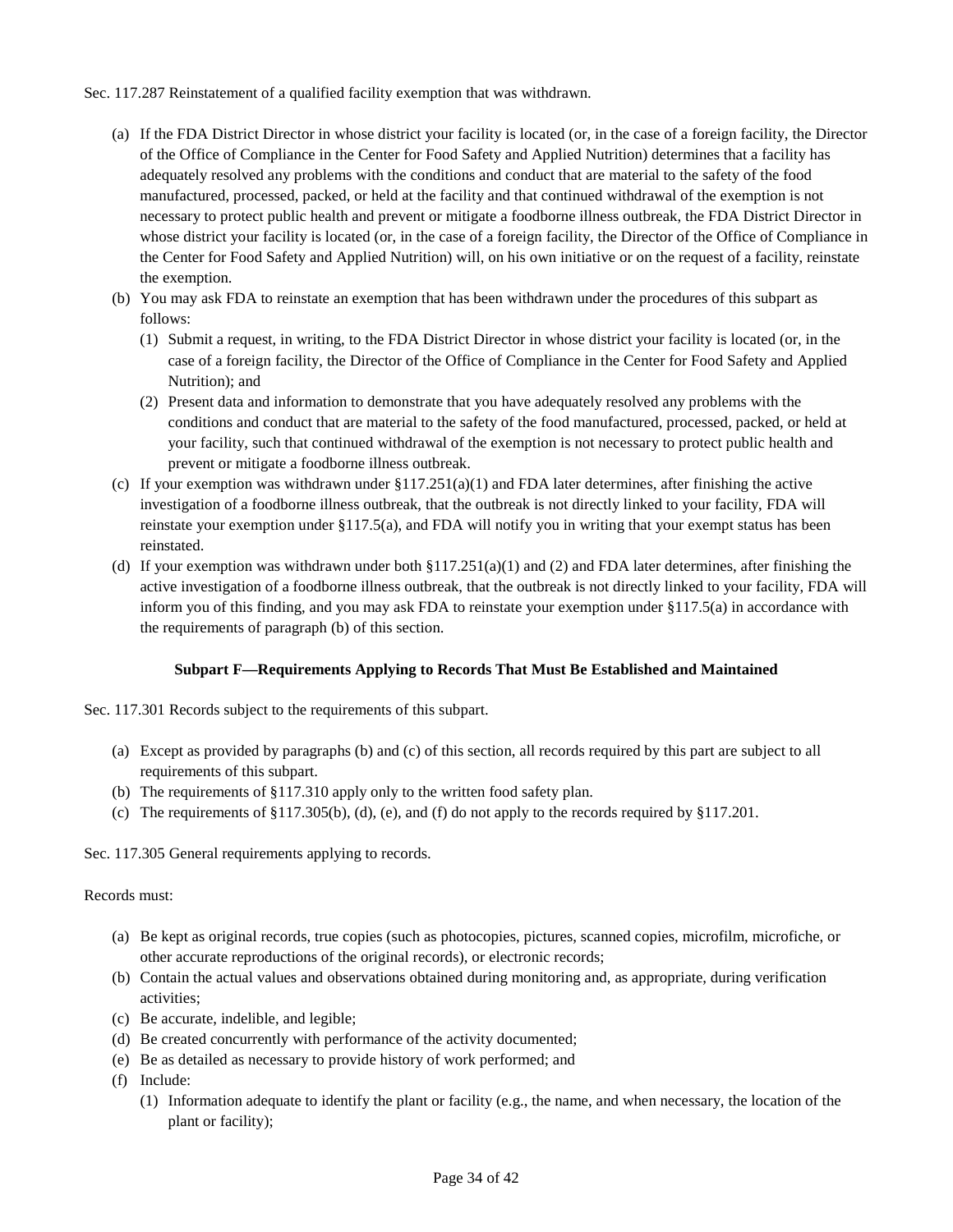- (2) The date and, when appropriate, the time of the activity documented;
- (3) The signature or initials of the person performing the activity; and
- (4) Where appropriate, the identity of the product and the lot code, if any.
- (g) Records that are established or maintained to satisfy the requirements of this part and that meet the definition of electronic records in §11.3(b)(6) of this chapter are exempt from the requirements of part 11 of this chapter. Records that satisfy the requirements of this part, but that also are required under other applicable statutory provisions or regulations, remain subject to part 11 of this chapter.

Sec. 117.310 Additional requirements applying to the food safety plan.

The owner, operator, or agent in charge of the facility must sign and date the food safety plan:

- (a) Upon initial completion; and
- (b) Upon any modification.

Sec. 117.315 Requirements for record retention.

- (a)
- (1) All records required by this part must be retained at the plant or facility for at least 2 years after the date they were prepared.
- (2) Records that a facility relies on during the 3-year period preceding the applicable calendar year to support its status as a qualified facility must be retained at the facility as long as necessary to support the status of a facility as a qualified facility during the applicable calendar year.
- (b) Records that relate to the general adequacy of the equipment or processes being used by a facility, including the results of scientific studies and evaluations, must be retained by the facility for at least 2 years after their use is discontinued (e.g., because the facility has updated the written food safety plan (§117.126) or records that document validation of the written food safety plan (§117.155(b)));
- (c) Except for the food safety plan, offsite storage of records is permitted if such records can be retrieved and provided onsite within 24 hours of request for official review. The food safety plan must remain onsite. Electronic records are considered to be onsite if they are accessible from an onsite location.
- (d) If the plant or facility is closed for a prolonged period, the food safety plan may be transferred to some other reasonably accessible location but must be returned to the plant or facility within 24 hours for official review upon request.

Sec. 117.320 Requirements for official review.

All records required by this part must be made promptly available to a duly authorized representative of the Secretary of Health and Human Services for official review and copying upon oral or written request.

Sec. 117.325 Public disclosure.

Records obtained by FDA in accordance with this part are subject to the disclosure requirements under part 20 of this chapter.

Sec. 117.330 Use of existing records.

(a) Existing records (e.g., records that are kept to comply with other Federal, State, or local regulations, or for any other reason) do not need to be duplicated if they contain all of the required information and satisfy the requirements of this subpart. Existing records may be supplemented as necessary to include all of the required information and satisfy the requirements of this subpart.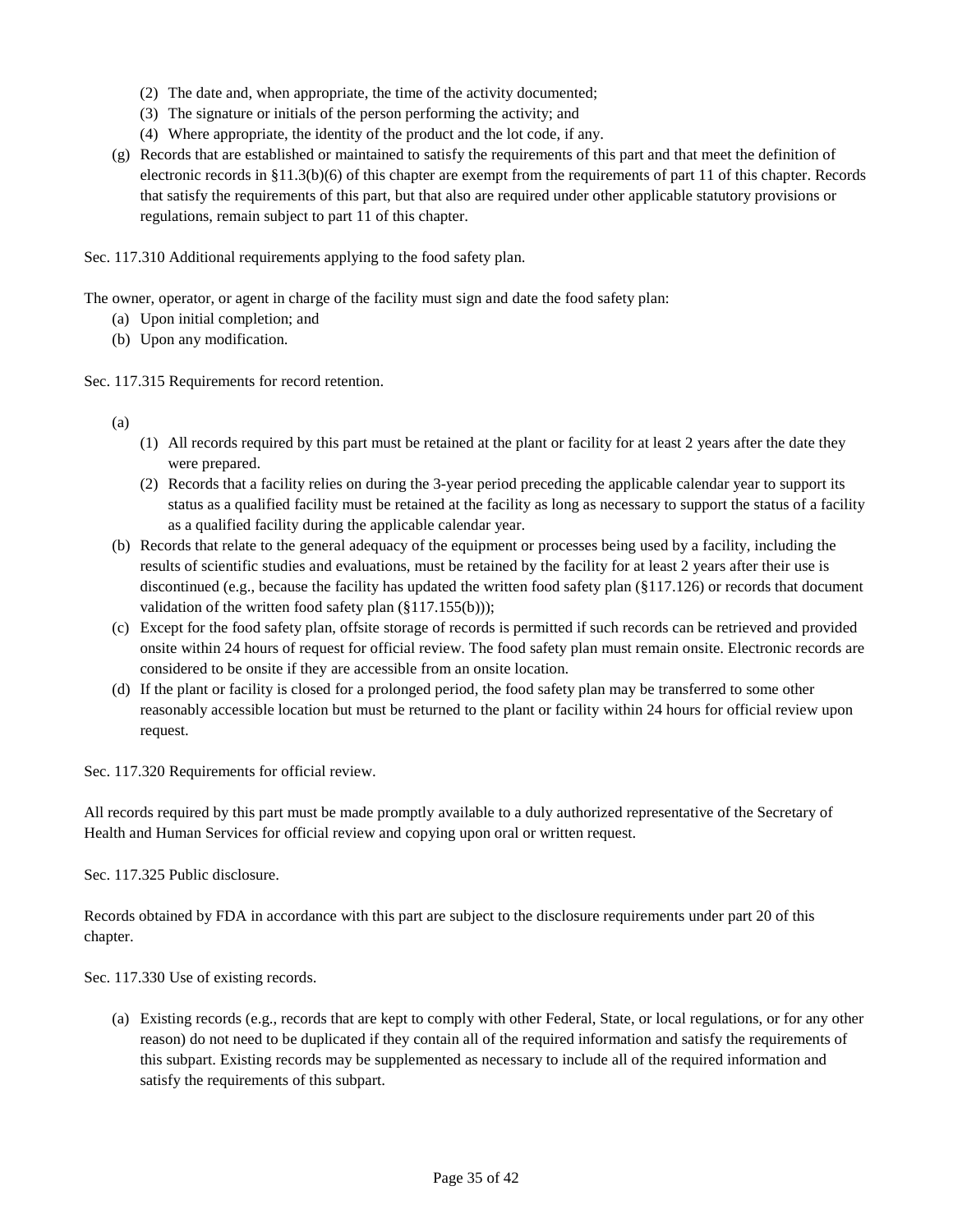- (b) The information required by this part does not need to be kept in one set of records. If existing records contain some of the required information, any new information required by this part may be kept either separately or combined with the existing records.
- Sec. 117.335 Special requirements applicable to a written assurance.
	- (a) Any written assurance required by this part must contain the following elements:
		- (1) Effective date;
		- (2) Printed names and signatures of authorized officials;
		- (3) The applicable assurance under:
			- (i) Section 117.136(a)(2);
				- (ii) Section 117.136(a)(3);
				- (iii) Section 117.136(a)(4);
				- (iv) Section 117.430(c)(2);
				- (v) Section 117.430(d)(2); or
				- (vi) Section 117.430(e)(2);
	- (b) A written assurance required under  $\S117.136(a)(2)$ , (3), or (4) must include:
		- (1) Acknowledgement that the facility that provides the written assurance assumes legal responsibility to act consistently with the assurance and document its actions taken to satisfy the written assurance; and
		- (2) Provision that if the assurance is terminated in writing by either entity, responsibility for compliance with the applicable provisions of this part reverts to the manufacturer/processor as of the date of termination.

## **Subpart G—Supply-Chain Program**

<span id="page-35-0"></span>Sec. 117.405 Requirement to establish and implement a supply-chain program.

- (a)
- (1) Except as provided by paragraphs (a)(2) and (3) of this section, the receiving facility must establish and implement a risk-based supply-chain program for those raw materials and other ingredients for which the receiving facility has identified a hazard requiring a supply-chain-applied control.
- (2) A receiving facility that is an importer, is in compliance with the foreign supplier verification program requirements under part 1, subpart L of this chapter, and has documentation of verification activities conducted under  $\S1.506(e)$  of this chapter (which provides assurance that the hazards requiring a supply-chain-applied control for the raw material or other ingredient have been significantly minimized or prevented) need not conduct supplier verification activities for that raw material or other ingredient.
- (3) The requirements in this subpart do not apply to food that is supplied for research or evaluation use, provided that such food:
	- (i) Is not intended for retail sale and is not sold or distributed to the public;
	- (ii) Is labeled with the statement "Food for research or evaluation use";
	- (iii) Is supplied in a small quantity that is consistent with a research, analysis, or quality assurance purpose, the food is used only for this purpose, and any unused quantity is properly disposed of; and
	- (iv) Is accompanied with documents, in accordance with the practice of the trade, stating that the food will be used for research or evaluation purposes and cannot be sold or distributed to the public.
- (b) The supply-chain program must be written.
- (c) When a supply-chain-applied control is applied by an entity other than the receiving facility's supplier (e.g., when a non-supplier applies controls to certain produce (i.e., produce covered by part 112 of this chapter)), because growing, harvesting, and packing activities are under different management), the receiving facility must:
	- (1) Verify the supply-chain-applied control; or
	- (2) Obtain documentation of an appropriate verification activity from another entity, review and assess the entity's applicable documentation, and document that review and assessment.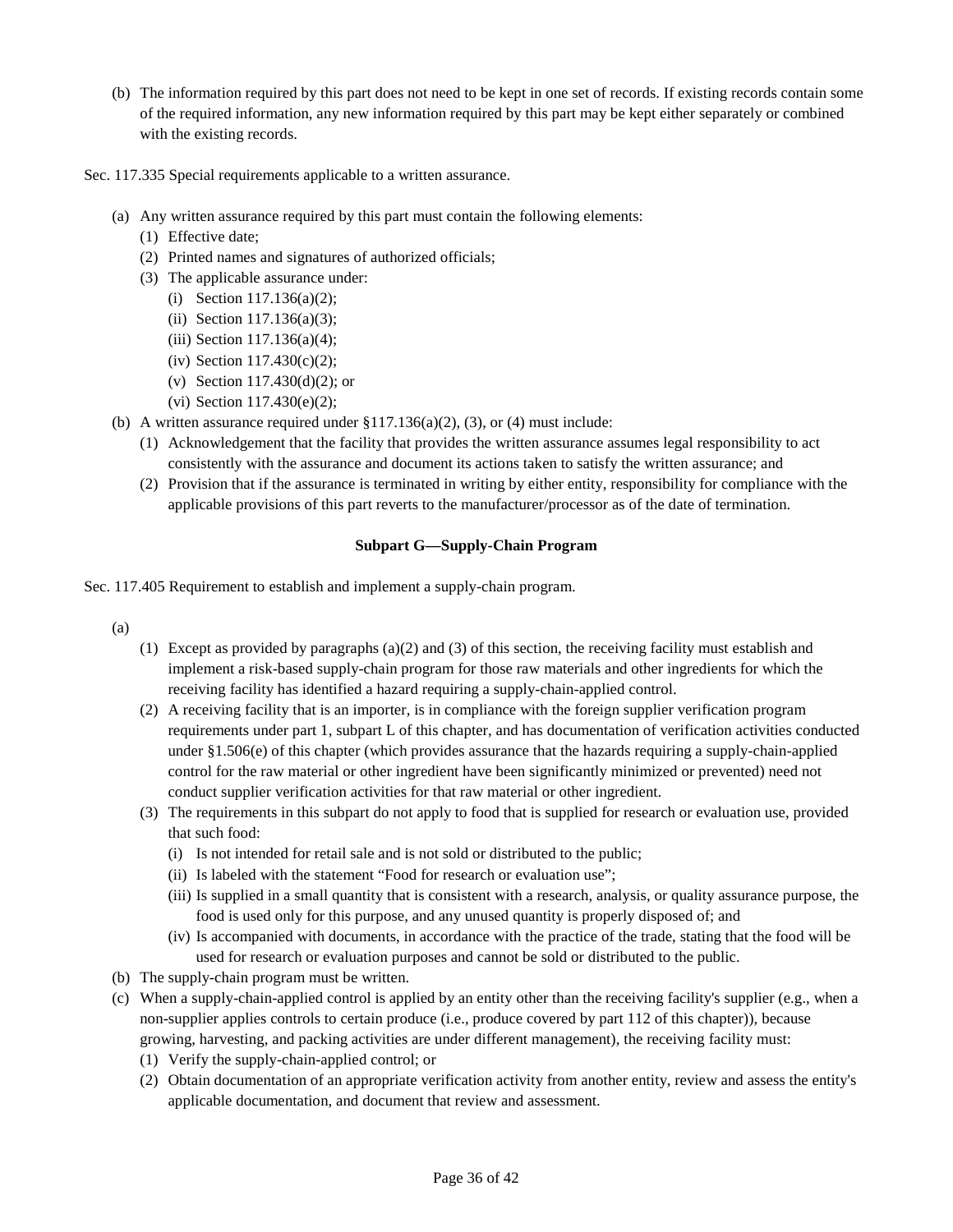Sec. 117.410 General requirements applicable to a supply-chain program.

- (a) The supply-chain program must include:
	- (1) Using approved suppliers as required by Sec. 117.420;
	- (2) Determining appropriate supplier verification activities (including determining the frequency of conducting the activity) as required by Sec. 117.425;
	- (3) Conducting supplier verification activities as required by Sec. 117.430 and Sec. 117.435;
	- (4) Documenting supplier verification activities as required by Sec. 117.475; and
	- (5) When applicable, verifying a supply-chain-applied control applied by an entity other than the receiving facility's supplier and documenting that verification as required by Sec. 117.475, or obtaining documentation of an appropriate verification activity from another entity, reviewing and assessing that documentation, and documenting the review and assessment as required by Sec. 117.475.
- (b) The following are appropriate supplier verification activities for raw materials and other ingredients:
	- (1) Onsite audits;
	- (2) Sampling and testing of the raw material or other ingredient;
	- (3) Review of the supplier's relevant food safety records; and
	- (4) Other appropriate supplier verification activities based on supplier performance and the risk associated with the raw material or other ingredient.
- (c) The supply-chain program must provide assurance that a hazard requiring a supply-chain-applied control has been significantly minimized or prevented.

(d)

- (1) Except as provided by paragraph  $(d)(2)$  of this section, in approving suppliers and determining the appropriate supplier verification activities and the frequency with which they are conducted, the following must be considered:
	- (i) The hazard analysis of the food, including the nature of the hazard controlled before receipt of the raw material or other ingredient, applicable to the raw material and other ingredients;
	- (ii) The entity or entities that will be applying controls for the hazards requiring a supply-chain-applied control;
	- (iii) Supplier performance, including:
		- (A) The supplier's procedures, processes, and practices related to the safety of the raw material and other ingredients;
		- (B) Applicable FDA food safety regulations and information relevant to the supplier's compliance with those regulations, including an FDA warning letter or import alert relating to the safety of food and other FDA compliance actions related to food safety (or, when applicable, relevant laws and regulations of a country whose food safety system FDA has officially recognized as comparable or has determined to be equivalent to that of the United States, and information relevant to the supplier's compliance with those laws and regulations); and
		- (C) The supplier's food safety history relevant to the raw materials or other ingredients that the receiving facility receives from the supplier, including available information about results from testing raw materials or other ingredients for hazards, audit results relating to the safety of the food, and responsiveness of the supplier in correcting problems; and
	- (iv) Any other factors as appropriate and necessary, such as storage and transportation practices.
- (2) Considering supplier performance can be limited to the supplier's compliance history as required by paragraph (d)  $(1)(iii)$ (B) of this section, if the supplier is:
	- (i) A qualified facility as defined by Sec. 117.3;
	- (ii) A farm that grows produce and is not a covered farm under part 112 of this chapter in accordance with §112.4(a), or in accordance with §§112.4(b) and 112.5; or
	- (iii) A shell egg producer that is not subject to the requirements of part 118 of this chapter because it has less than 3,000 laying hens.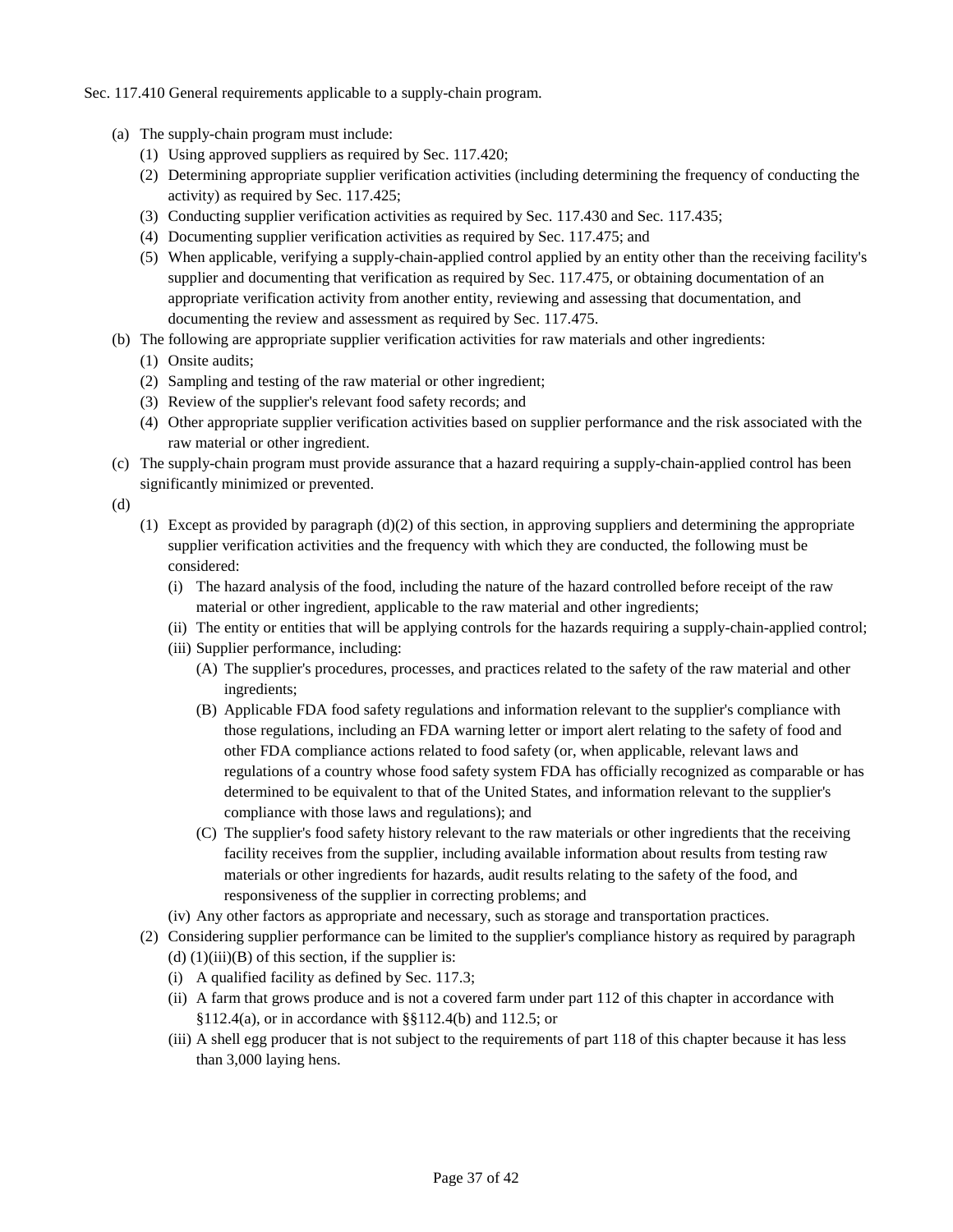- (e) If the owner, operator, or agent in charge of a receiving facility determines through auditing, verification testing, document review, relevant consumer, customer or other complaints, or otherwise that the supplier is not controlling hazards that the receiving facility has identified as requiring a supply-chain-applied control, the receiving facility must take and document prompt action in accordance with §117.150 to ensure that raw materials or other ingredients from the supplier do not cause food that is manufactured or processed by the receiving facility to be adulterated under section 402 of the Federal Food, Drug, and Cosmetic Act or misbranded under section 403(w) of the Federal Food, Drug, and Cosmetic Act.
- Sec. 117.415 Responsibilities of the receiving facility.
	- (a)
- (1) The receiving facility must approve suppliers.
- (2) Except as provided by paragraphs (a)(3) and (4) of this section, the receiving facility must determine and conduct appropriate supplier verification activities, and satisfy all documentation requirements of this subpart.
- (3) An entity other than the receiving facility may do any of the following, provided that the receiving facility reviews and assesses the entity's applicable documentation, and documents that review and assessment:
	- (i) Establish written procedures for receiving raw materials and other ingredients by the entity;
	- (ii) Document that written procedures for receiving raw materials and other ingredients are being followed by the entity; and
	- (iii) Determine, conduct, or both determine and conduct the appropriate supplier verification activities, with appropriate documentation.
- (4) The supplier may conduct and document sampling and testing of raw materials and other ingredients, for the hazard controlled by the supplier, as a supplier verification activity for a particular lot of product and provide such documentation to the receiving facility, provided that the receiving facility reviews and assesses that documentation, and documents that review and assessment.
- (b) For the purposes of this subpart, a receiving facility may not accept any of the following as a supplier verification activity:
	- (1) A determination by its supplier of the appropriate supplier verification activities for that supplier;
	- (2) An audit conducted by its supplier;
	- (3) A review by its supplier of that supplier's own relevant food safety records; or
	- (4) The conduct by its supplier of other appropriate supplier verification activities for that supplier within the meaning of §117.410(b)(4).
- (c) The requirements of this section do not prohibit a receiving facility from relying on an audit provided by its supplier when the audit of the supplier was conducted by a third-party qualified auditor in accordance with Sec. 117.430(f) and Sec. 117.435.

Sec. 117.420 Using approved suppliers.

- (a) Approval of suppliers. The receiving facility must approve suppliers in accordance with the requirements of Sec. 117.410(d), and document that approval, before receiving raw materials and other ingredients received from those suppliers;
- (b) Written procedures for receiving raw materials and other ingredients.
	- (1) Written procedures for receiving raw materials and other ingredients must be established and followed;
	- (2) The written procedures for receiving raw materials and other ingredients must ensure that raw materials and other ingredients are received only from approved suppliers (or, when necessary and appropriate, on a temporary basis from unapproved suppliers whose raw materials or other ingredients are subjected to adequate verification activities before acceptance for use); and
	- (3) Use of the written procedures for receiving raw materials and other ingredients must be documented.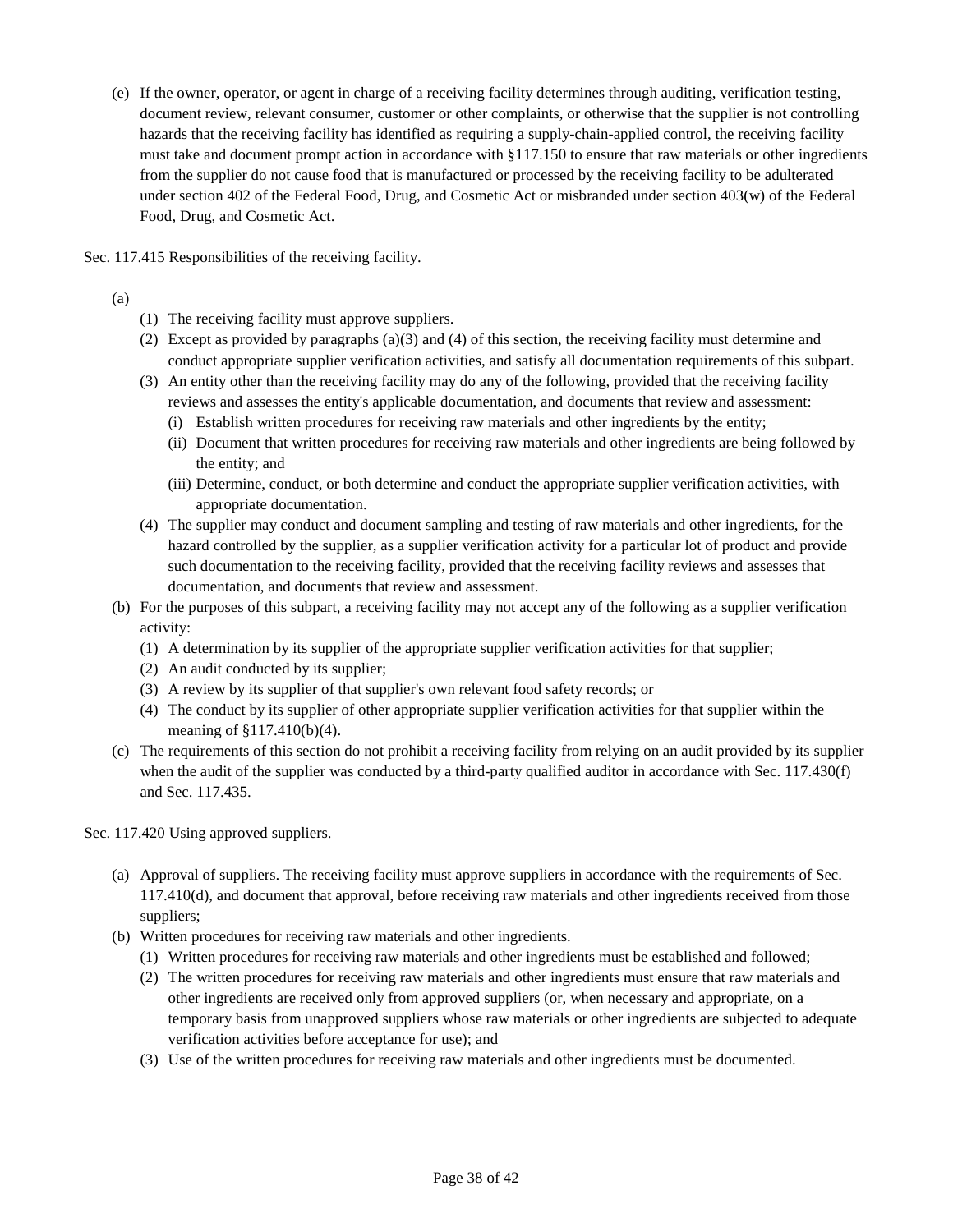Sec. 117.425 Determining appropriate supplier verification activities (including determining the frequency of conducting the activity).

Appropriate supplier verification activities (including the frequency of conducting the activity) must be determined in accordance with the requirements of §117.410(d).

Sec. 117.430 Conducting supplier verification activities for raw materials and other ingredients.

- (a) Except as provided by paragraph (c), (d), or (e) of this section, one or more of the supplier verification activities specified in §117.410(b), as determined under §117.410(d), must be conducted for each supplier before using the raw material or other ingredient from that supplier and periodically thereafter.
- (b)
- (1) Except as provided by paragraph (b)(2) of this section, when a hazard in a raw material or other ingredient will be controlled by the supplier and is one for which there is a reasonable probability that exposure to the hazard will result in serious adverse health consequences or death to humans:
	- (i) The appropriate supplier verification activity is an onsite audit of the supplier; and
	- (ii) The audit must be conducted before using the raw material or other ingredient from the supplier and at least annually thereafter.
- (2) The requirements of paragraph  $(b)(1)$  of this section do not apply if there is a written determination that other verification activities and/or less frequent onsite auditing of the supplier provide adequate assurance that the hazards are controlled.
- (c) If a supplier is a qualified facility as defined by §117.3, the receiving facility does not need to comply with paragraphs (a) and (b) of this section if the receiving facility:
	- (1) Obtains written assurance that the supplier is a qualified facility as defined by §117.3:
		- (i) Before first approving the supplier for an applicable calendar year; and
		- (ii) On an annual basis thereafter, by December 31 of each calendar year, for the following calendar year; and
	- (2) Obtains written assurance, at least every 2 years, that the supplier is producing the raw material or other ingredient in compliance with applicable FDA food safety regulations (or, when applicable, relevant laws and regulations of a country whose food safety system FDA has officially recognized as comparable or has determined to be equivalent to that of the United States). The written assurance must include either:
		- (i) A brief description of the preventive controls that the supplier is implementing to control the applicable hazard in the food; or
		- (ii) A statement that the facility is in compliance with State, local, county, tribal, or other applicable non-Federal food safety law, including relevant laws and regulations of foreign countries.
- (d) If a supplier is a farm that grows produce and is not a covered farm under part 112 of this chapter in accordance with Sec. 112.4(a), or in accordance with §§112.4(b) and 112.5, the receiving facility does not need to comply with paragraphs (a) and (b) of this section for produce that the receiving facility receives from the farm as a raw material or other ingredient if the receiving facility:
	- (1) Obtains written assurance that the raw material or other ingredient provided by the supplier is not subject to part 112 of this chapter in accordance with §112.4(a), or in accordance with §§112.4(b) and 112.5:
		- (i) Before first approving the supplier for an applicable calendar year; and
		- (ii) On an annual basis thereafter, by December 31 of each calendar year, for the following calendar year; and
	- (2) Obtains written assurance, at least every 2 years, that the farm acknowledges that its food is subject to section 402 of the Federal Food, Drug, and Cosmetic Act (or, when applicable, that its food is subject to relevant laws and regulations of a country whose food safety system FDA has officially recognized as comparable or has determined to be equivalent to that of the United States).
- (e) If a supplier is a shell egg producer that is not subject to the requirements of part 118 of this chapter because it has less than 3,000 laying hens, the receiving facility does not need to comply with paragraphs (a) and (b) of this section if the receiving facility:
	- (1) Obtains written assurance that the shell eggs produced by the supplier are not subject to part 118 because the shell egg producer has less than 3,000 laying hens: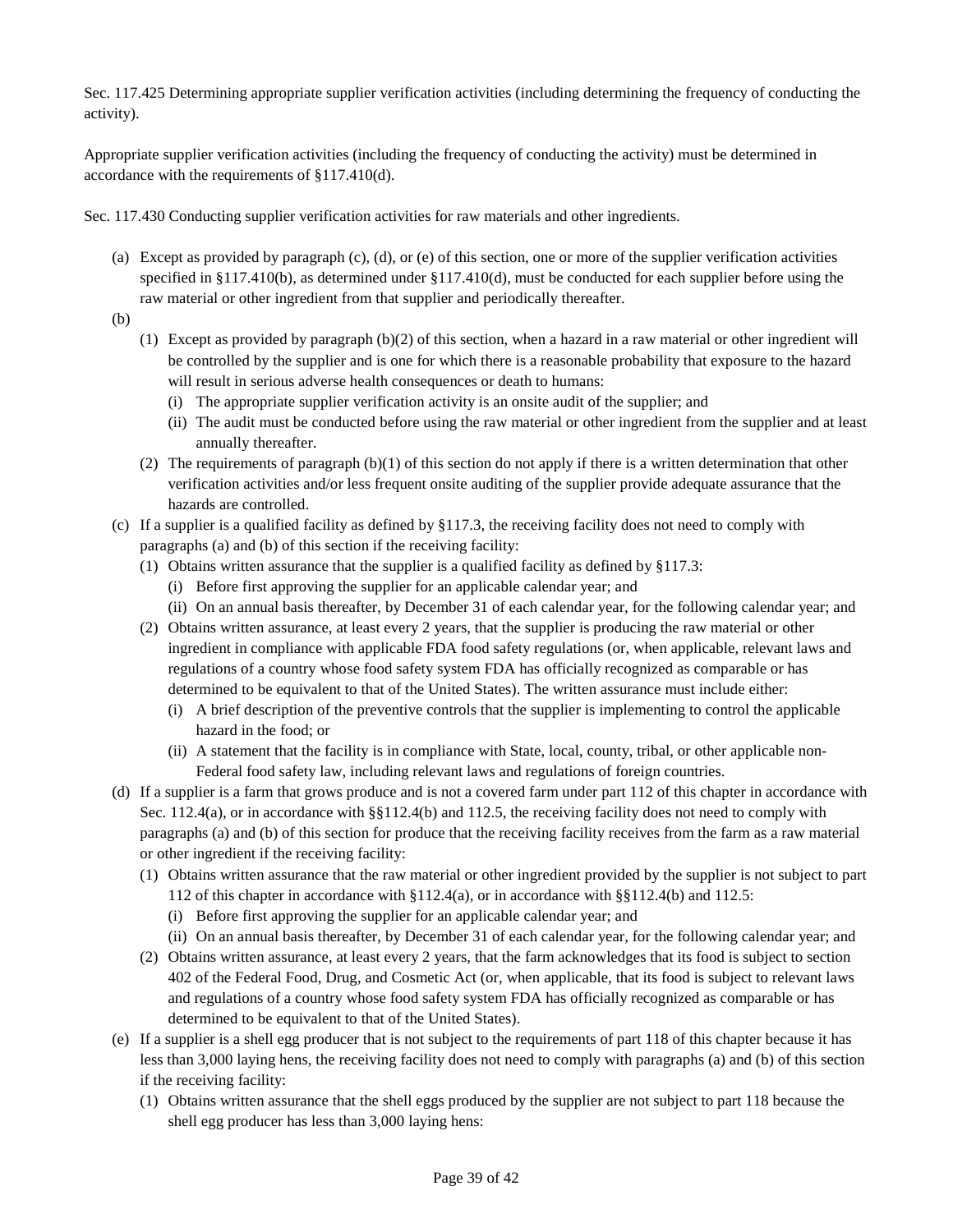- (i) Before first approving the supplier for an applicable calendar year; and
- (ii) On an annual basis thereafter, by December 31 of each calendar year, for the following calendar year; and
- (2) Obtains written assurance, at least every 2 years, that the shell egg producer acknowledges that its food is subject to section 402 of the Federal Food, Drug, and Cosmetic Act (or, when applicable, that its food is subject to relevant laws and regulations of a country whose food safety system FDA has officially recognized as comparable or has determined to be equivalent to that of the United States).
- (f) There must not be any financial conflicts of interests that influence the results of the verification activities listed in Sec. 117.410(b) and payment must not be related to the results of the activity.

Sec. 117.435 Onsite audit.

- (a) An onsite audit of a supplier must be performed by a qualified auditor.
- (b) If the raw material or other ingredient at the supplier is subject to one or more FDA food safety regulations, an onsite audit must consider such regulations and include a review of the supplier's written plan (e.g., Hazard Analysis and Critical Control Point (HACCP) plan or other food safety plan), if any, and its implementation, for the hazard being controlled (or, when applicable, an onsite audit may consider relevant laws and regulations of a country whose food safety system FDA has officially recognized as comparable or has determined to be equivalent to that of the United States).
- (c)
- (1) The following may be substituted for an onsite audit, provided that the inspection was conducted within 1 year of the date that the onsite audit would have been required to be conducted:
	- (i) The written results of an appropriate inspection of the supplier for compliance with applicable FDA food safety regulations by FDA, by representatives of other Federal Agencies (such as the United States Department of Agriculture), or by representatives of State, local, tribal, or territorial agencies; or
	- (ii) For a foreign supplier, the written results of an inspection by FDA or the food safety authority of a country whose food safety system FDA has officially recognized as comparable or has determined to be equivalent to that of the United States.
- (2) For inspections conducted by the food safety authority of a country whose food safety system FDA has officially recognized as comparable or determined to be equivalent, the food that is the subject of the onsite audit must be within the scope of the official recognition or equivalence determination, and the foreign supplier must be in, and under the regulatory oversight of, such country.
- (d) If the onsite audit is solely conducted to meet the requirements of this subpart by an audit agent of a certification body that is accredited in accordance with regulations in part 1, subpart M of this chapter, the audit is not subject to the requirements in those regulations.

Sec. 117.475 Records documenting the supply-chain program.

- (a) The records documenting the supply-chain program are subject to the requirements of subpart F of this part.
- (b) The receiving facility must review the records listed in paragraph (c) of this section in accordance with Sec. 117.165(a) (4).
- (c) The receiving facility must document the following in records as applicable to its supply-chain program:
	- (1) The written supply-chain program;
	- (2) Documentation that a receiving facility that is an importer is in compliance with the foreign supplier verification program requirements under part 1, subpart L of this chapter, including documentation of verification activities conducted under Sec. 1.506(e) of this chapter;
	- (3) Documentation of the approval of a supplier;
	- (4) Written procedures for receiving raw materials and other ingredients;
	- (5) Documentation demonstrating use of the written procedures for receiving raw materials and other ingredients;
	- (6) Documentation of the determination of the appropriate supplier verification activities for raw materials and other ingredients;
	- (7) Documentation of the conduct of an onsite audit. This documentation must include: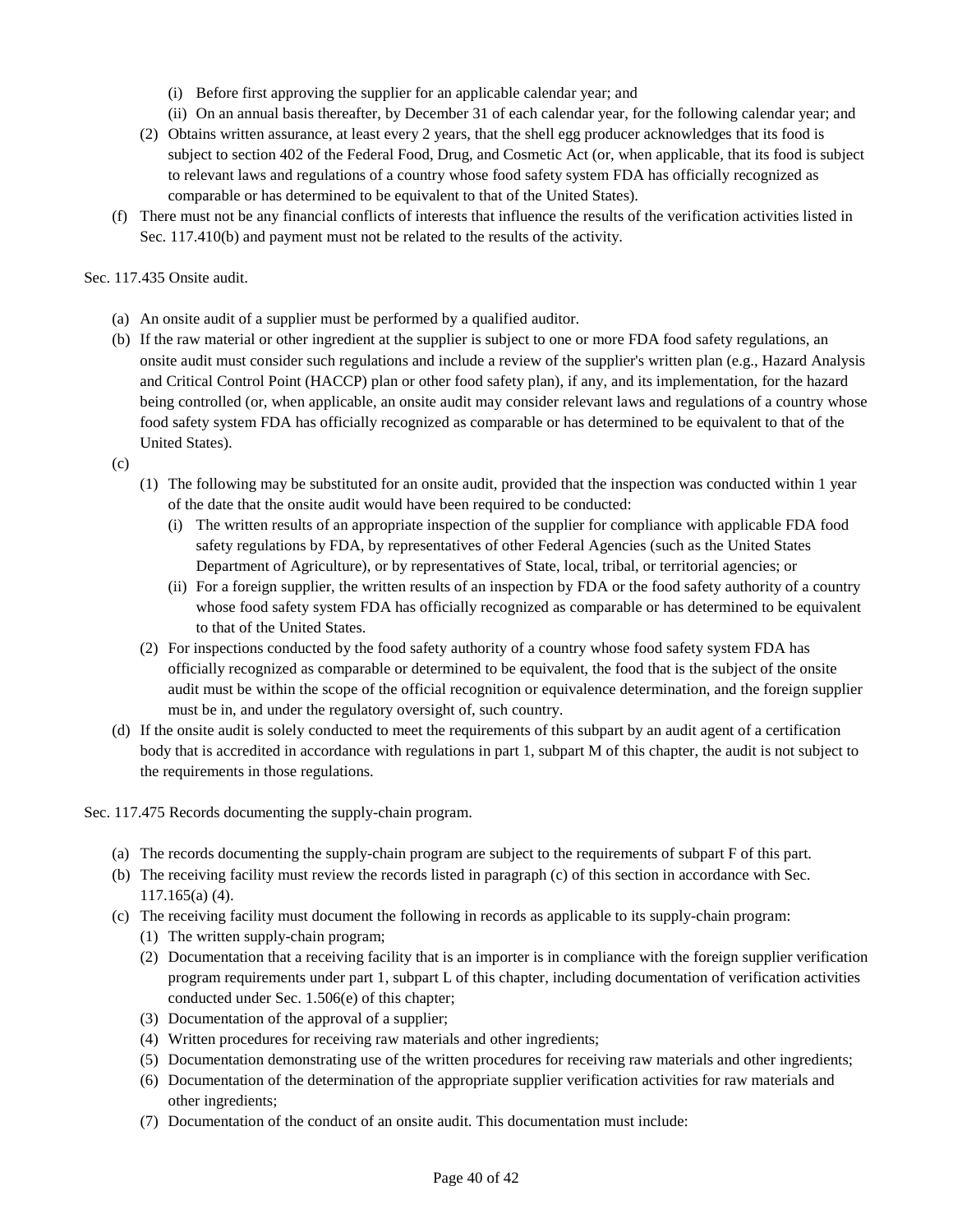- (i) The name of the supplier subject to the onsite audit;
- (ii) Documentation of audit procedures;
- (iii) The dates the audit was conducted;
- (iv) The conclusions of the audit;
- (v) Corrective actions taken in response to significant deficiencies identified during the audit; and
- (vi) Documentation that the audit was conducted by a qualified auditor;
- (8) Documentation of sampling and testing conducted as a supplier verification activity. This documentation must include:
	- (i) Identification of the raw material or other ingredient tested (including lot number, as appropriate) and the number of samples tested;
	- (ii) Identification of the test(s) conducted, including the analytical method(s) used;
	- (iii) The date(s) on which the test(s) were conducted and the date of the report;
	- (iv) The results of the testing;
	- (v) Corrective actions taken in response to detection of hazards; and
	- (vi) Information identifying the laboratory conducting the testing;
- (9) Documentation of the review of the supplier's relevant food safety records. This documentation must include:
	- (i) The name of the supplier whose records were reviewed;
	- (ii) The date(s) of review;
	- (iii) The general nature of the records reviewed;
	- (iv) The conclusions of the review; and
	- (v) Corrective actions taken in response to significant deficiencies identified during the review;
- (10)Documentation of other appropriate supplier verification activities based on the supplier performance and the risk associated with the raw material or other ingredient;
- (11)Documentation of any determination that verification activities other than an onsite audit, and/or less frequent onsite auditing of a supplier, provide adequate assurance that the hazards are controlled when a hazard in a raw material or other ingredient will be controlled by the supplier and is one for which there is a reasonable probability that exposure to the hazard will result in serious adverse health consequences or death to humans;
- (12)The following documentation of an alternative verification activity for a supplier that is a qualified facility:
	- (i) The written assurance that the supplier is a qualified facility as defined by §117.3, before approving the supplier and on an annual basis thereafter; and
	- (ii) The written assurance that the supplier is producing the raw material or other ingredient in compliance with applicable FDA food safety regulations (or, when applicable, relevant laws and regulations of a country whose food safety system FDA has officially recognized as comparable or has determined to be equivalent to that of the United States);
- (13)The following documentation of an alternative verification activity for a supplier that is a farm that supplies a raw material or other ingredient and is not a covered farm under part 112 of this chapter:
	- (i) The written assurance that supplier is not a covered farm under part 112 of this chapter in accordance with Sec. 112.4(a), or in accordance with Sec. 112.4(b) and Sec. 112.5, before approving the supplier and on an annual basis thereafter; and
	- (ii) The written assurance that the farm acknowledges that its food is subject to section 402 of the Federal Food, Drug, and Cosmetic Act (or, when applicable, that its food is subject to relevant laws and regulations of a country whose food safety system FDA has officially recognized as comparable or has determined to be equivalent to that of the United States);
- (14)The following documentation of an alternative verification activity for a supplier that is a shell egg producer that is not subject to the requirements established in part 118 of this chapter because it has less than 3,000 laying hens:
	- (i) The written assurance that the shell eggs provided by the supplier are not subject to part 118 of this chapter because the supplier has less than 3,000 laying hens, before approving the supplier and on an annual basis thereafter; and